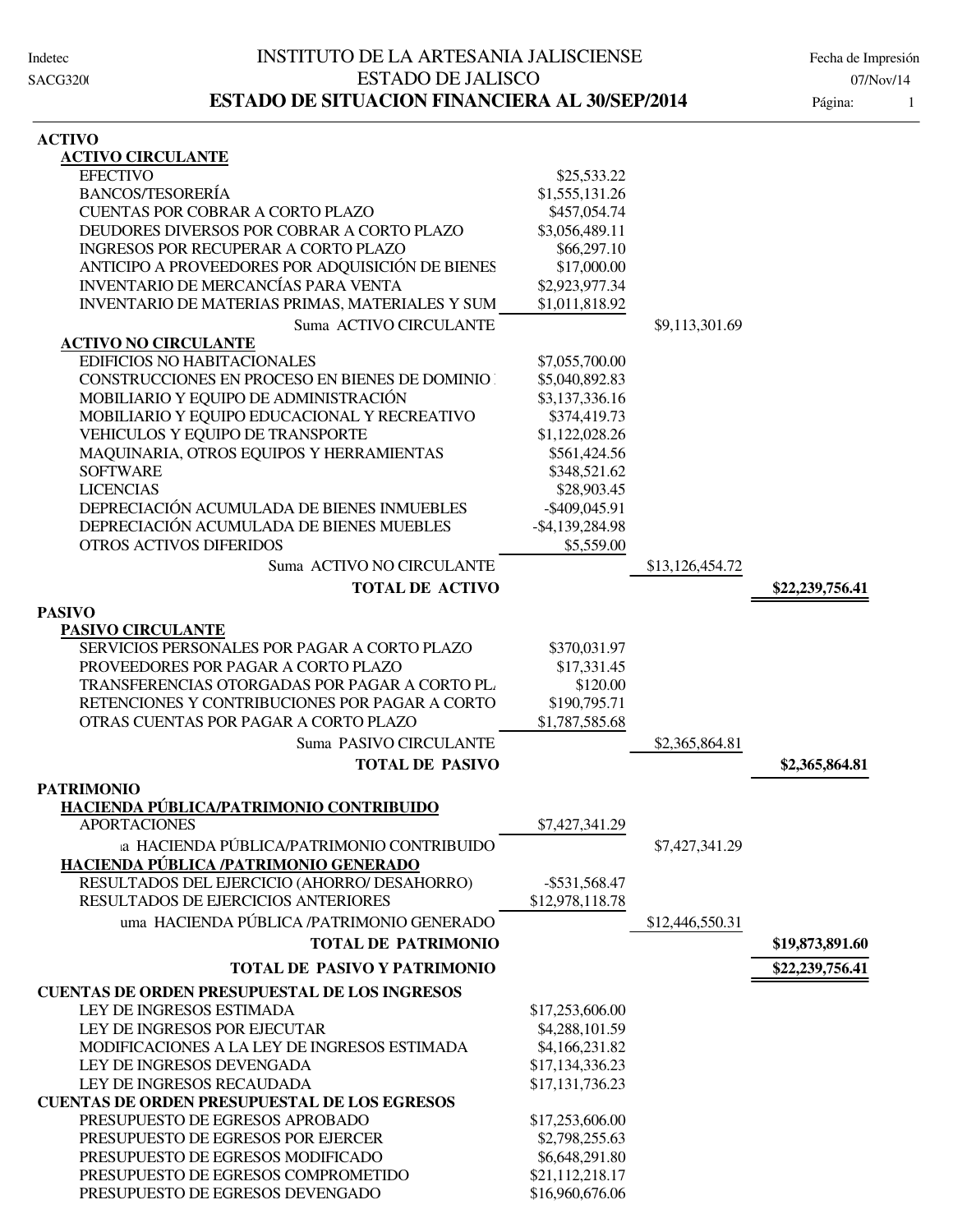PRESUPUESTO DE EGRESOS EJERCIDO \$16,569,500.02 PRESUPUESTO DE EGRESOS PAGADO \$16,567,183.80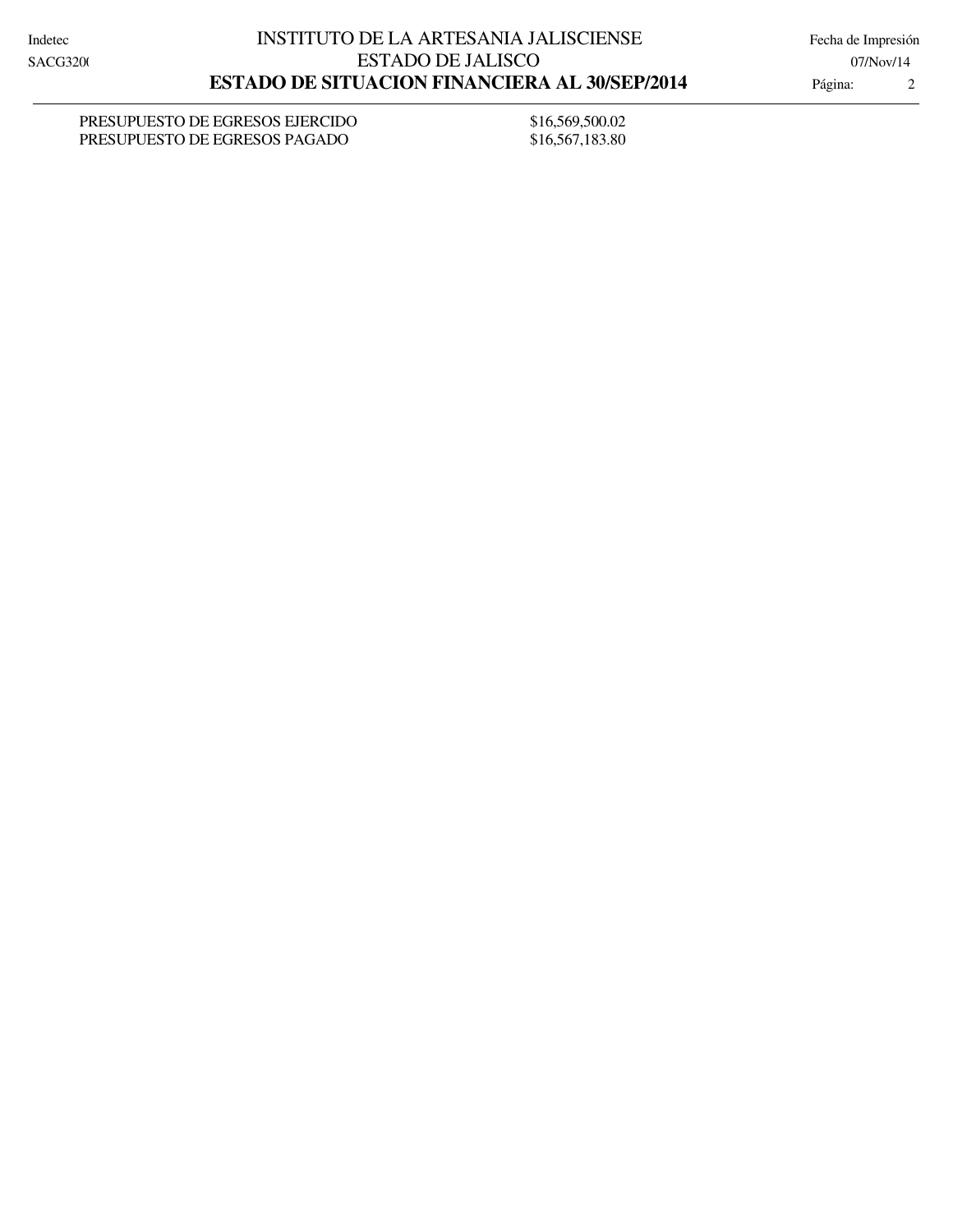#### Indetec 
INSTITUTO DE LA ARTESANIA JALISCIENSE

Indetec

Fecha de Impresión: ESTADO DE JALISCO 07-Nov-14

 $\mathbf{I}$ 

Página: 1

### Del 1°/Ene al 30/sep/2014 **ESTADO DE ACTIVIDADES**

| (Cifras en pesos y centavos)                                  | 2014          | $\%$   | 2013            | $\%$   |
|---------------------------------------------------------------|---------------|--------|-----------------|--------|
| <b>1.- INGRESOS Y OTROS BENEFICIOS</b>                        | 17,277,109.96 | 100.00 | 14,521,529.67   | 100.00 |
| <b>INGRESOS DE GESTIÓN</b>                                    | 1,457,201.02  | 8.43   | 1,316,500.97    | 9.07   |
| <b>INGRESOS POR VENTA DE BIENES Y SERVICIOS</b>               | 1,457,201.02  | 8.43   | 1,316,500.97    | 9.07   |
| <b>INGRESOS POR VENTA DE BIENES Y SERVICIOS DE ORGANISMOS</b> | 1,457,201.02  | 8.43   | 1,316,500.97    | 9.07   |
| PARTICIPACIONES, APORTACIONES, TRANSFERENCIAS, ASI            | 15,674,535.21 | 90.72  | 13,142,582.80   | 90.50  |
| PARTICIPACIONES Y APORTACIONES                                | 1,726,000.00  | 9.99   |                 |        |
| <b>CONVENIOS</b>                                              | 1,726,000.00  | 9.99   |                 |        |
| TRANSFERENCIAS, ASIGNACIONES, SUBSIDIOS Y OTRAS AY            | 13,948,535.21 | 80.73  | 13, 142, 582.80 | 90.50  |
| <b>SUBSIDIOS Y SUBVENCIONES</b>                               | 13,948,535.21 | 80.73  | 13,142,582.80   | 90.50  |
| OTROS INGRESOS Y BENEFICIOS                                   | 145, 373. 73  | 0.84   | 62,445.90       | 0.43   |
| <b>INGRESOS FINANCIEROS</b>                                   | 12,677.73     | 0.07   | 54,341.85       | 0.37   |
| <b>INGRESOS FINANCIEROS</b>                                   | 12,677.73     | 0.07   | 54,341.85       | 0.37   |
| OTROS INGRESOS Y BENEFICIOS VARIOS                            | 132,696.00    | 0.77   | 8,104.05        | 0.06   |
| OTROS INGRESOS Y BENEFICIOS VARIOS                            | 132,696.00    | 0.77   | 8,104.05        | 0.06   |
| 2. GASTOS Y OTRAS PERDIDAS                                    | 17,633,680.72 | 100.00 | 15,156,993.15   | 100.00 |
| <b>GASTOS DE FUNCIONAMIENTO</b>                               | 15,993,729.29 | 90.70  | 12,574,167.26   | 82.96  |
| <b>SERVICIOS PERSONALES</b>                                   | 10,438,356.00 | 59.20  | 9,277,098.58    | 61.21  |
| REMUNERACIONES AL PERSONAL DE CARÁCTER PERMANENTE             | 6,496,041.52  | 36.84  | 6,043,474.80    | 39.87  |
| REMUNERACIONES AL PERSONAL DE CARÁCTER TRANSITORIO            | 412,752.81    | 2.34   | 129,181.26      | 0.85   |
| REMUNERACIONES ADICIONALES Y ESPECIALES                       | 1,169,173.14  | 6.63   | 724,807.29      | 4.78   |
| <b>SEGURIDAD SOCIAL</b>                                       | 1,334,183.45  | 7.57   | 1,126,036.25    | 7.43   |
| OTRAS PRESTACIONES SOCIALES Y ECONÓMICAS                      | 260,648.06    | 1.48   | 599,140.79      | 3.95   |
| PAGO DE ESTÍMULOS A SERVIDORES PÚBLICOS                       | 765,557.02    | 4.34   | 654,458.19      | 4.32   |
| <b>MATERIALES Y SUMINISTROS</b>                               | 1,585,039.41  | 8.99   | 505,974.37      | 3.34   |

| MATERIALES DE ADMINISTRACIÓN, EMISIÓN DE DOCUMENTO | 218,873.20   | 1.24  | 313,832.19   | 2.07  |
|----------------------------------------------------|--------------|-------|--------------|-------|
| ALIMENTOS Y UTENSILIOS                             | 31.252.74    | 0.18  | 13.940.10    | 0.09  |
| MATERIAS PRIMAS Y MATERIALES DE PRODUCCIÓN Y COMER | 1.156.566.10 | 6.56  | 67,866.38    | 0.45  |
| MATERIALES Y ARTÍCULOS DE CONSTRUCCIÓN Y DE REPARA | 29.232.74    | 0.17  | 37,946.14    | 0.25  |
| PRODUCTOS QUÍMICOS, FARMACÉUTICOS Y DE LABORATORIO | 149.30       | 0.00  | 184.50       | 0.00  |
| COMBUSTIBLES, LUBRICANTES Y ADITIVOS               | 92,074.56    | 0.52  | 52,347.95    | 0.35  |
| VESTUARIO, BLANCOS, PRENDAS DE PROTECCIÓN Y ARTÍCU | 34,455.52    | 0.20  | 4.512.03     | 0.03  |
| HERRAMIENTAS, REFACCIONES Y ACCESORIOS MENORES     | 22,435.25    | 0.13  | 15,345.08    | 0.10  |
| <b>SERVICIOS GENERALES</b>                         | 3,970,333.88 | 22.52 | 2,791,094.31 | 18.41 |
| <b>SERVICIOS BÁSICOS</b>                           | 347.430.31   | 1.97  | 324,423.93   | 2.14  |
| <b>SERVICIOS DE ARRENDAMIENTO</b>                  | 65,248.70    | 0.37  | 107.140.18   | 0.71  |
| SERVICIOS PROFESIONALES, CIENTÍFICOS Y TÉCNICOS Y  | 125,448.35   | 0.71  | 126,959.12   | 0.84  |
| CEDUICIOS EINANCIEDOS, DANCADIOS V COMEDCIAI ES    | 22729219     | 1.25  | 256 101 20   | 1.60  |

| SERVICIOS BÁSICOS                                  | 347,430.31   | 1.97  | 324,423.93   | 2.14 |
|----------------------------------------------------|--------------|-------|--------------|------|
| <i>SERVICIOS DE ARRENDAMIENTO</i>                  | 65,248.70    | 0.37  | 107.140.18   | 0.71 |
| SERVICIOS PROFESIONALES, CIENTÍFICOS Y TÉCNICOS Y  | 125,448.35   | 0.71  | 126,959.12   | 0.84 |
| SERVICIOS FINANCIEROS, BANCARIOS Y COMERCIALES     | 237, 283, 18 | 1.35  | 256.494.29   | 1.69 |
| SERVICIOS DE INSTALACIÓN, REPARACIÓN, MANTENIMIENT | 358,483.54   | 2.03  | 187.661.64   | 1.24 |
| SERVICIOS DE COMUNICACIÓN SOCIAL Y PUBLICIDAD      | 267,746.84   | 1.52  | 183.221.73   | 1.21 |
| SERVICIOS DE TRASLADO Y VIÁTICOS                   | 373.930.83   | 2.12  | 313.016.97   | 2.07 |
| <i>SERVICIOS OFICIALES</i>                         | 2.163.925.27 | 12.27 | 1,266,665.98 | 8.36 |
| OTROS SERVICIOS GENERALES                          | 30.836.86    | 0.17  | 25,510.47    | 0.17 |
|                                                    |              |       |              |      |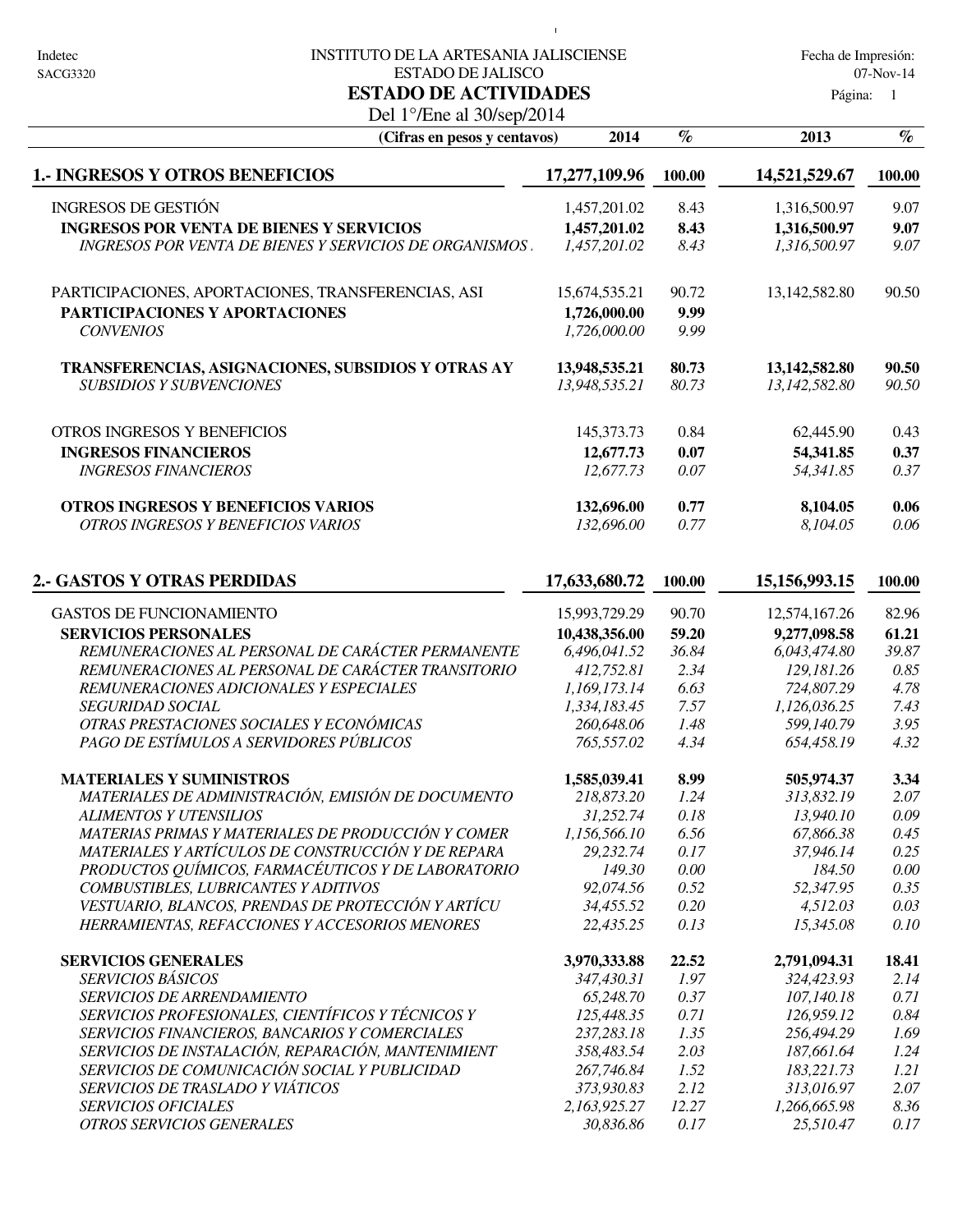#### Indetec 
Solomon Institution DE LA ARTESANIA JALISCIENSE Fecha de Impresión: ESTADO DE JALISCO 07-Nov-14 **ESTADO DE ACTIVIDADES**

| (Cifras en pesos y centavos)                       | 2014          | $\%$ | 2013          | $\%$  |
|----------------------------------------------------|---------------|------|---------------|-------|
| TRANSFERENCIAS, ASIGNACIONES, SUBSIDIOS Y OTRAS AY | 597,380.00    | 3.39 | 342,280.00    | 2.26  |
| <b>AYUDAS SOCIALES</b>                             | 597,380.00    | 3.39 | 342,280.00    | 2.26  |
| AYUDAS SOCIALES A PERSONAS                         | 6,880.00      | 0.04 | 1.080.00      | 0.01  |
| AYUDAS SOCIALES A INSTITUCIONES                    | 590,500.00    | 3.35 | 341,200.00    | 2.25  |
| OTROS GASTOS Y PÉRDIDAS EXTRAORDINARIAS            | 1,042,571.43  | 5.91 | 2,240,545.89  | 14.78 |
| ESTIMACIONES, DEPRECIACIONES, DETERIOROS, OBSOLESC | 0.00          | 0.00 | 193,788.25    | 1.28  |
| DEPRECIACIÓN DE BIENES INMUEBLES                   | 0.00          | 0.00 | 18,122.73     | 0.12  |
| <b>DEPRECIACIÓN DE BIENES MUEBLES</b>              | 0.00          | 0.00 | 175,665.52    | 1.16  |
| <b>DISMINUCIÓN DE INVENTARIOS</b>                  | 852,166.59    | 4.83 | 1,709,401.87  | 11.28 |
| DISMINUCIÓN DE INVENTARIOS DE MERCANCÍAS PARA VENT | 852,166.59    | 4.83 | 1,709,401.87  | 11.28 |
| <b>OTROS GASTOS</b>                                | 190,404.84    | 1.08 | 337, 355.77   | 2.23  |
| <b>BONIFICACIONES Y DESCUENTOS OTORGADOS</b>       | 190,404.84    | 1.08 | 337,355.77    | 2.23  |
| Desahorro Neto del Ejercicio                       | $-356,570.76$ |      | $-635,463.48$ |       |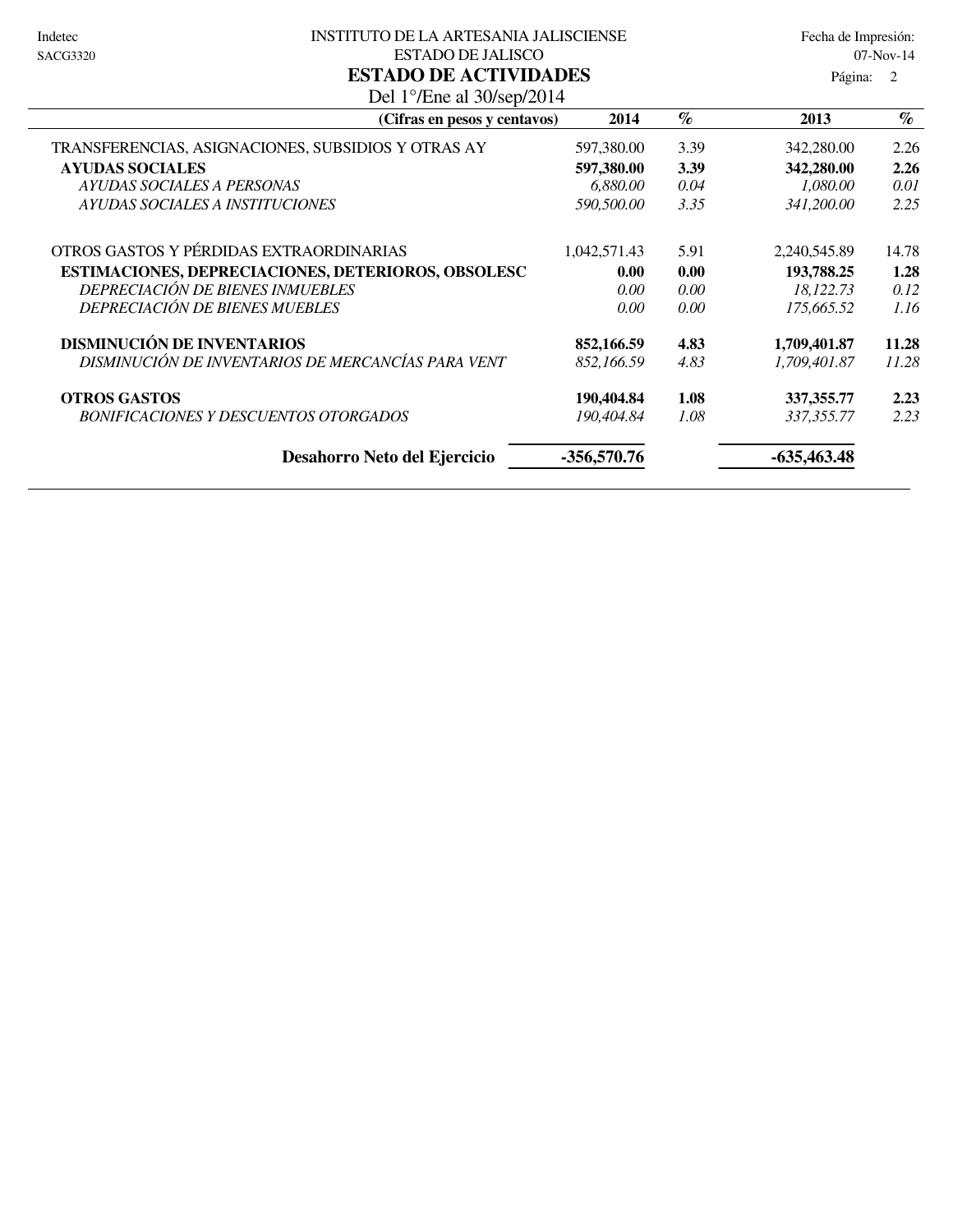#### Indetec 
INSTITUTO DE LA ARTESANIA JALISCIENSE

Indetec

Fecha de Impresión: ESTADO DE JALISCO 07-Nov-14 **ESTADO DE RESULTADOS** Página:

 $\bar{1}$ 

1

## FORMA POR OBJETO DEL GASTO

**(Cifras en pesos y centavos)**

| <b>PERIODO</b> | $\%$                                                                                                                                                                                                                                                                                                                                                                                                                         | <b>ACUMULADO</b>                                                                                                                                                                                                                                                                                             | $\%$                                                                                                                                                                                                                                                                                                                                                                                                                                                                                                                  |
|----------------|------------------------------------------------------------------------------------------------------------------------------------------------------------------------------------------------------------------------------------------------------------------------------------------------------------------------------------------------------------------------------------------------------------------------------|--------------------------------------------------------------------------------------------------------------------------------------------------------------------------------------------------------------------------------------------------------------------------------------------------------------|-----------------------------------------------------------------------------------------------------------------------------------------------------------------------------------------------------------------------------------------------------------------------------------------------------------------------------------------------------------------------------------------------------------------------------------------------------------------------------------------------------------------------|
|                | 1/sep al 30/sep/2014                                                                                                                                                                                                                                                                                                                                                                                                         |                                                                                                                                                                                                                                                                                                              |                                                                                                                                                                                                                                                                                                                                                                                                                                                                                                                       |
|                |                                                                                                                                                                                                                                                                                                                                                                                                                              |                                                                                                                                                                                                                                                                                                              |                                                                                                                                                                                                                                                                                                                                                                                                                                                                                                                       |
|                |                                                                                                                                                                                                                                                                                                                                                                                                                              |                                                                                                                                                                                                                                                                                                              | 8.43%                                                                                                                                                                                                                                                                                                                                                                                                                                                                                                                 |
|                |                                                                                                                                                                                                                                                                                                                                                                                                                              |                                                                                                                                                                                                                                                                                                              | 9.99%                                                                                                                                                                                                                                                                                                                                                                                                                                                                                                                 |
|                |                                                                                                                                                                                                                                                                                                                                                                                                                              |                                                                                                                                                                                                                                                                                                              | 80.73%                                                                                                                                                                                                                                                                                                                                                                                                                                                                                                                |
|                |                                                                                                                                                                                                                                                                                                                                                                                                                              |                                                                                                                                                                                                                                                                                                              | 0.07%                                                                                                                                                                                                                                                                                                                                                                                                                                                                                                                 |
|                |                                                                                                                                                                                                                                                                                                                                                                                                                              |                                                                                                                                                                                                                                                                                                              | $0.77\%$                                                                                                                                                                                                                                                                                                                                                                                                                                                                                                              |
| 2,244,341.46   | $100.00\%$                                                                                                                                                                                                                                                                                                                                                                                                                   | 17,277,109.96                                                                                                                                                                                                                                                                                                | $100.00\%$                                                                                                                                                                                                                                                                                                                                                                                                                                                                                                            |
|                |                                                                                                                                                                                                                                                                                                                                                                                                                              |                                                                                                                                                                                                                                                                                                              |                                                                                                                                                                                                                                                                                                                                                                                                                                                                                                                       |
|                |                                                                                                                                                                                                                                                                                                                                                                                                                              |                                                                                                                                                                                                                                                                                                              | 36.84%                                                                                                                                                                                                                                                                                                                                                                                                                                                                                                                |
|                |                                                                                                                                                                                                                                                                                                                                                                                                                              |                                                                                                                                                                                                                                                                                                              | 2.34%                                                                                                                                                                                                                                                                                                                                                                                                                                                                                                                 |
|                |                                                                                                                                                                                                                                                                                                                                                                                                                              |                                                                                                                                                                                                                                                                                                              | 6.63%                                                                                                                                                                                                                                                                                                                                                                                                                                                                                                                 |
|                |                                                                                                                                                                                                                                                                                                                                                                                                                              |                                                                                                                                                                                                                                                                                                              | 7.57%                                                                                                                                                                                                                                                                                                                                                                                                                                                                                                                 |
|                |                                                                                                                                                                                                                                                                                                                                                                                                                              |                                                                                                                                                                                                                                                                                                              | 1.48%                                                                                                                                                                                                                                                                                                                                                                                                                                                                                                                 |
|                |                                                                                                                                                                                                                                                                                                                                                                                                                              |                                                                                                                                                                                                                                                                                                              | 4.34%                                                                                                                                                                                                                                                                                                                                                                                                                                                                                                                 |
|                |                                                                                                                                                                                                                                                                                                                                                                                                                              |                                                                                                                                                                                                                                                                                                              | 1.24%                                                                                                                                                                                                                                                                                                                                                                                                                                                                                                                 |
|                |                                                                                                                                                                                                                                                                                                                                                                                                                              |                                                                                                                                                                                                                                                                                                              | 0.18%                                                                                                                                                                                                                                                                                                                                                                                                                                                                                                                 |
|                |                                                                                                                                                                                                                                                                                                                                                                                                                              |                                                                                                                                                                                                                                                                                                              | $6.56\%$                                                                                                                                                                                                                                                                                                                                                                                                                                                                                                              |
|                |                                                                                                                                                                                                                                                                                                                                                                                                                              |                                                                                                                                                                                                                                                                                                              | 0.17%                                                                                                                                                                                                                                                                                                                                                                                                                                                                                                                 |
|                |                                                                                                                                                                                                                                                                                                                                                                                                                              |                                                                                                                                                                                                                                                                                                              | $0.00\%$                                                                                                                                                                                                                                                                                                                                                                                                                                                                                                              |
|                |                                                                                                                                                                                                                                                                                                                                                                                                                              |                                                                                                                                                                                                                                                                                                              | 0.52%                                                                                                                                                                                                                                                                                                                                                                                                                                                                                                                 |
|                |                                                                                                                                                                                                                                                                                                                                                                                                                              |                                                                                                                                                                                                                                                                                                              | 0.20%                                                                                                                                                                                                                                                                                                                                                                                                                                                                                                                 |
|                |                                                                                                                                                                                                                                                                                                                                                                                                                              |                                                                                                                                                                                                                                                                                                              | 0.13%                                                                                                                                                                                                                                                                                                                                                                                                                                                                                                                 |
|                |                                                                                                                                                                                                                                                                                                                                                                                                                              |                                                                                                                                                                                                                                                                                                              | 1.97%                                                                                                                                                                                                                                                                                                                                                                                                                                                                                                                 |
|                |                                                                                                                                                                                                                                                                                                                                                                                                                              |                                                                                                                                                                                                                                                                                                              | 0.37%                                                                                                                                                                                                                                                                                                                                                                                                                                                                                                                 |
|                |                                                                                                                                                                                                                                                                                                                                                                                                                              |                                                                                                                                                                                                                                                                                                              | 0.71%                                                                                                                                                                                                                                                                                                                                                                                                                                                                                                                 |
|                |                                                                                                                                                                                                                                                                                                                                                                                                                              |                                                                                                                                                                                                                                                                                                              | 1.35%                                                                                                                                                                                                                                                                                                                                                                                                                                                                                                                 |
|                |                                                                                                                                                                                                                                                                                                                                                                                                                              |                                                                                                                                                                                                                                                                                                              | 2.03%                                                                                                                                                                                                                                                                                                                                                                                                                                                                                                                 |
|                |                                                                                                                                                                                                                                                                                                                                                                                                                              |                                                                                                                                                                                                                                                                                                              | 1.52%                                                                                                                                                                                                                                                                                                                                                                                                                                                                                                                 |
|                |                                                                                                                                                                                                                                                                                                                                                                                                                              |                                                                                                                                                                                                                                                                                                              | 2.12%                                                                                                                                                                                                                                                                                                                                                                                                                                                                                                                 |
|                |                                                                                                                                                                                                                                                                                                                                                                                                                              |                                                                                                                                                                                                                                                                                                              | 12.27%                                                                                                                                                                                                                                                                                                                                                                                                                                                                                                                |
|                |                                                                                                                                                                                                                                                                                                                                                                                                                              |                                                                                                                                                                                                                                                                                                              | 0.17%                                                                                                                                                                                                                                                                                                                                                                                                                                                                                                                 |
|                |                                                                                                                                                                                                                                                                                                                                                                                                                              |                                                                                                                                                                                                                                                                                                              | 0.04%                                                                                                                                                                                                                                                                                                                                                                                                                                                                                                                 |
|                |                                                                                                                                                                                                                                                                                                                                                                                                                              |                                                                                                                                                                                                                                                                                                              | 3.35%                                                                                                                                                                                                                                                                                                                                                                                                                                                                                                                 |
|                |                                                                                                                                                                                                                                                                                                                                                                                                                              |                                                                                                                                                                                                                                                                                                              | 4.83%                                                                                                                                                                                                                                                                                                                                                                                                                                                                                                                 |
|                | 1.02%                                                                                                                                                                                                                                                                                                                                                                                                                        |                                                                                                                                                                                                                                                                                                              | $1.08\%$                                                                                                                                                                                                                                                                                                                                                                                                                                                                                                              |
| 2,284,914.57   | 100.00%                                                                                                                                                                                                                                                                                                                                                                                                                      | 17,633,680.72                                                                                                                                                                                                                                                                                                | 100.00%                                                                                                                                                                                                                                                                                                                                                                                                                                                                                                               |
|                |                                                                                                                                                                                                                                                                                                                                                                                                                              |                                                                                                                                                                                                                                                                                                              |                                                                                                                                                                                                                                                                                                                                                                                                                                                                                                                       |
|                | 192,435.95<br>448,000.00<br>1,603,300.49<br>604.83<br>0.19<br>717,218.55<br>56,290.65<br>140,523.42<br>186,407.68<br>0.00<br>344,693.24<br>18,979.97<br>3,670.76<br>3,482.72<br>3,037.65<br>68.90<br>12,376.20<br>6,496.00<br>709.47<br>35,690.99<br>9,210.51<br>48,488.00<br>1,592.47<br>60,047.56<br>104,764.52<br>13,902.00<br>195,779.64<br>3,294.44<br>6,040.00<br>195,499.99<br>93,270.57<br>23,378.67<br>$-40,573.11$ | 8.57%<br>19.96%<br>71.44%<br>0.03%<br>$0.00\%$<br>31.39%<br>2.46%<br>$6.15\%$<br>8.16%<br>$0.00\%$<br>15.09%<br>0.83%<br>0.16%<br>$0.15\%$<br>0.13%<br>$0.00\%$<br>$0.54\%$<br>0.28%<br>0.03%<br>$1.56\%$<br>0.40%<br>2.12%<br>0.07%<br>2.63%<br>4.59%<br>0.61%<br>8.57%<br>0.14%<br>0.26%<br>8.56%<br>4.08% | $1^{\circ}$ /Ene al 30/sep/2014<br>1,457,201.02<br>1,726,000.00<br>13,948,535.21<br>12,677.73<br>132,696.00<br>6,496,041.52<br>412,752.81<br>1,169,173.14<br>1,334,183.45<br>260,648.06<br>765,557.02<br>218,873.20<br>31,252.74<br>1,156,566.10<br>29,232.74<br>149.30<br>92,074.56<br>34,455.52<br>22,435.25<br>347,430.31<br>65,248.70<br>125,448.35<br>237, 283. 18<br>358,483.54<br>267,746.84<br>373,930.83<br>2,163,925.27<br>30,836.86<br>6,880.00<br>590,500.00<br>852,166.59<br>190,404.84<br>$-356,570.76$ |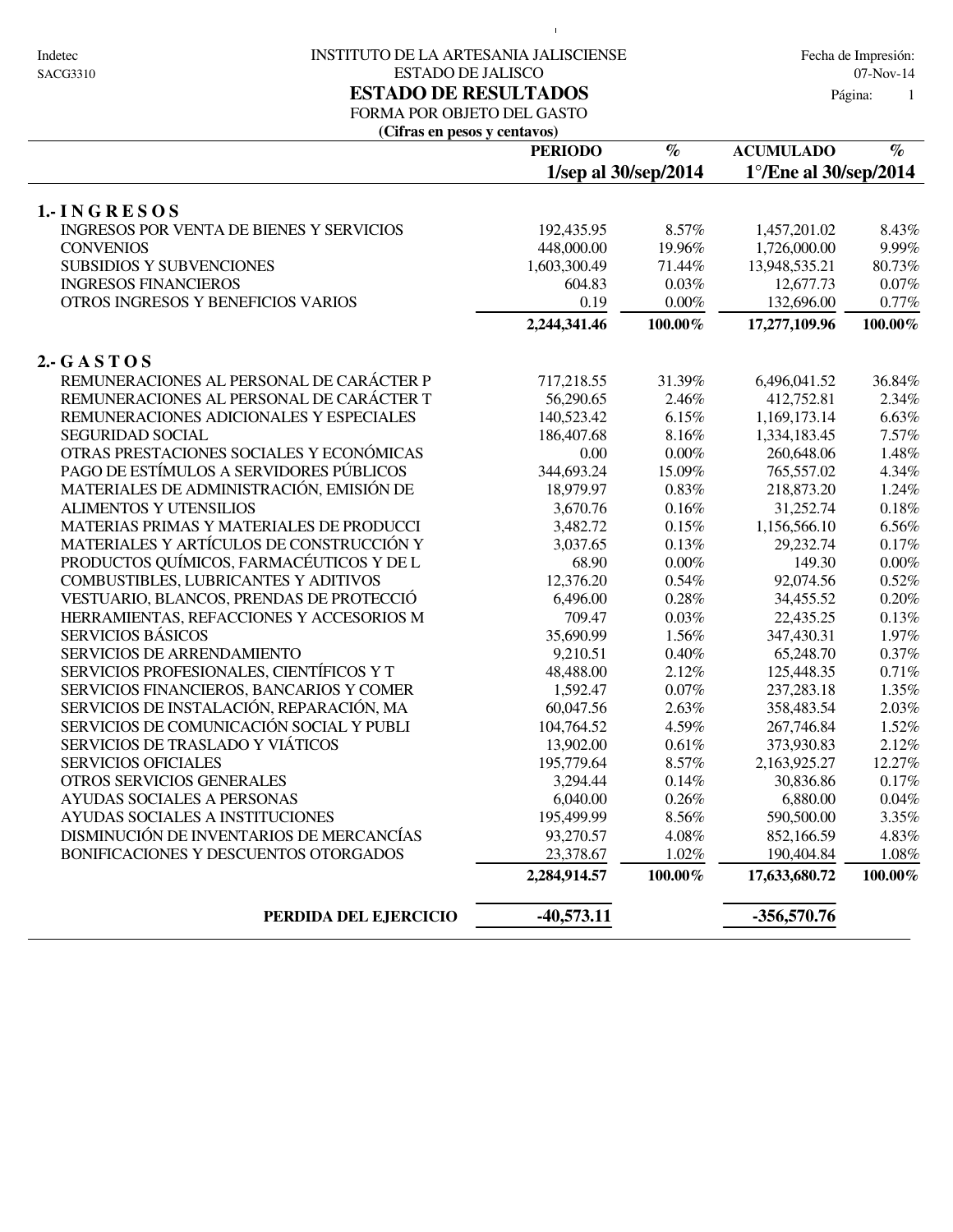## INSTITUTO DE LA ARTESANIA JALISCIENSE Fecha de Impresión ESTADO DE JALISCO 07/Nov/14 **ESTADO DE FLUJOS DE EFECTIVO AL 30/sep/2014** Página: 1

|                                                                                                 | 2014               | 2013                                 |
|-------------------------------------------------------------------------------------------------|--------------------|--------------------------------------|
| <b>ACTIVIDADES DE OPERACION</b>                                                                 |                    |                                      |
| <b>ORIGEN:</b>                                                                                  | \$17,277,109.96    | \$14,521,529.67                      |
| Ingresos por Ventas de Bienes y Servicios Producid                                              | \$1,457,201.02     | \$1,316,500.97                       |
| Participaciones y Aportaciones:                                                                 | \$1,726,000.00     |                                      |
| Transferencias, Asignaciones y Subsidios y Otras a                                              | \$13,948,535.21    | \$13,142,582.80                      |
| Otros Ingresos y Beneficios                                                                     | \$145,373.73       | \$62,445.90                          |
| <b>APLICACION:</b>                                                                              | \$16,591,109.29    | \$12,916,447.26                      |
| Servicios Personales                                                                            | \$10,438,356.00    | \$9,277,098.58                       |
| Materiales y Suministros                                                                        | \$1,585,039.41     | \$505,974.37                         |
| Servicios Generales                                                                             | \$3,970,333.88     | \$2,791,094.31                       |
| Transferencias, Asignaciones y Subsidios y Otras A                                              | \$597,380.00       | \$342,280.00                         |
| Flujos Netos de Efectivo por Actividades de Operación                                           | \$686,000.67       | \$1,605,082.41                       |
| <b>ACTIVIDADES DE INVERSIÓN</b>                                                                 |                    |                                      |
| <b>ORIGEN:</b>                                                                                  | \$8,884,542.31     | \$8,372,200.97                       |
| Contribuciones de Capital                                                                       | \$7,427,341.29     | \$7,055,700.00                       |
| Otros                                                                                           | \$1,457,201.02     | \$1,316,500.97                       |
| <b>APLICACION:</b>                                                                              | \$17,669,226.61    | \$6,862,829.55                       |
| <b>Bienes Inmuebles y Muebles</b>                                                               | \$12,628,333.78    | \$6,862,829.55                       |
| Construcciones en Proceso (Obra Pública)                                                        | \$5,040,892.83     |                                      |
| Flujos Netos de Efectivo por Actividades de Inversión                                           | $(\$8,784,684.30)$ | \$1,509,371.42                       |
| <b>ACTIVIDADES DE FINANCIAMIENTO</b>                                                            |                    |                                      |
| <b>ORIGEN:</b>                                                                                  | \$22,771,324.88    | \$10,020,492.84                      |
| Incremento de Otros Pasivos                                                                     | \$22,771,324.88    | \$7,276,581.88                       |
| Disminución de Activos Financieros                                                              |                    | \$2,743,910.96                       |
| <b>APLICACION:</b>                                                                              | \$7,713,193.92     | \$912,509.23                         |
| Incremento de Activos Financieros                                                               | \$7,538,196.21     | \$102,696.28                         |
| Disminución de Otros Pasivos                                                                    | \$174,997.71       | \$809,812.95                         |
| Flujos Netos de Efectivo por Actividades de Financiamiento                                      | \$15,058,130.96    | \$9,107,983.61                       |
| Incremento/Dismunición Neta en el Efectivo y Equivalentes al Efectiv                            | \$1,580,664.48     | \$1,430,915.20                       |
|                                                                                                 |                    |                                      |
| Efectivo y Equivalentes al Efectivo al Final<br>- Efectivo y Equivalentes al Efectivo al Inicio | \$1,580,664.48     | \$3,451,812.60<br>$-$ \$2,020,897.40 |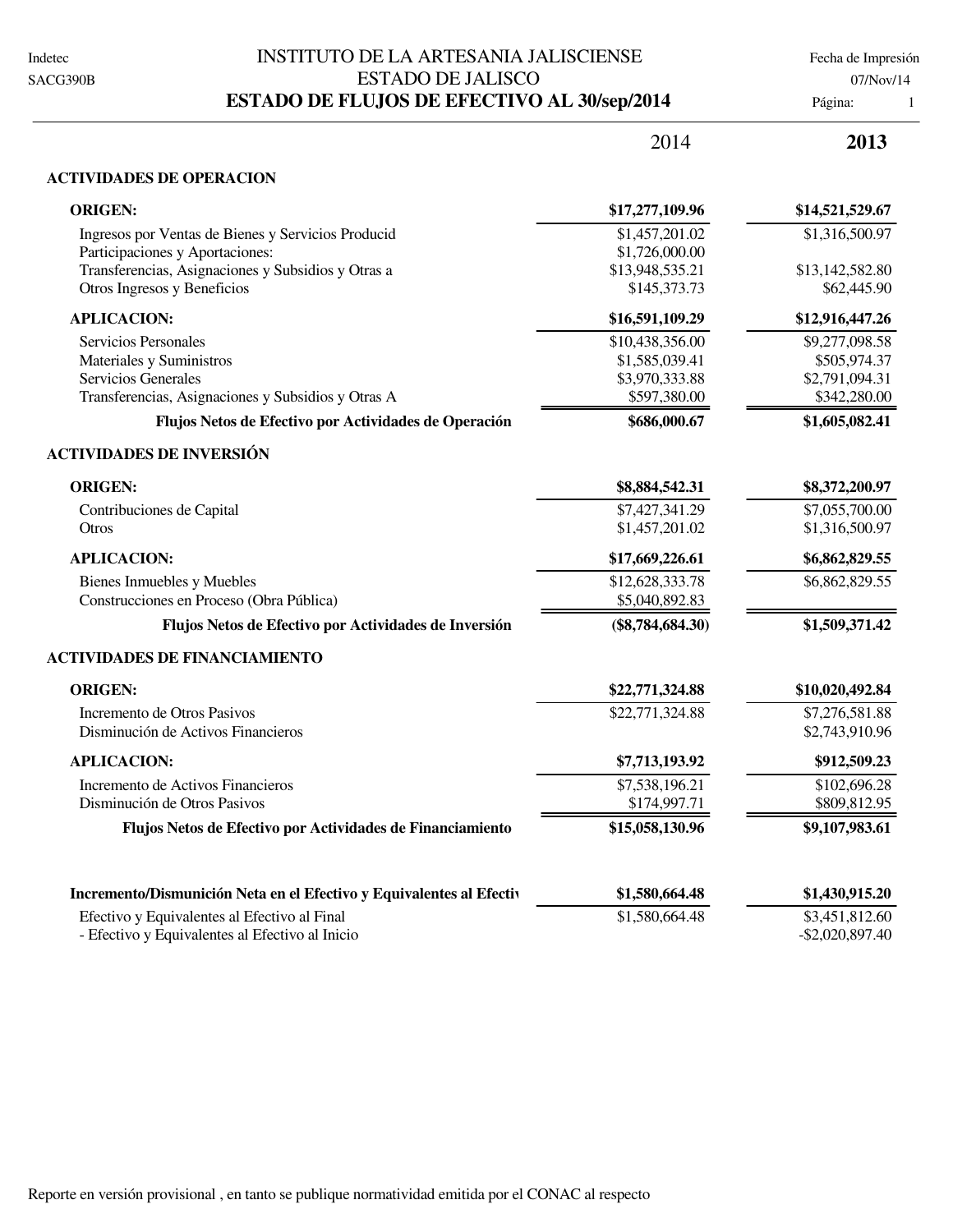#### INSTITUTO DE LA ARTESANIA JALISCIENSE Indetec Fecha de Impresión: ESTADO DE JALISCO 07-Nov-14 **DE 01/SEP AL 30/SEP/14 ESTADO DE ORIGEN Y APLICACION DE RECURSOS** Página:

| <b>ORIGEN DE LOS RECURSOS</b>                      |              |
|----------------------------------------------------|--------------|
| EXISTENCIA EN EFECTIVO Y EQUIVALENTES AL 31/ago/14 | 1,155,186.82 |
| <b>INGRESOS POR VENTA DE BIENES Y SERVICIOS</b>    | 192,435.95   |
| PARTICIPACIONES Y APORTACIONES                     | 448,000.00   |
| TRANSFERENCIAS, ASIGNACIONES, SUBSIDIOS            | 1,603,300.49 |
| <b>INGRESOS FINANCIEROS</b>                        | 604.83       |
| OTROS INGRESOS Y BENEFICIOS VARIOS                 | 0.19         |
| Disminuciones del Activo                           | 3,051,644.05 |
| Incrementos del Pasivo                             | 3,475,652.03 |
| <b>TOTAL ORIGEN</b>                                | 9,926,824.36 |
| <b>APLICACION DE LOS RECURSOS</b>                  |              |
| <b>SERVICIOS PERSONALES</b>                        | 1,445,133.54 |
| <b>MATERIALES Y SUMINISTROS</b>                    | 48,821.67    |
| <b>SERVICIOS GENERALES</b>                         | 472,770.13   |
| <b>AYUDAS SOCIALES</b>                             | 201,539.99   |
| <b>DISMINUCIÓN DE INVENTARIOS</b>                  | 93,270.57    |
| <b>OTROS GASTOS</b>                                | 23,378.67    |
| Incrementos del Activo                             | 2,802,921.76 |
| Disminuciones del Pasivo                           | 3,258,323.55 |
| EXISTENCIA EN EFECTIVO Y EQUIVALENTES AL 30/sep/14 | 1,580,664.48 |
| <b>TOTAL APLICACION</b>                            | 9,926,824.36 |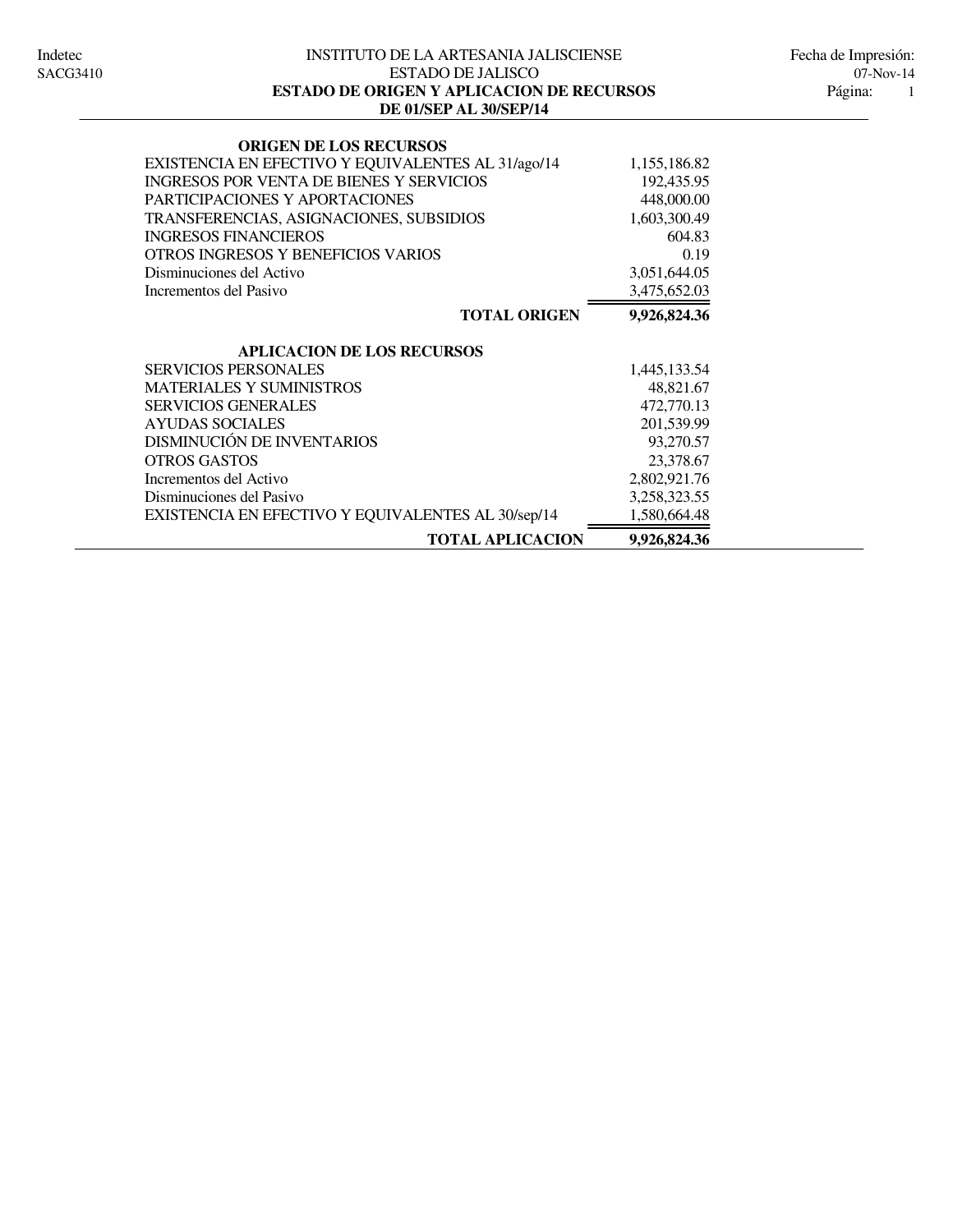| Indetec  |
|----------|
| SACG390A |

### INSTITUTO DE LA ARTESANIA JALISCIENSE EN ENTRE EN ENTRE Fecha de Impresión: ESTADO DE JALISCO 07-Nov-14 **ESTADO DE VARIACIONES EN LA HACIENDA PÚBLICA AL 30/sep/2014** Página: 1

|                                                                         | <b>HACIENDA</b>    | <b>ACIENDA PUBLICA/PATRIMONIO GENERAD</b> |                  | <b>AJUSTES</b>     |               |
|-------------------------------------------------------------------------|--------------------|-------------------------------------------|------------------|--------------------|---------------|
|                                                                         | <b>PUBLICA</b>     | <b>EJERCICIOS</b>                         | DEL              | <b>POR CAMBIOS</b> |               |
| <b>CONCEPTO</b>                                                         | <b>CONTRIBUIDO</b> | <b>ANTERIORES</b>                         | <b>EJERCICIO</b> | DE VALOR           | <b>TOTAL</b>  |
| HACIENDA PUBLICA/PATRIMONIO NETO AL FINAL DEL EJERCICIO ANTERIOR        |                    |                                           |                  |                    |               |
| Rectificaciones Resultado de Ejercicios Anteriores                      |                    | 951,489.00                                | $-951,489.00$    |                    |               |
| Cambios por Políticas contables y cambios por erroes contables          |                    |                                           |                  |                    |               |
|                                                                         | 0.00               | 951,489.00                                | $-951,489.00$    |                    | 0.00          |
| PATRIMONIO NETO INICAL AJUSTADO DEL EJERCICIO                           |                    |                                           |                  |                    |               |
| Actualizaciones y donaciones de capital                                 |                    |                                           | 7,427,341.29     |                    | 7,427,341.29  |
| Actualizaciones de la Hacienda Pública/Patrimonio Neto del Ejercicio    |                    |                                           |                  |                    |               |
|                                                                         | 0.00               | 0.00                                      | 7,427,341.29     |                    | 7,427,341.29  |
| <b>VARIACIONES DE LA HACIENDA PUBLICA/PATRIMONIO NETO DEL EJERCICIO</b> |                    |                                           |                  |                    |               |
| Ganancias/Pérdidas por Revaluos                                         |                    |                                           |                  |                    |               |
| Reservas                                                                |                    |                                           |                  |                    |               |
| Resultado del Ejercicio: Ahorro/Desahorro                               |                    |                                           | $-356,570.76$    |                    | $-356,570.76$ |
| Otras variaciones de la Hacienda Pública/Patrimonio Neto                |                    | 12,978,118.78                             |                  |                    | 12,978,118.78 |
|                                                                         | 0.00               | 12,978,118.78                             | $-356,570.76$    |                    | 12,621,548.02 |
| SALDO NETO EN LA HACIENDA PUBLICA/PATRIMONIO                            | 0.00               | 13,929,607.78                             | 6,119,281.53     |                    | 20,048,889.31 |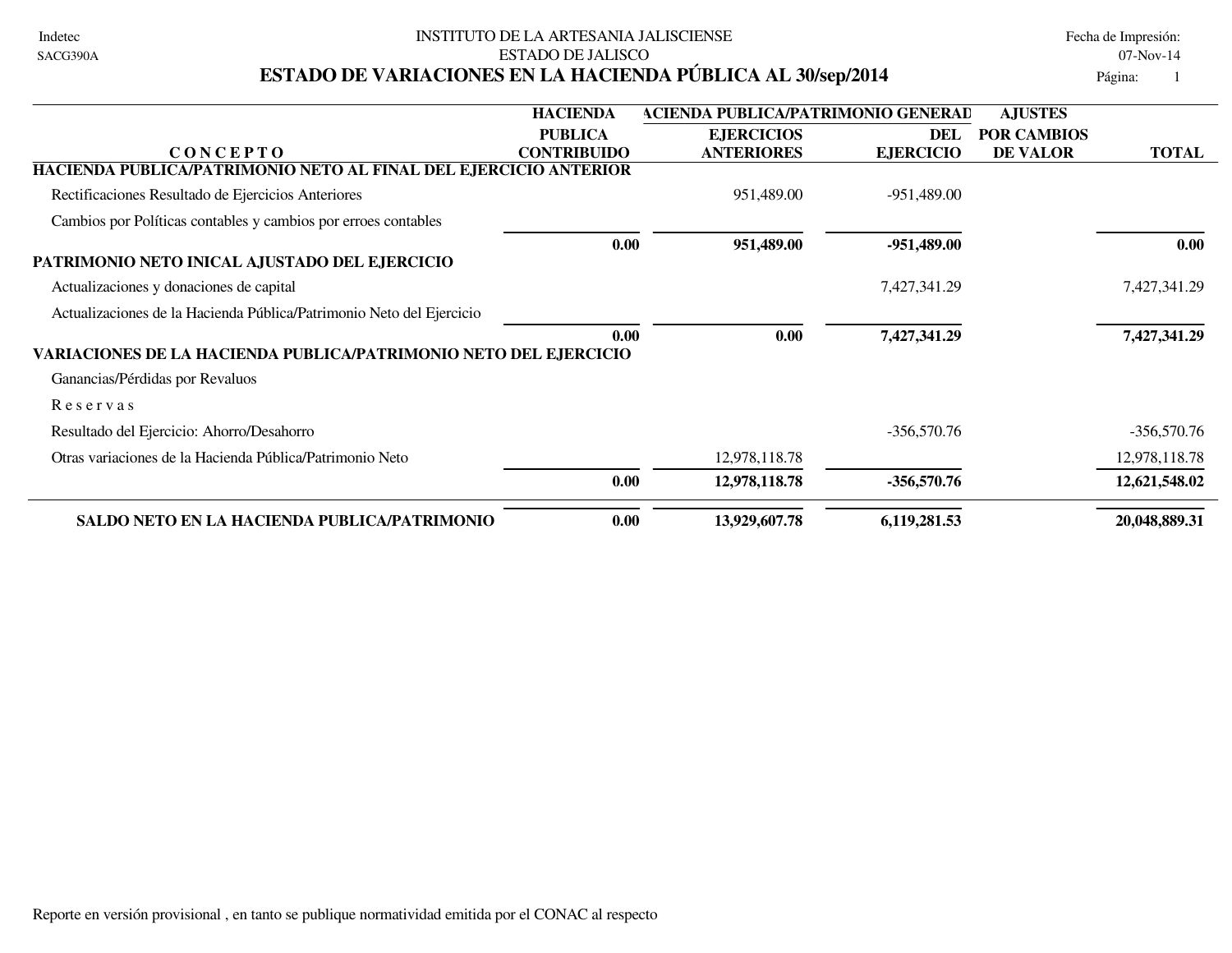#### **INSTITUTO DE LA ARTESANIA JALISCIENSE** Indetec Fecha de Impresión **ESTADO DE JALISCO** 07/Nov/14 REPORTE ANALITICO DEL ACTIVO del 1 septiembre al 30 septiembre 2014

|                                                   | <b>Saldo</b>   | <b>Movimientos del Periodo</b> |               | <b>Saldo</b>  | Flujo del    |
|---------------------------------------------------|----------------|--------------------------------|---------------|---------------|--------------|
| Nombre de la cuenta<br><b>Cuenta</b>              | <b>Inicial</b> | <b>CARGOS</b>                  | <b>ABONOS</b> | Final         | Periodo      |
|                                                   |                |                                |               |               |              |
| <b>EFECTIVO</b><br>1111                           | 25,575.72      | 0.00                           | 42.50         | 25,533.22     | $-42.50$     |
| <b>DIRECCION GENERAL</b><br>1111-01               | 10,000.00      | 0.00                           | 0.00          | 10,000.00     | 0.00         |
| 1111-01-02 GARCIA VILLA KENIA                     | 10,000.00      | 0.00                           | 0.00          | 10,000.00     | 0.00         |
| 1111-02<br>DIRECCION ADMINISTRATIVA               | 5,496.89       | 0.00                           | 0.00          | 5,496.89      | 0.00         |
| 1111-02-01 IBARRA NUñEZ MA. NATIVIDAD             | 5,000.00       | 0.00                           | 0.00          | 5,000.00      | 0.00         |
| 1111-02-02 DE LA MORA GONZALEZ MA. CRISTINA       | 496.89         | 0.00                           | 0.00          | 496.89        | 0.00         |
| 1111-03<br>MUSEO REGIONAL DE LA CERAMICA          | 2,000.00       | 0.00                           | 0.00          | 2,000.00      | 0.00         |
| 1111-03-03 GARCIA CORTES BEATRIZ FLORIANA         | 2,000.00       | 0.00                           | $0.00\,$      | 2,000.00      | 0.00         |
| 1111-04<br><b>TIENDA AGUA AZUL</b>                | 1,500.00       | 0.00                           | 0.00          | 1,500.00      | 0.00         |
| 1111-04-01 ESCAREÑO GARCIA OFELIA                 | 1,500.00       | 0.00                           | 0.00          | 1,500.00      | 0.00         |
| <b>TIENDA VALLARTA</b><br>1111-05                 | 500.13         | 0.00                           | 0.00          | 500.13        | 0.00         |
| 1111-05-01 CUEVAS MONROY ODETTE MONTSERRAT        | 500.13         | 0.00                           | 0.00          | 500.13        | $0.00\,$     |
| 1111-06<br><b>TIENDA TLAQUEPAQUE</b>              | 1,500.00       | 0.00                           | 0.00          | 1,500.00      | 0.00         |
| 1111-06-01 SEGURA RENTERIA MA. LUZ                | 1,500.00       | 0.00                           | 0.00          | 1,500.00      | 0.00         |
| <b>CEDINART</b><br>1111-07                        | 3,000.00       | 0.00                           | 0.00          | 3,000.00      | 0.00         |
| 1111-07-02 GARCIA CORTES BEATRIZ FLORIANA         | 3,000.00       | 0.00                           | 0.00          | 3,000.00      | 0.00         |
| 1111-08<br>DESARROLLO ARTESANAL                   | 1,578.70       | 0.00                           | 42.50         | 1,536.20      | $-42.50$     |
| 1111-08-01 CASTILLO MORA PERLA LILIANA            | 1,578.70       | 0.00                           | 42.50         | 1,536.20      | $-42.50$     |
| <b>BANCOS/TESORERÍA</b><br>1112                   | 1,129,611.10   | 2,672,850.47                   | 2,247,330.31  | 1,555,131.26  | 425,520.16   |
| <b>BANAMEX</b><br>1112-01                         | 0.00           | 0.00                           | 0.00          | 0.00          | 0.00         |
| 1112-01-02 CTA. 389 553 7550 COMERCIALIZACION     | 0.00           | 0.00                           | 0.00          | 0.00          | 0.00         |
| 1112-01-06 CTA 7000 60963 PRODUCTIVIDAD JALISCO   | 0.00           | 0.00                           | 0.00          | 0.00          | 0.00         |
| 1112-02<br><b>BANORTE</b>                         | 1,129,611.10   | 2,672,850.47                   | 2,247,330.31  | 1,555,131.26  | 425,520.16   |
| 1112-02-01 CTA 8877 12834 PRESUPUESTO             | 995,990.42     | 2,201,535.56                   | 1,970,835.95  | 1,226,690.03  | 230,699.61   |
| 1112-02-02 CTA 894890280 COMERCIALIZACION         | $-37,105.88$   | 407,325.74                     | 276,494.36    | 93,725.50     | 130,831.38   |
| 1112-02-03 CTA 8948 90 301 TIENDAS ABASTECIMIENTO | $-22,990.30$   | 63,934.87                      | $0.00\,$      | 40,944.57     | 63,934.87    |
| 1112-02-06 CTA 894890299 PRODUCTIVIDAD            | 193,716.86     | 54.30                          | 0.00          | 193,771.16    | 54.30        |
| 1119<br>OTROS EFECTIVOS Y EQUIVALENTES            | 0.00           | 0.00                           | $0.00\,$      | 0.00          | 0.00         |
| <b>OTROS EFECTIVOS Y EQUIVALENTES</b><br>1119     | 0.00           | 0.00                           | 0.00          | 0.00          | 0.00         |
| 1119-01 TRASPASOS PRESUPUESTO 7380                | 952,462.58     | 0.00                           | 0.00          | 952,462.58    | 0.00         |
| 1119-02 TRASPASOS COMERCIALIZACION 7550           | $-452,462.58$  | 0.00                           | 0.00          | $-452,462.58$ | 0.00         |
| 1119-03 TRASPASOS PRODUCTIVIDAD JALISCO           | $-500,000.00$  | 0.00                           | 0.00          | $-500,000.00$ | 0.00         |
| CUENTAS POR COBRAR A CORTO PLAZO<br>1122          | 512,410.35     | 2,326,341.74                   | 2,381,697.35  | 457,054.74    | $-55,355.61$ |
| 1122-0001 AMERICAN EXPRESS                        | 512,410.35     | 2,326,341.74                   | 2,381,697.35  | 457,054.74    | $-55,355.61$ |
| 1122-0002 INSTITUTO DE LA ARTESANIA JALISCIENSE   | 22,650.40      | 0.00                           | 22,650.40     | 0.00          | $-22,650.40$ |
| 1122-0007 SECRETARIA DE FINANZAS                  | 345,898.01     | 72,498.60                      | 109,881.81    | 308,514.80    | $-37,383.21$ |
| 1122-0008 VELASCO GARCIA JOSE FLORENCIO           | 100.00         | 0.00                           | 200.00        | $-100.00$     | $-200.00$    |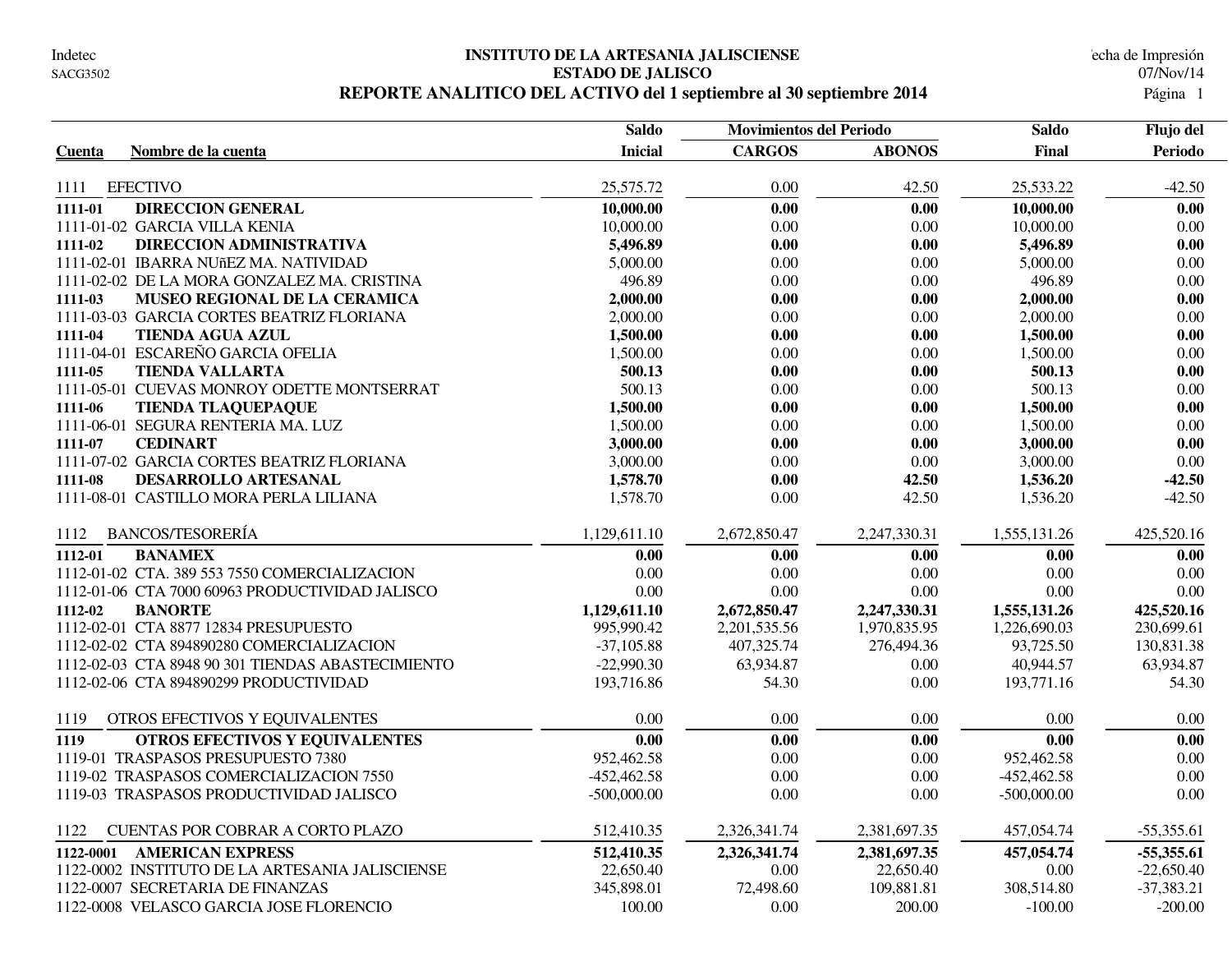#### **INSTITUTO DE LA ARTESANIA JALISCIENSE** Indetec Fecha de Impresión **ESTADO DE JALISCO** 07/Nov/14 REPORTE ANALITICO DEL ACTIVO del 1 septiembre al 30 septiembre 2014

|                                                    | <b>Saldo</b>   | <b>Movimientos del Periodo</b> |               | <b>Saldo</b> | Flujo del         |
|----------------------------------------------------|----------------|--------------------------------|---------------|--------------|-------------------|
| Nombre de la cuenta<br>Cuenta                      | <b>Inicial</b> | <b>CARGOS</b>                  | <b>ABONOS</b> | Final        | Periodo           |
| 1122-0009 HERNANDEZ ULLOA JOSE HERNAN              | 2,833.50       | $\overline{0.00}$              | 0.00          | 2,833.50     | $\overline{0.00}$ |
| 1122-0010 FONART                                   | 46,594.94      | 0.00                           | 0.00          | 46,594.94    | $0.00\,$          |
| 1122-0011 QUEZADA SUAREZ GABRIEL                   | 57,445.10      | 0.00                           | 0.00          | 57,445.10    | 0.00              |
| 1122-0012 CANDELARIO CARRILLO SALVADOR             | 3,936.80       | 0.00                           | 0.00          | 3,936.80     | $0.00\,$          |
| 1122-0013 ARTESANIA MAGICA, S.A. DE C.V.           | 20,994.50      | 0.00                           | 0.00          | 20,994.50    | 0.00              |
| 1122-0014 PASILLAS GARCIA NOELIA                   | 0.00           | 0.00                           | 0.00          | 0.00         | 0.00              |
| 1122-0017 BARAJAS GONZALEZ ESMERALDA               | 420.60         | 0.00                           | 316.20        | 104.40       | $-316.20$         |
| 1122-0018 IBARRA NUÑEZ MA. NATIVIDAD               | 242.40         | 0.00                           | 161.60        | 80.80        | $-161.60$         |
| 1122-0019 GONZALEZ GRANADOS E. DEL CARMEN          | 425.60         | 92.00                          | 356.10        | 161.50       | $-264.10$         |
| 1122-0021 MATEOS NUÑO MARIA DEL ROSARIO            | 1,032.20       | 0.00                           | 405.60        | 626.60       | $-405.60$         |
| 1122-0022 GARCIA VILLA KENIA                       | 869.00         | 360.00                         | 567.20        | 661.80       | $-207.20$         |
| 1122-0030 SALCEDO ORTIZ PEDRO                      | 139.75         | 0.00                           | 0.00          | 139.75       | 0.00              |
| 1122-0033 SANCHEZ GARCIA JERONIMO                  | 344.00         | 0.00                           | 230.00        | 114.00       | $-230.00$         |
| 1122-0036 RAZO PUGA REBECA                         | 104.00         | 0.00                           | 104.00        | 0.00         | $-104.00$         |
| 1122-0039 BARAJAS ZENDEJAS MARGARITA               | 250.40         | 0.00                           | 166.80        | 83.60        | $-166.80$         |
| 1122-0046 CORTES NIETO JOSE LUIS                   | 1,325.00       | 0.00                           | 0.00          | 1,325.00     | $0.00\,$          |
| 1122-0049 RIVERA IBARRA CARLOS ALBERTO             | 120.40         | 0.00                           | 120.40        | 0.00         | $-120.40$         |
| 1122-0050 MEDELLIN OROZCO ALMA KARINA              | 462.30         | 0.00                           | 0.00          | 462.30       | 0.00              |
| 1122-0052 MARTINEZ GARCIA JULIO CESAR              | 574.80         | 0.00                           | 383.20        | 191.60       | $-383.20$         |
| 1122-0053 VARGAS ARVIZU LAURA PATRICIA             | 178.40         | 0.00                           | 178.40        | 0.00         | $-178.40$         |
| 1122-0055 RODRÍGUEZ DE HARO ARTURO ALEJANDRO       | 0.00           | 0.00                           | 0.00          | 0.00         | 0.00              |
| 1122-0057 VALADEZ REGIN CLAUDIA                    | 474.10         | 328.80                         | 362.20        | 440.70       | $-33.40$          |
| 1122-0058 DE LA MORA GONZALEZ MARIA CRISTINA       | 306.70         | 0.00                           | 232.30        | 74.40        | $-232.30$         |
| 1122-0059 CASTILLO MORA PERLA LILIANA              | 1,295.20       | 8,581.90                       | 857.20        | 9,019.90     | 7,724.70          |
| 1122-0061 GRIMALDO RAMOS JORGE                     | 0.00           | 0.00                           | 0.00          | 0.00         | $0.00\,$          |
| 1122-0062 CODE JALISCO                             | 2,430.00       | 0.00                           | 0.00          | 2,430.00     | 0.00              |
| 1122-0064 GUTIERREZ DE ANDA LETICIA                | 0.00           | 0.00                           | 0.00          | 0.00         | $0.00\,$          |
| 1122-0068 MORALES HERNANDEZ LUCIA MARICELA         | 0.00           | 0.00                           | 0.00          | 0.00         | $0.00\,$          |
| 1122-0071 PAJARITO FAJARDO PABLO                   | 0.00           | 0.00                           | 0.00          | 0.00         | 0.00              |
| 1122-0074 REYNOSO RUIZ RODOLFO                     | 389.25         | 536.00                         | 349.50        | 575.75       | 186.50            |
| 1122-0075 RAMIREZ GARCIA JUAN PABLO                | 573.00         | 97.60                          | 327.60        | 343.00       | $-230.00$         |
| 1122-0076 SEGURA BRAVO SARA BETZABE                | 0.00           | 110.40                         | 110.40        | 0.00         | $0.00\,$          |
| 1122-71 Ingresos por ventas de bienes y servicio   | 0.00           | 192,435.95                     | 192,435.95    | 0.00         | 0.00              |
| 1122-83 Convenios                                  | 0.00           | 448,000.00                     | 448,000.00    | $0.00\,$     | $0.00\,$          |
| 1122-93 Subsidios y Subvenciones                   | 0.00           | 1,603,300.49                   | 1,603,300.49  | 0.00         | 0.00              |
| 1123<br>DEUDORES DIVERSOS POR COBRAR A CORTO PLAZO | 3,171,682.05   | 417,878.83                     | 533,071.77    | 3,056,489.11 | $-115,192.94$     |
| 1123<br>DEUDORES DIVERSOS POR COBRAR A CORTO PLA   | 3,171,682.05   | 417,878.83                     | 533,071.77    | 3,056,489.11 | $-115,192.94$     |
| 1123-0002 COMERCIALIZACION                         | 59,761.67      | 12,106.07                      | 652.34        | 71,215.40    | 11,453.73         |
| 1123-0003 HUEJUQUILLA                              | 342,962.52     | 0.00                           | 0.00          | 342,962.52   | $0.00\,$          |
| 1123-0004 SAN ANDRES                               | 126,579.38     | 0.00                           | 0.00          | 126,579.38   | 0.00              |
| 1123-0005 SAN SEBASTIAN                            | 160,870.97     | 0.00                           | 0.00          | 160,870.97   | $0.00\,$          |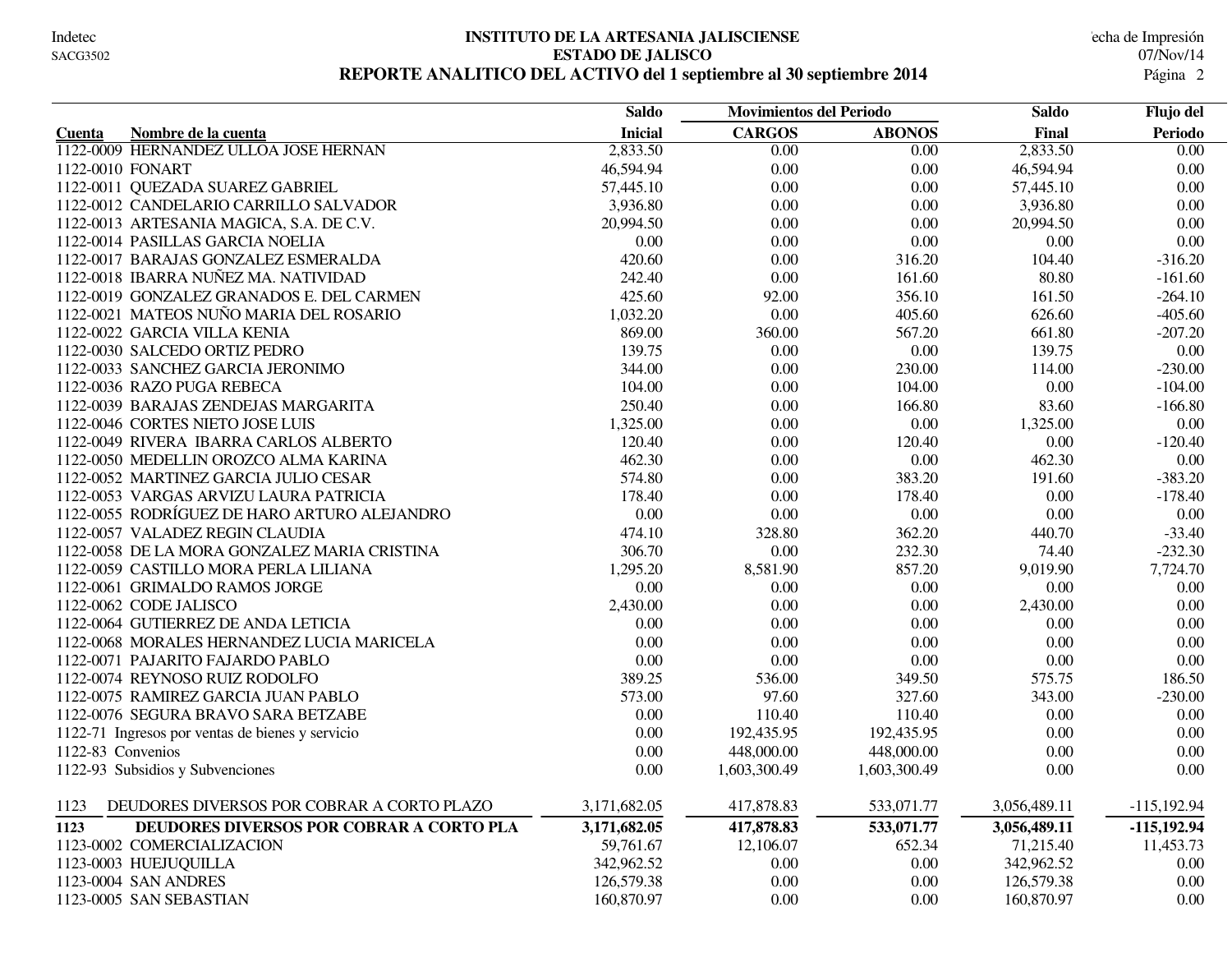#### **INSTITUTO DE LA ARTESANIA JALISCIENSE** Indetec Fecha de Impresión **ESTADO DE JALISCO** 07/Nov/14 REPORTE ANALITICO DEL ACTIVO del 1 septiembre al 30 septiembre 2014

|                                                | <b>Saldo</b>   | <b>Movimientos del Periodo</b> |               | <b>Saldo</b> | Flujo del   |
|------------------------------------------------|----------------|--------------------------------|---------------|--------------|-------------|
| Nombre de la cuenta<br><b>Cuenta</b>           | <b>Inicial</b> | <b>CARGOS</b>                  | <b>ABONOS</b> | Final        | Periodo     |
| 1123-0006 GAMERO GUZMAN JORGE ENRIQUE DE JESUS | 13,348.40      | 1,201.00                       | 5,914.90      | 8,634.50     | $-4,713.90$ |
| 1123-0009 MIRAMONTES IBARRA FERNANDO           | 7,606.30       | 0.00                           | 0.00          | 7,606.30     | $0.00\,$    |
| 1123-0010 MIRANDA MIRANDA RAMIRO               | 10,000.00      | 0.00                           | 0.00          | 10,000.00    | 0.00        |
| 1123-0012 LOPEZ DE LA CRUZ PABLA               | 3,493.11       | 0.00                           | 0.00          | 3,493.11     | 0.00        |
| 1123-0014 SIFUENTES GONZALEZ ABNER             | 5,068.52       | 0.00                           | 1,000.00      | 4,068.52     | $-1,000.00$ |
| 1123-0017 JARERO CAMPECHANO DAVID              | 5,460.73       | 1,627.00                       | 1,327.00      | 5,760.73     | 300.00      |
| 1123-0019 CUEVAS MONROY ODETTE MONTSERRAT      | 5,068.00       | 0.00                           | 0.00          | 5,068.00     | 0.00        |
| 1123-0021 RAMOS RAMEÑO MARGARITA               | 880.00         | 0.00                           | 0.00          | 880.00       | 0.00        |
| 1123-0023 REZA CARRILLO MARCELINA              | 71,822.05      | 0.00                           | 0.00          | 71,822.05    | 0.00        |
| 1123-0024 BAUTISTA HERNANDEZ ENRIQUETA         | 58,821.05      | 0.00                           | 0.00          | 58,821.05    | 0.00        |
| 1123-0025 VALDEZ GRACIANO IRMA                 | 28,532.46      | 1,819.00                       | 4,916.91      | 25,434.55    | $-3,097.91$ |
| 1123-0027 LOPEZ MONTAÑEZ CARLOS ALBERTO        | 1,992.12       | 0.00                           | 0.00          | 1,992.12     | 0.00        |
| 1123-0028 HERNANDEZ ULLOA JOSE HERNAN          | 16,370.21      | 0.00                           | $0.00\,$      | 16,370.21    | $0.00\,$    |
| 1123-0030 HERNANDEZ GARCIA RAMON               | 781.50         | 0.00                           | 0.00          | 781.50       | $0.00\,$    |
| 1123-0032 CORNEJO RODRIGUEZ FRANCISCO JAVIER   | 1,500.00       | 0.00                           | 0.00          | 1,500.00     | 0.00        |
| 1123-0036 GARCIA PALOMAR JOSE MAXIMILIANO      | 8,585.66       | 0.00                           | $0.00\,$      | 8,585.66     | $0.00\,$    |
| 1123-0038 GONZALEZ DE LA CRUZ JOSE DE JESUS    | 8,114.94       | 0.00                           | 0.00          | 8,114.94     | 0.00        |
| 1123-0039 MARTIN MARTIN JOSE ALFREDO           | 999.00         | 0.00                           | 0.00          | 999.00       | 0.00        |
| 1123-0040 RODRIGUEZ FERNANDEZ JOSE FRANCISCO   | 1,869.94       | 0.00                           | $0.00\,$      | 1,869.94     | $0.00\,$    |
| 1123-0041 SALCEDO ORTIZ PEDRO                  | 2,075.63       | 0.00                           | 0.00          | 2,075.63     | $0.00\,$    |
| 1123-0042 ARTESANOS                            | 11,246.85      | 0.00                           | 0.00          | 11,246.85    | 0.00        |
| 1123-0043 CARRILLO MOTA JOSE LUIS              | 2,000.00       | 0.00                           | 0.00          | 2,000.00     | 0.00        |
| 1123-0045 TRILLAS LOPEZ ANA KARINA             | 3,340.00       | 0.00                           | 0.00          | 3,340.00     | 0.00        |
| 1123-0048 MUñOZ COSS Y LEON GUILLERMO          | 0.10           | 0.00                           | 0.00          | 0.10         | 0.00        |
| 1123-0058 SANCHEZ GARCIA JERONIMO              | 1,284.27       | 0.00                           | 1,000.00      | 284.27       | $-1,000.00$ |
| 1123-0066 GASTOS POR APLICAR                   | 1,109,839.09   | 320, 344. 47                   | 260,670.58    | 1,169,512.98 | 59,673.89   |
| 1123-0067 ESCOBEDO ARCE JOSE CARLOS            | 732.00         | 0.00                           | 0.00          | 732.00       | 0.00        |
| 1123-0071 GARCIA VILLA KENIA                   | 147.00         | 1,500.00                       | 1,020.00      | 627.00       | 480.00      |
| 1123-0074 REZA MIJAREZ ALMA BERENICE           | 53,976.76      | 11,631.75                      | 1,772.00      | 63,836.51    | 9,859.75    |
| 1123-0075 FAJARDO GONZALEZ CLAUDIA             | 2,071.00       | 0.00                           | 0.00          | 2,071.00     | $0.00\,$    |
| 1123-0081 GRIMALDO RAMOS JORGE                 | 2,580.03       | 0.00                           | 600.00        | 1,980.03     | $-600.00$   |
| 1123-0082 RAMIREZ MURGUIA CAMILO SALVADOR      | 57,078.21      | 3,727.00                       | 983.00        | 59,822.21    | 2,744.00    |
| 1123-0083 CASTILLO MORA PERLA LILIANA          | 74,200.91      | 0.00                           | 1,376.00      | 72,824.91    | $-1,376.00$ |
| 1123-0084 MENDOZA PEREZ DAVID                  | 5,020.88       | 0.00                           | 0.00          | 5,020.88     | 0.00        |
| 1123-0085 MINJAREZ ZAVALA MATEO                | 12,563.00      | 0.00                           | 0.00          | 12,563.00    | 0.00        |
| 1123-0086 LOPEZ BARRAZA MAURICIO RAFAEL        | 182,402.85     | 5,165.00                       | 1,226.00      | 186, 341.85  | 3,939.00    |
| 1123-0087 GONZALEZ CAMARENA LUIS FERNANDO      | 8,060.00       | 0.00                           | 0.00          | 8,060.00     | 0.00        |
| 1123-0089 MARTINEZ GARCIA JULIO CESAR          | 0.10           | 1,691.00                       | 0.00          | 1,691.10     | 1,691.00    |
| 1123-0092 VAZQUEZ RODRIGUEZ SALVADOR           | 1,300.00       | 0.00                           | 0.00          | 1,300.00     | $0.00\,$    |
| 1123-0093 VALADEZ REGIN CLAUDIA                | 586.00         | 0.00                           | 0.00          | 586.00       | 0.00        |
| 1123-0098 RAZO PUGA REBECA                     | 6,817.35       | 0.00                           | 0.00          | 6,817.35     | 0.00        |
| 1123-0099 BEJAR ARREDONDO JORGE                | 2,763.49       | 0.00                           | 0.00          | 2,763.49     | 0.00        |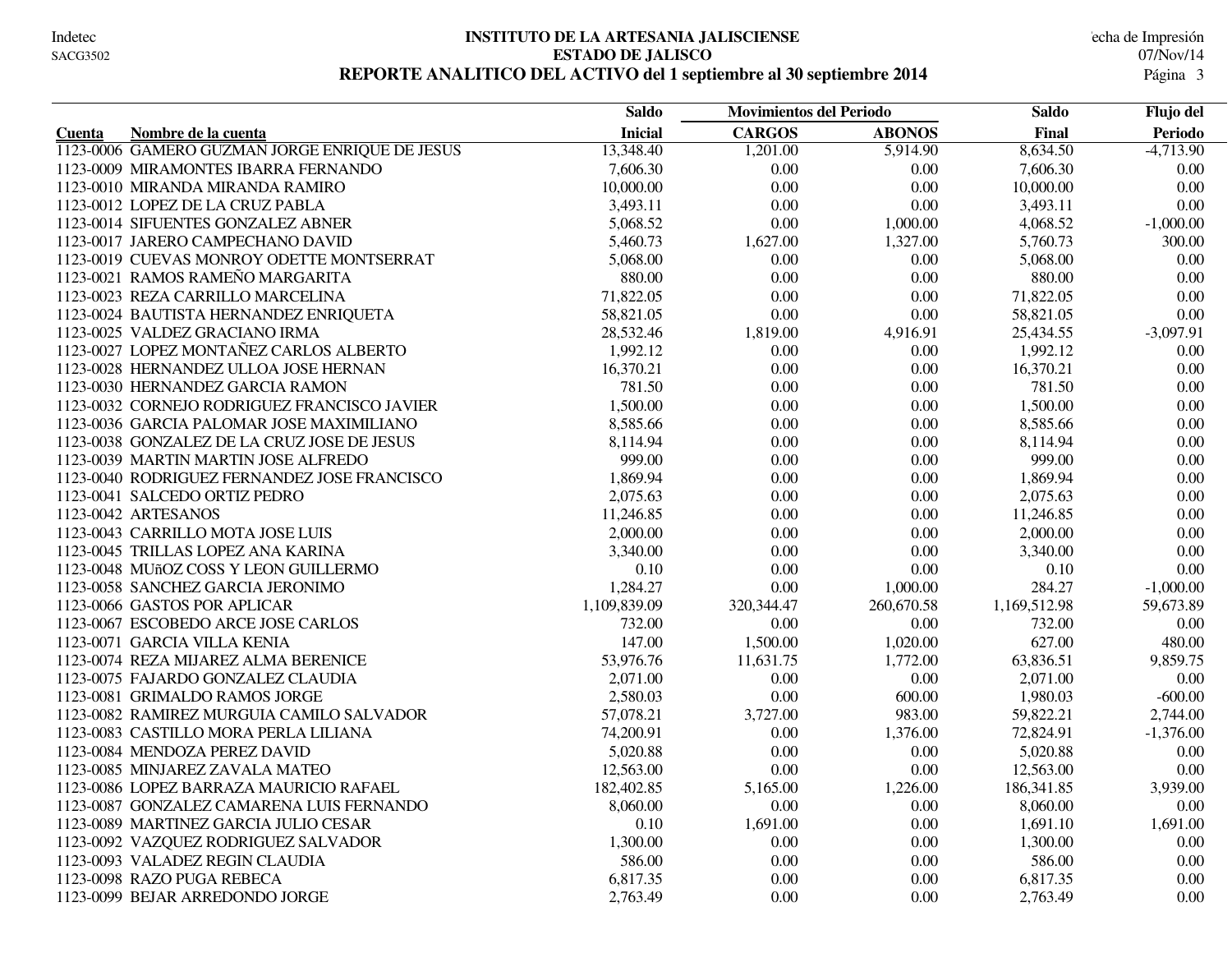#### **INSTITUTO DE LA ARTESANIA JALISCIENSE** Indetec Fecha de Impresión **ESTADO DE JALISCO** 07/Nov/14 **REPORTE ANALITICO DEL ACTIVO del 1 septiembre al 30 septiembre 2014** 4

|                                              | <b>Saldo</b>   | <b>Movimientos del Periodo</b> |               | <b>Saldo</b> | Flujo del      |
|----------------------------------------------|----------------|--------------------------------|---------------|--------------|----------------|
| Nombre de la cuenta<br>Cuenta                | <b>Inicial</b> | <b>CARGOS</b>                  | <b>ABONOS</b> | Final        | Periodo        |
| 1123-0100 VARGAS ARVIZU LAURA PATRICIA       | 10,837.70      | 0.00                           | 0.00          | 10,837.70    | 0.00           |
| 1123-0101 PAJARITO FAJARDO PABLO             | $-14.98$       | 0.00                           | 0.00          | $-14.98$     | 0.00           |
| 1123-0102 MAGDALENO IBARRA JUAN              | 25,000.00      | 0.00                           | 0.00          | 25,000.00    | 0.00           |
| 1123-0103 PAREDES GOCHE PABLO                | 5,200.93       | 0.00                           | 0.00          | 5,200.93     | 0.00           |
| 1123-0104 CORAL ARANA JOSE JAIME             | 5,444.34       | 0.00                           | 128.00        | 5,316.34     | $-128.00$      |
| 1123-0109 RODRIGUEZ RODRIGUEZ CAMELIA        | 0.00           | 475.00                         | 475.00        | 0.00         | 0.00           |
| 1123-0112 RODRIGUEZ DE HARO ARTURO ALEJANDRO | 1,262.00       | 3,658.04                       | 2,894.04      | 2,026.00     | 764.00         |
| 1123-0114 CHINO CHINO DANIEL                 | $-16,581.05$   | 26,815.50                      | 7,449.00      | 2.785.45     | 19,366.50      |
| 1123-0115 TUXPAN DE BOLAÑOS                  | 0.00           | 0.00                           | 0.00          | 0.00         | 0.00           |
| 1123-0116 INTERVIAS GLOBAL SERVICES          | 2,988.40       | 0.00                           | 0.00          | 2,988.40     | 0.00           |
| 1123-0119 GRUPO BGUT, S.A. DE C.V.           | 2,320.00       | 0.00                           | 0.00          | 2,320.00     | 0.00           |
| 1123-0122 ECHEVERRIA DURAN ANA PAULA         | 201.00         | 0.00                           | 0.00          | 201.00       | 0.00           |
| 1123-0123 VILLA ESTRELLA ALDO                | 1,852.00       | 764.00                         | 2.00          | 2,614.00     | 762.00         |
| 1123-0126 REYNOSO RUIZ RODOLFO               | 9,623.02       | 10,500.00                      | 5,000.00      | 15,123.02    | 5,500.00       |
| 1123-0128 DE LA MORA GONZALEZ MARIA CRISTINA | 23,400.02      | 3,500.00                       | 1,000.00      | 25,900.02    | 2,500.00       |
| 1123-0129 CARRILLO NUñO LUCIO RENE           | 264,386.00     | 0.00                           | 1,463.00      | 262,923.00   | $-1,463.00$    |
| 1123-0130 GARCIA SANCHEZ MARIA EUGENIA       | 423.00         | 0.00                           | $0.00\,$      | 423.00       | $0.00\,$       |
| 1123-0131 GARCIA CORTES BEATRIZ FLORIANA     | $0.00\,$       | 274.00                         | 274.00        | 0.00         | $0.00\,$       |
| 1123-0132 TORRES GONZALEZ OSCAR              | 7,696.42       | 8,198.00                       | 0.00          | 15,894.42    | 8,198.00       |
| 1123-0133 SEPAFI                             | 26,100.00      | 0.00                           | 0.00          | 26,100.00    | $0.00\,$       |
| 1123-0134 LOPEZ PEREZ JORGE                  | 5,000.00       | 0.00                           | 0.00          | 5,000.00     | 0.00           |
| 1123-0135 PULIDO RODRIGUEZ JUAN OMAR         | 1.00           | 0.00                           | 0.00          | 1.00         | 0.00           |
| 1123-0137 MORA ESPINOZA JOSE GABRIEL         | 4,506.00       | 0.00                           | 600.00        | 3,906.00     | $-600.00$      |
| 1123-0139 RAMIREZ GARCIA JUAN PABLO          | 224,558.00     | 2,882.00                       | 147,000.00    | 80,440.00    | $-144, 118.00$ |
| 1123-0140 LUGO SOLORIO ALDO                  | 2.00           | 0.00                           | 0.00          | 2.00         | 0.00           |
| 1123-0142 CASTAÑEDA MARTINEZ KARINA          | 1,569.00       | 0.00                           | 0.00          | 1,569.00     | 0.00           |
| 1123-0143 RESENDIZ FLORES JORGE ALBERTO      | $-0.80$        | 0.00                           | 0.00          | $-0.80$      | 0.00           |
| 1123-0144 PADILLA MIRANDA LEOBARDO           | 1,006.00       | 0.00                           | 0.00          | 1,006.00     | 0.00           |
| 1123-0145 BARRERA RODRIGUEZ ARMANDO          | 3,000.00       | 0.00                           | 3,000.00      | 0.00         | $-3,000.00$    |
| 1123-0146 MAGALLON COMALA MARTIN EDUARDO     | 128.00         | 0.00                           | 128.00        | 0.00         | $-128.00$      |
| 1123-0147 SANGEADO PONCE KAREN               | 81,200.00      | 0.00                           | 81,200.00     | 0.00         | $-81,200.00$   |
| INGRESOS POR RECUPERAR A CORTO PLAZO<br>1124 | 73,334.38      | 36,567.08                      | 43,604.36     | 66,297.10    | $-7,037.28$    |
| <b>IVA ACREDITABLE</b><br>1124-001           | 0.60           | 0.00                           | 0.00          | 0.60         | 0.00           |
| 1124-001-001 IVA PRESUPUESTO                 | 0.60           | 0.00                           | 0.00          | 0.60         | 0.00           |
| 1124-001-00 IVA COMERCIALIZACION             | 73,010.65      | 36,368.24                      | 43,406.36     | 65,972.53    | $-7,038.12$    |
| 1124-001-002-001 IVA COMPRAS                 | 28,301.65      | 7,776.62                       | 28,301.65     | 7,776.62     | $-20,525.03$   |
| 1124-001-002-002 IVA GASTOS                  | 19.51          | 311.34                         | 19.51         | 311.34       | 291.83         |
| 1124-001-003 IVA TIENDAS DE ABASTECIMIENTO   | 15,085.20      | 0.00                           | 15,085.20     | 0.00         | $-15,085.20$   |
| 1124-001-006 IVA A FAVOR                     | 29,604.29      | 28,280.28                      | 0.00          | 57,884.57    | 28,280.28      |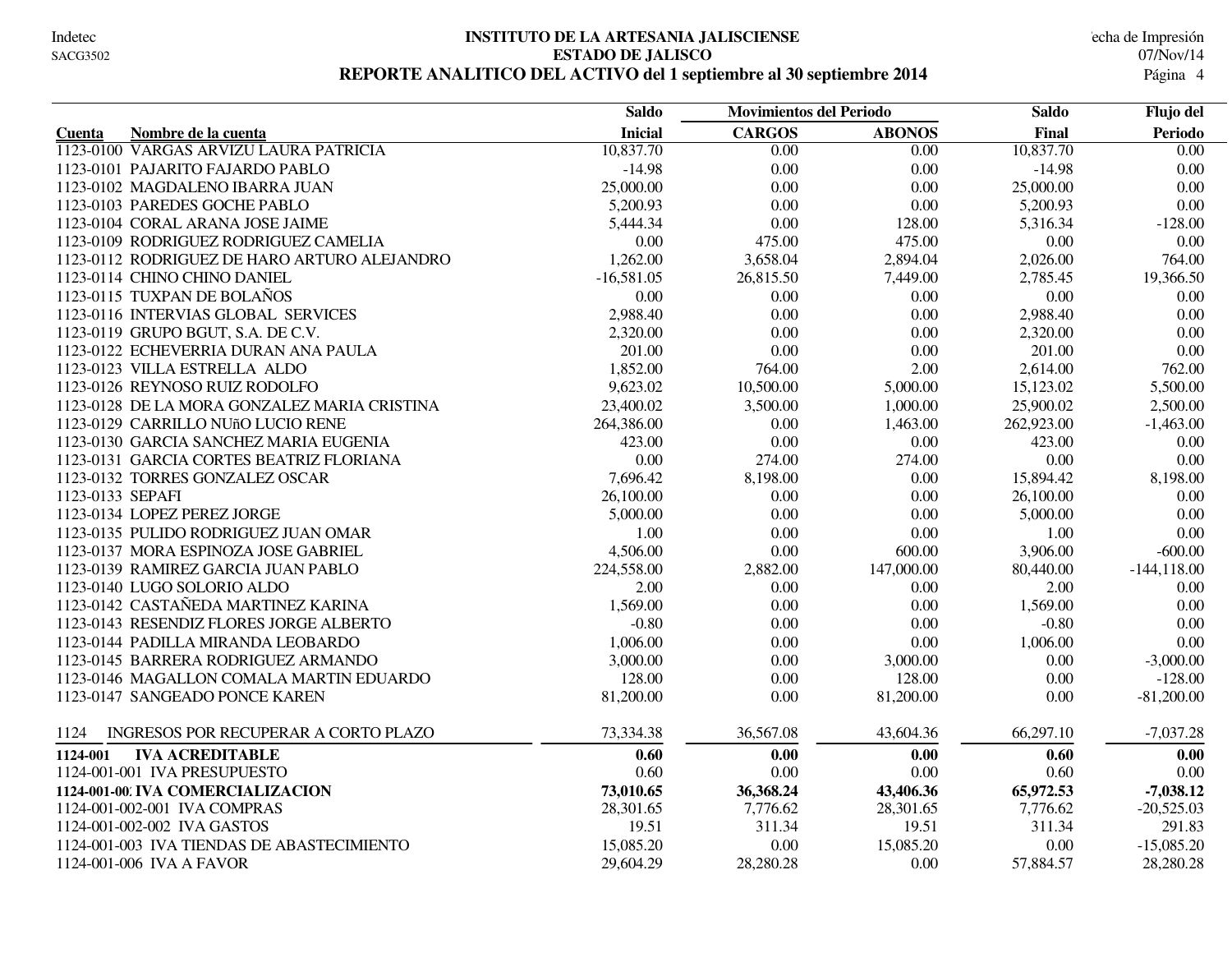#### **INSTITUTO DE LA ARTESANIA JALISCIENSE** Indetec Fecha de Impresión **ESTADO DE JALISCO** 07/Nov/14 REPORTE ANALITICO DEL ACTIVO del 1 septiembre al 30 septiembre 2014

|                                                          | <b>Saldo</b>   | <b>Movimientos del Periodo</b> |               | <b>Saldo</b> | Flujo del    |
|----------------------------------------------------------|----------------|--------------------------------|---------------|--------------|--------------|
| Nombre de la cuenta<br>Cuenta                            | <b>Inicial</b> | <b>CARGOS</b>                  | <b>ABONOS</b> | Final        | Periodo      |
| <b>SUBSIDIO AL EMPLEO</b><br>1124-002                    | 323.13         | 198.84                         | 198.00        | 323.97       | 0.84         |
| 1124-002-001 SUBSIDIO AL EMPLEO                          | 323.13         | 198.84                         | 198.00        | 323.97       | 0.84         |
| ANTICIPO A PROVEEDORES POR ADQUISICIÓN DE BIENES<br>1132 | 17,000.00      | 0.00                           | 0.00          | 17,000.00    | 0.00         |
| <b>ANTICIPO ARTESANOS</b><br>1132-001                    | 17,000.00      | 0.00                           | 0.00          | 17,000.00    | 0.00         |
| 1132-001-005 VIZCARRA CORONA FRANCISCO                   | 4,000.00       | 0.00                           | 0.00          | 4,000.00     | 0.00         |
| 1132-001-008 MARTÍNEZ CANTON JAVIER DE JESÚS             | 8,000.00       | 0.00                           | 0.00          | 8,000.00     | 0.00         |
| 1132-001-010 BAUTISTA MORALES CARLOS RIGOBERTO           | 5,000.00       | 0.00                           | 0.00          | 5,000.00     | 0.00         |
| INVENTARIO DE MERCANCÍAS PARA VENTA<br>1141              | 3,017,247.91   | 0.00                           | 93,270.57     | 2,923,977.34 | $-93,270.57$ |
| <b>INVENTARIO DE MERCANCÍAS PARA VENTA</b><br>1141       | 3,017,247.91   | 0.00                           | 93,270.57     | 2,923,977.34 | $-93,270.57$ |
| 1141-001 TIENDA AGUA AZUL                                | 2,635,168.16   | 0.00                           | 79,334.57     | 2,555,833.59 | $-79,334.57$ |
| 1141-003 TIENDA TLAQUEPAQUE                              | 382,079.75     | 0.00                           | 13,936.00     | 368, 143. 75 | $-13,936.00$ |
| INVENTARIO DE MATERIAS PRIMAS, MATERIALES Y SUMI<br>1144 | 1,011,818.92   | 0.00                           | 0.00          | 1,011,818.92 | 0.00         |
| <b>INVENTARIO DE MATERIAS PRIMAS, MATERIALE</b><br>1144  | 1,011,818.92   | 0.00                           | 0.00          | 1,011,818.92 | 0.00         |
| 1144-001 TIENDA HUEJUQUILLA                              | 362,391.69     | 0.00                           | 0.00          | 362,391.69   | 0.00         |
| 1144-002 TIENDA SAN ANDRES                               | 301,900.52     | 0.00                           | 0.00          | 301,900.52   | $0.00\,$     |
| 1144-003 TIENDA SAN SEBASTIAN                            | 288,313.64     | 0.00                           | 0.00          | 288,313.64   | 0.00         |
| 1144-004 TIENDA PUEBLO NUEVO                             | 42,448.52      | 0.00                           | 0.00          | 42,448.52    | 0.00         |
| 1144-005 TIENDA TUXPAN DE BOLAÑOS                        | 16,764.55      | 0.00                           | 0.00          | 16,764.55    | 0.00         |
| EDIFICIOS NO HABITACIONALES<br>1233                      | 7,055,700.00   | 0.00                           | 0.00          | 7,055,700.00 | 0.00         |
| <b>EDIFICIOS NO HABITACIONALES</b><br>1233               | 7,055,700.00   | 0.00                           | 0.00          | 7,055,700.00 | 0.00         |
| 1233-1 MUSEO REGIONAL DE LA CERAMICA                     | 7,055,700.00   | 0.00                           | 0.00          | 7,055,700.00 | $0.00\,$     |
| CONSTRUCCIONES EN PROCESO EN BIENES DE DOMINIO P<br>1235 | 5,040,892.83   | 0.00                           | 0.00          | 5,040,892.83 | 0.00         |
| 1235<br><b>CONSTRUCCIONES EN PROCESO EN BIENES DE D</b>  | 5,040,892.83   | 0.00                           | 0.00          | 5,040,892.83 | 0.00         |
| 1235-2 Edificación no Habitacional en Proceso            | 4,420,892.83   | 0.00                           | 0.00          | 4,420,892.83 | 0.00         |
| 1235-2-6123 Obras en proceso                             | 620,000.00     | 0.00                           | 0.00          | 620,000.00   | $0.00\,$     |
| MOBILIARIO Y EQUIPO DE ADMINISTRACIÓN<br>1241            | 3,119,238.13   | 18,098.03                      | 0.00          | 3,137,336.16 | 18,098.03    |
| Muebles de Oficina y Estantería<br>$1241 - 1$            | 996,007.88     | 18,098.03                      | 0.00          | 1,014,105.91 | 18,098.03    |
| 1241-1-5111 Muebles de oficina y estantería              | 996,007.88     | 18,098.03                      | 0.00          | 1,014,105.91 | 18,098.03    |
| Equipo de Cómputo y de Tecnologías de la<br>1241-3       | 1,551,837.91   | 0.00                           | 0.00          | 1,551,837.91 | 0.00         |
| 1241-3-5151 Equipo de cómputo y de tecnología de la      | 1,551,837.91   | 0.00                           | 0.00          | 1,551,837.91 | 0.00         |
| Otros Mobiliarios y Equipos de Administr<br>1241-9       | 571,392.34     | 0.00                           | 0.00          | 571,392.34   | 0.00         |
| 1241-9-5191 Otros mobiliarios y equipos de administr     | 571,392.34     | 0.00                           | 0.00          | 571,392.34   | 0.00         |
| MOBILIARIO Y EQUIPO EDUCACIONAL Y RECREATIVO<br>1242     | 374,419.73     | 0.00                           | 0.00          | 374,419.73   | 0.00         |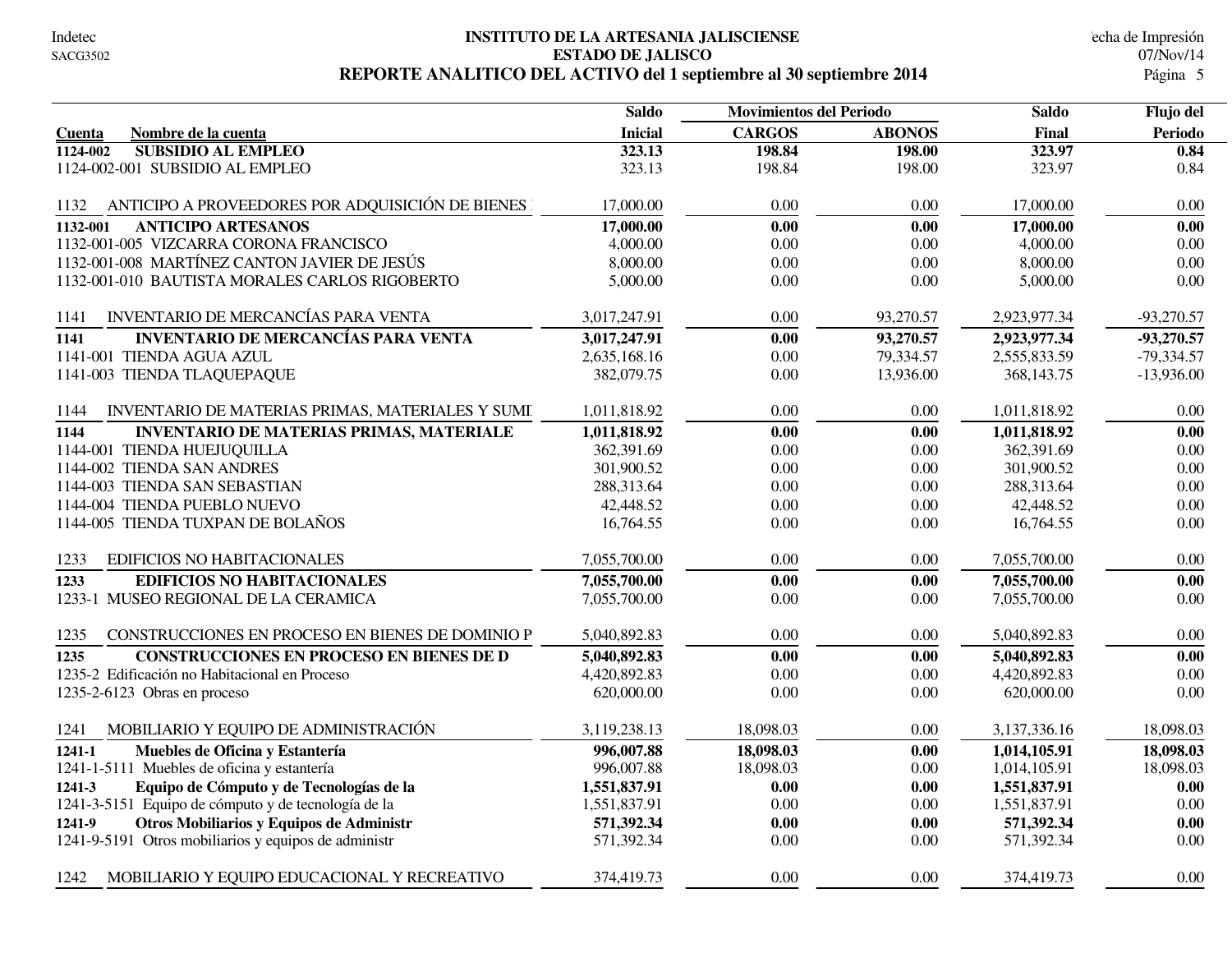#### **INSTITUTO DE LA ARTESANIA JALISCIENSE** Indetec Fecha de Impresión **ESTADO DE JALISCO** 07/Nov/14 REPORTE ANALITICO DEL ACTIVO del 1 septiembre al 30 septiembre 2014

|                                                      | <b>Saldo</b>   | <b>Movimientos del Periodo</b> |               | <b>Saldo</b>    |                |
|------------------------------------------------------|----------------|--------------------------------|---------------|-----------------|----------------|
| Nombre de la cuenta<br>Cuenta                        | <b>Inicial</b> | <b>CARGOS</b>                  | <b>ABONOS</b> | Final           | <b>Periodo</b> |
| <b>Equipos y Aparatos Audiovisuales</b><br>1242-1    | 1,790.01       | 0.00                           | 0.00          | 1,790.01        | 0.00           |
| 1242-1-5211 Equipos y aparatos audiovisuales         | 1,790.01       | 0.00                           | 0.00          | 1,790.01        | 0.00           |
| 1242-2<br><b>Aparatos Deportivos</b>                 | 372,629.72     | 0.00                           | 0.00          | 372,629.72      | 0.00           |
| 1242-3 Cámaras Fotográficas y de Video               | 350, 317.59    | 0.00                           | 0.00          | 350, 317.59     | 0.00           |
| 1242-3-5231 Cámaras fotográficas y de video          | 2,843.99       | 0.00                           | 0.00          | 2,843.99        | 0.00           |
| 1242-9 Otro Mobiliario y Equipo Educacional y R      | 19,468.14      | 0.00                           | 0.00          | 19,468.14       | 0.00           |
| 1244<br>VEHICULOS Y EQUIPO DE TRANSPORTE             | 1,122,028.26   | 0.00                           | 0.00          | 1,122,028.26    | 0.00           |
| <b>VEHICULOS Y EQUIPO DE TRANSPORTE</b><br>1244      | 1,122,028.26   | 0.00                           | 0.00          | 1,122,028.26    | 0.00           |
| 1244-1 Vehículos y Equipo Terrestre                  | 1,122,028.26   | $0.00\,$                       | 0.00          | 1,122,028.26    | $0.00\,$       |
| MAQUINARIA, OTROS EQUIPOS Y HERRAMIENTAS<br>1246     | 561,424.56     | 0.00                           | 0.00          | 561,424.56      | 0.00           |
| 1246-1<br>Maquinaria y Equipo Agropecuario           | 279,358.47     | 0.00                           | 0.00          | 279,358.47      | 0.00           |
| 1246-2 Maquinaria y Equipo Industrial                | 341,209.43     | 0.00                           | 0.00          | 341,209.43      | $0.00\,$       |
| 1246-2-5621 Maquinaria y equipo industrial           | $-61,850.96$   | 0.00                           | 0.00          | $-61,850.96$    | 0.00           |
| Sistemas de Aire Acondicionado, Calefacc<br>1246-4   | 218,810.44     | 0.00                           | 0.00          | 218,810.44      | 0.00           |
| 1246-4-5641 Sistemas de aire acondicionado, calefacc | 99,991.26      | 0.00                           | 0.00          | 99,991.26       | 0.00           |
| 1246-5 Equipo de Comunicación y Telecomunicació      | 120,458.40     | 0.00                           | 0.00          | 120,458.40      | 0.00           |
| 1246-5-5651 Equipo de comunicación y telecomunicació | $-1,639.22$    | 0.00                           | 0.00          | $-1,639.22$     | 0.00           |
| Equipos de Generación Eléctrica, Aparato<br>1246-6   | 63,255.65      | 0.00                           | 0.00          | 63,255.65       | 0.00           |
| 1246-7 Herramientas y Máquinas-Herramienta           | 63,255.65      | 0.00                           | 0.00          | 63,255.65       | 0.00           |
| <b>SOFTWARE</b><br>1251                              | 344,485.54     | 4,036.08                       | 0.00          | 348,521.62      | 4,036.08       |
| <b>ACTIVOS INTANGIBLES</b><br>1250                   | 344,485.54     | 4,036.08                       | 0.00          | 348,521.62      | 4,036.08       |
| 1251 SOFTWARE                                        | 201,995.54     | 0.00                           | 0.00          | 201,995.54      | 0.00           |
| 1251-0-5911 Software                                 | 142,490.00     | 4,036.08                       | 0.00          | 146,526.08      | 4,036.08       |
| <b>LICENCIAS</b><br>1254                             | 28,903.45      | 0.00                           | 0.00          | 28,903.45       | 0.00           |
| <b>LICENCIAS</b><br>1254                             | 28,903.45      | 0.00                           | 0.00          | 28,903.45       | 0.00           |
| 1254-1 Licencias Informáticas e Intelectuales        | 28,903.45      | 0.00                           | 0.00          | 28,903.45       | $0.00\,$       |
| DEPRECIACIÓN ACUMULADA DE BIENES INMUEBLES<br>1261   | $-409,045.91$  | 0.00                           | 0.00          | $-409,045.91$   | 0.00           |
| DEPRECIACIÓN, DETERIORO Y AMORTIZACIÓN A<br>1260     | -409,045.91    | 0.00                           | 0.00          | -409,045.91     | 0.00           |
| 1261 DEPRECIACIÓN ACUMULADA DE BIENES INMUEBL        | $-409,045.91$  | 0.00                           | 0.00          | $-409,045.91$   | 0.00           |
| DEPRECIACIÓN ACUMULADA DE BIENES MUEBLES<br>1263     | -4,139,284.98  | 0.00                           | 0.00          | $-4,139,284.98$ | 0.00           |
| DEPRECIACIÓN ACUMULADA DE INFRAESTRUCTUR<br>1262     | -4,139,284.98  | 0.00                           | 0.00          | -4,139,284.98   | 0.00           |
| 1263 DEPRECIACIÓN ACUMULADA DE BIENES MUEBLES        | -4,139,284.98  | 0.00                           | 0.00          | -4,139,284.98   | 0.00           |
| 1279<br><b>OTROS ACTIVOS DIFERIDOS</b>               | 5,559.00       | 0.00                           | 0.00          | 5,559.00        | 0.00           |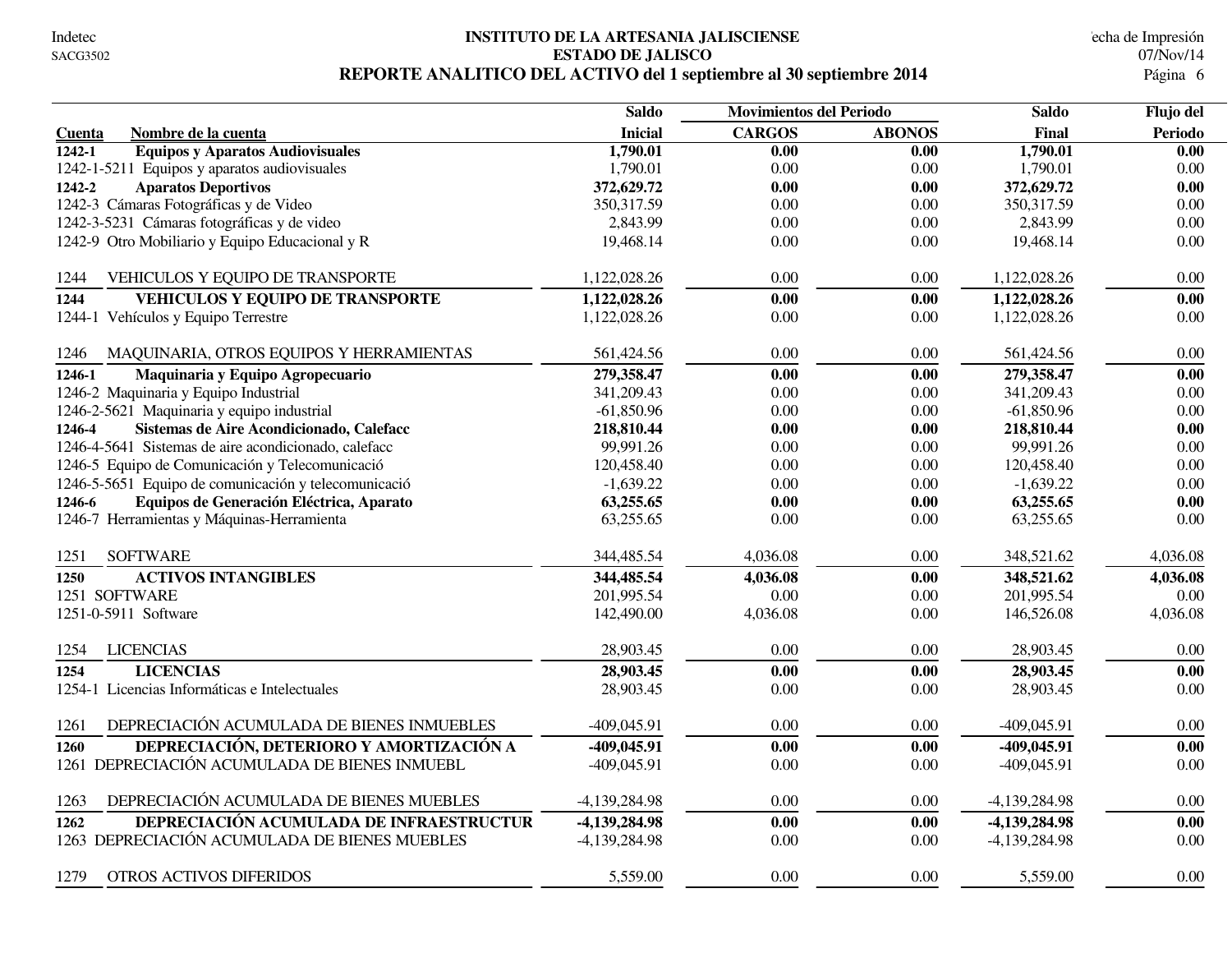#### **INSTITUTO DE LA ARTESANIA JALISCIENSE** Indetec Fecha de Impresión **ESTADO DE JALISCO** 07/Nov/14 **REPORTE ANALITICO DEL ACTIVO del 1 septiembre al 30 septiembre 2014** 7

|                                              | Saldo          | <b>Movimientos del Periodo</b> |               | Saldo            | Flujo del  |
|----------------------------------------------|----------------|--------------------------------|---------------|------------------|------------|
| Nombre de la cuenta<br><u>Cuenta</u>         | <b>Inicial</b> | <b>CARGOS</b>                  | <b>ABONOS</b> | Final            | Periodo    |
| <b>DEPOSITOS EN GARANTIA</b><br>1279-01      | 5,559.00       | 0.00                           | 0.00          | 5,559,00         | 0.00       |
| 1279-01-001 GASOLINERA GUADALAJARA           | 1.000.00       | 0.00                           | 0.00          | 1.000.00         | 0.00       |
| 1279-01-002 COMISION FEDERAL DE ELECTRICIDAD | 3.704.00       | 0.00                           | 0.00          | 3.704.00         | 0.00       |
| 1279-01-003 GAS GUADALAJARA, S.A.            | 855.00         | 0.00                           | 0.00          | 855.00           | 0.00       |
| <b>Total general</b>                         | 22,063,001.04  | 5,475,772.23                   | 5,299,016.86  | 22, 239, 756, 41 | 176,755.37 |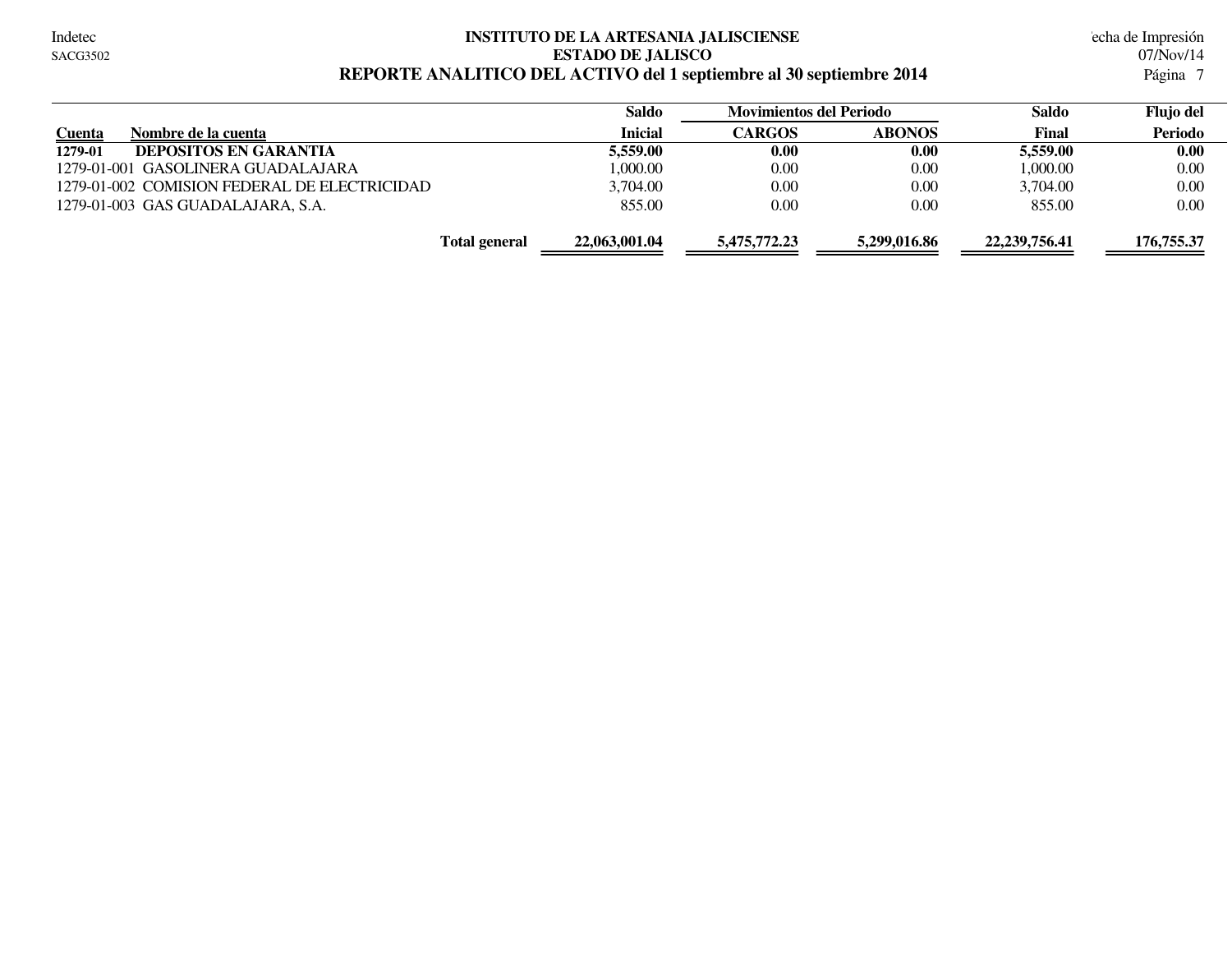#### **INSTITUTO DE LA ARTESANIA JALISCIENSE** echa de Impresión **ESTADO DE JALISCO** 07/Nov/14 REPORTE ANALITICO DEL PASIVO del 1 septiembre al 30 septiembre 2014

|                                                        | <b>Saldo</b>   | <b>Movimientos del Periodo</b> |               | <b>Saldo</b> | Flujo del  |
|--------------------------------------------------------|----------------|--------------------------------|---------------|--------------|------------|
| Nombre de la cuenta<br>Cuenta                          | <b>Inicial</b> | <b>CARGOS</b>                  | <b>ABONOS</b> | Final        | Periodo    |
|                                                        |                |                                |               |              |            |
| SERVICIOS PERSONALES POR PAGAR A CORTO PLAZO<br>2111   | 264,308.55     | 2,215,805.99                   | 2,321,529.41  | 370,031.97   | 105,723.42 |
| $2111 - 0$<br>Servicios Personales por Pagar a Corto P | 264,308.55     | 2,215,805.99                   | 2,321,529.41  | 370,031.97   | 105,723.42 |
| 2111-0-1131 Sueldos base al personal permanente        | 0.00           | 1,434,437.10                   | 1,434,437.10  | 0.00         | 0.00       |
| 2111-0-1221 Sueldos base al personal eventual          | 0.00           | 60,873.05                      | 60,873.05     | 0.00         | 0.00       |
| 2111-0-1321 Prima Vacacional                           | 0.00           | 0.00                           | $0.00\,$      | 0.00         | 0.00       |
| 2111-0-1322 Aguinaldo                                  | 264,308.55     | 0.00                           | 105,723.42    | 370,031.97   | 105,723.42 |
| 2111-0-1371 Honorarios especiales                      | 0.00           | 34,800.00                      | 34,800.00     | 0.00         | 0.00       |
| 2111-0-1411 Cuotas IMSS                                | 0.00           | 89,505.52                      | 89,505.52     | 0.00         | 0.00       |
| 2111-0-1421 Aportaciones a fondos de vivienda          | 0.00           | 34,258.12                      | 34,258.12     | 0.00         | 0.00       |
| 2111-0-1431 Cuotas a pensiones                         | 0.00           | 159,546.20                     | 159,546.20    | 0.00         | 0.00       |
| 2111-0-1521 Indemnizaciones                            | 0.00           | 0.00                           | 0.00          | 0.00         | 0.00       |
| 2111-0-1712 Ayuda despensa                             | 0.00           | 69,310.36                      | 69,310.36     | 0.00         | 0.00       |
| 2111-0-1713 Ayuda para pasaje                          | 0.00           | 36,904.76                      | 36,904.76     | 0.00         | 0.00       |
| 2111-0-1715 Estimulo al dia del Servidor Publico       | 0.00           | 293,570.88                     | 293,570.88    | 0.00         | 0.00       |
| 2111-0-CON0908267N2 CONASESP S.C.                      | 0.00           | 2,600.00                       | 2,600.00      | 0.00         | 0.00       |
| PROVEEDORES POR PAGAR A CORTO PLAZO<br>2112            | 13,503.45      | 543,768.71                     | 547,596.71    | 17,331.45    | 3,828.00   |
| 2112-0<br>Proveedores por Pagar a Corto Plazo          | 13,503.45      | 521,634.60                     | 525,462.60    | 17,331.45    | 3,828.00   |
| 2112-0-2111 Materiales, útiles y equipos menores de    | 0.00           | 342.79                         | 342.79        | 0.00         | 0.00       |
| 2112-0-2121 Materiales y útiles de impresión y repro   | 0.00           | 0.00                           | 0.00          | 0.00         | 0.00       |
| 2112-0-2141 Materiales, útiles y equipos menores de    | 0.00           | 820.89                         | 820.89        | 0.00         | 0.00       |
| 2112-0-2161 Material de limpieza                       | 0.00           | 0.00                           | 0.00          | 0.00         | 0.00       |
| 2112-0-2171 Materiales y útiles de enseñanza           | 0.00           | 0.00                           | 0.00          | 0.00         | 0.00       |
| 2112-0-2211 Productos alimenticios para personas       | 0.00           | 3,101.36                       | 3,101.36      | 0.00         | 0.00       |
| 2112-0-2231 Utensilios para el servicio de alimentac   | 0.00           | 569.40                         | 569.40        | 0.00         | 0.00       |
| 2112-0-2381 Mercancías adquiridas para su comerciali   | 0.00           | 1,642.72                       | 1,642.72      | 0.00         | 0.00       |
| 2112-0-2461 Material eléctrico y electrónico           | 0.00           | 1,760.77                       | 1,760.77      | 0.00         | 0.00       |
| 2112-0-2491 Otros materiales y artículos de construc   | 0.00           | 1,276.88                       | 1,276.88      | 0.00         | 0.00       |
| 2112-0-2531 Medicinas y productos farmacéuticos        | 0.00           | 68.90                          | 68.90         | 0.00         | 0.00       |
| 2112-0-2611 Combustibles, lubricantes y aditivos       | 0.00           | 12,376.20                      | 12,376.20     | 0.00         | 0.00       |
| 2112-0-2711 Vestuario y uniformes                      | 0.00           | 0.00                           | 0.00          | 0.00         | 0.00       |
| 2112-0-2931 Refacciones y accesorios menores de mobi   | 0.00           | 365.42                         | 365.42        | 0.00         | 0.00       |
| 2112-0-2941 Refacciones y accesorios menores de equi   | 0.00           | 344.05                         | 344.05        | 0.00         | 0.00       |
| 2112-0-3111 Energía eléctrica                          | 0.00           | 146.00                         | 146.00        | 0.00         | 0.00       |
| 2112-0-3151 Telefonía celular                          | 0.00           | 100.00                         | 100.00        | 0.00         | 0.00       |
| 2112-0-3171 Servicios de acceso de Internet, redes y   | 0.00           | 499.99                         | 499.99        | 0.00         | 0.00       |
| 2112-0-3181 Servicios postales y telegráficos          | 0.00           | 0.00                           | 0.00          | 0.00         | 0.00       |
| 2112-0-3411 Servicios financieros y bancarios          | 0.00           | 4,810.93                       | 4,810.93      | 0.00         | 0.00       |
| 2112-0-3481 Comisiones por ventas                      | 0.00           | 652.34                         | 652.34        | 0.00         | 0.00       |
| 2112-0-3511 Conservación y mantenimiento menor de in   | 0.00           | 27,059.99                      | 27,059.99     | 0.00         | 0.00       |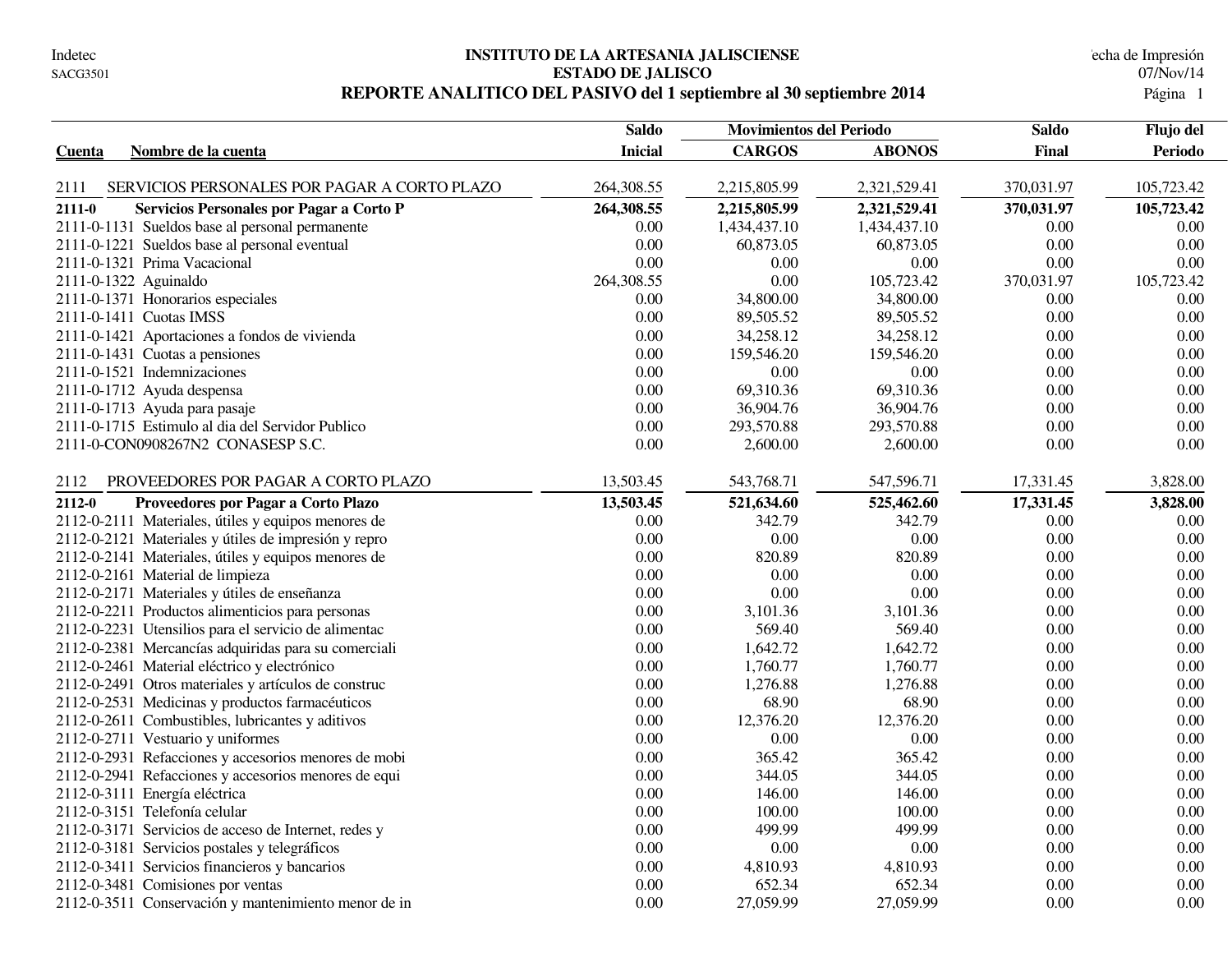#### **INSTITUTO DE LA ARTESANIA JALISCIENSE** echa de Impresión **ESTADO DE JALISCO** 07/Nov/14 **REPORTE ANALITICO DEL PASIVO del 1 septiembre al 30 septiembre 2014** 2

|                                                           | <b>Saldo</b>      | <b>Movimientos del Periodo</b> |               | <b>Saldo</b> | Flujo del |
|-----------------------------------------------------------|-------------------|--------------------------------|---------------|--------------|-----------|
| Nombre de la cuenta<br>Cuenta                             | <b>Inicial</b>    | <b>CARGOS</b>                  | <b>ABONOS</b> | Final        | Periodo   |
| 2112-0-3521 Instalación, reparación y mantenimiento       | $\overline{0.00}$ | 58.00                          | 58.00         | 0.00         | 0.00      |
| 2112-0-3551 Reparación y mantenimiento de equipo de       | 0.00              | 24,555.20                      | 24,555.20     | 0.00         | 0.00      |
| 2112-0-3591 Servicios de jardinería y fumigación          | 0.00              | 462.17                         | 462.17        | 0.00         | 0.00      |
| 2112-0-3611 Difusión por radio, televisión y otros m      | 0.00              | 95,368.52                      | 95,368.52     | 0.00         | 0.00      |
| 2112-0-3711 Pasajes aéreos                                | $0.00\,$          | 3,000.00                       | 3,000.00      | 0.00         | 0.00      |
| 2112-0-3721 Pasajes terrestres                            | $0.00\,$          | 3,424.00                       | 3,424.00      | 0.00         | 0.00      |
| 2112-0-3751 Viáticos en el país                           | 0.00              | 7,478.00                       | 7,478.00      | 0.00         | 0.00      |
| 2112-0-3831 Congresos y convenciones                      | 0.00              | 34,313.43                      | 34,313.43     | 0.00         | 0.00      |
| 2112-0-3921 Impuestos y derechos                          | 0.00              | 3,294.44                       | 3,294.44      | 0.00         | 0.00      |
| 2112-0-ANEE010101XXX ELIAS ANGUIANO ESTRADA               | $0.00\,$          | 1,740.00                       | 1,740.00      | 0.00         | 0.00      |
| 2112-0-AXT940727FP8 AXTEL, S.A.B. DE C.V.                 | $0.00\,$          | 13,047.00                      | 13,047.00     | 0.00         | 0.00      |
| 2112-0-CAV111031RF9 CONSULTORIA AVESA, S.A. DE C.V.       | $0.00\,$          | 45,240.00                      | 45,240.00     | 0.00         | 0.00      |
| 2112-0-CEVP650407MS4 PABLO CERVANTES VELAZQUEZ            | $0.00\,$          | 1,740.00                       | 1,740.00      | 0.00         | 0.00      |
| 2112-0-CFE370814QI0 COMISION FEDERAL DE ELECTRICIDAD      | $0.00\,$          | 12,625.00                      | 12,625.00     | 0.00         | 0.00      |
| 2112-0-CNC820312UC9 CAMARA NACIONAL DE COMERCIO DE TLA    | $0.00\,$          | 55,444.00                      | 55,444.00     | 0.00         | 0.00      |
| 2112-0-CPA930823LC3 CERAMICA PADILLA, S.A. DE C.V.        | $0.00\,$          | 6,496.00                       | 6,496.00      | 0.00         | 0.00      |
| 2112-0-FORE9107025A5 ELSA ERIKA FLORES ROQUE              | $0.00\,$          | 10,105.92                      | 10,105.92     | 0.00         | 0.00      |
| 2112-0-ICP140327Q68 IMPRESIONES Y CARTULINAS PLASMART DE  | 0.00              | 3,828.00                       | 7,656.00      | 3,828.00     | 3,828.00  |
| 2112-0-ISE020412R3A ISIS SERVICES, S.C.                   | 0.00              | 3,640.00                       | 3,640.00      | 0.00         | 0.00      |
| 2112-0-JAU0611063P1 JASMAN AUTOMOTRIZ, S.A. DE C.V.       | $0.00\,$          | 3,800.00                       | 3,800.00      | 0.00         | 0.00      |
| 2112-0-OOGJ790616PT2 JUAN PABLO OROZCO GONZALEZ           | $0.00\,$          | 100.00                         | 100.00        | 0.00         | 0.00      |
| 2112-0-OPC040802PI8 OFIMEDIA PAPELERIA Y CONSUMIBLES S.A. | $0.00\,$          | 7,710.37                       | 7,710.37      | 0.00         | 0.00      |
| 2112-0-PEP0604182E3 POTOSINOS EXPRESS PACK, S.A. DE .C.V  | 0.00              | 46,022.21                      | 46,022.21     | 0.00         | 0.00      |
| 2112-0-RDI841003QJ4 RADIOMOVIL DIPSA, S.A. DE C.V.        | 0.00              | 4,468.00                       | 4,468.00      | 0.00         | 0.00      |
| 2112-0-RUML5011087G0 LUIS ROBERTO RUEDA MONTOYA           | 0.00              | 4,112.20                       | 4,112.20      | 0.00         | 0.00      |
| 2112-0-SME070215LF0 SODINET DE MEXICO, S.A. DE C.V.       | 0.00              | 5,570.51                       | 5,570.51      | 0.00         | 0.00      |
| 2112-0-TME840315KT6 TELEFONOS DE MEXICO, S.A.B. DE C.V.   | 0.00              | 4,805.00                       | 4,805.00      | 0.00         | 0.00      |
| 2112-0-UIRL710103D6A LUIS HUMBERTO URIBE RENTERIA         | 0.00              | 0.00                           | 0.00          | 0.00         | 0.00      |
| 2112-0-VAB650705MP0 MARIA DEL SAGRARIO VAZQUEZ BRAVO      | 0.00              | 3,248.00                       | 3,248.00      | 0.00         | 0.00      |
| 2112-0-VIT130107SE6 VITROX, S.A. DE C.V                   | 0.00              | 60,000.00                      | 60,000.00     | 0.00         | 0.00      |
| 2112-0001 DISEÑOS HORDIBS                                 | 3,210.80          | 0.00                           | 0.00          | 3,210.80     | 0.00      |
| 2112-0002 MARÍN LUCANO MA. DEL CARMEN                     | 386.40            | 0.00                           | 0.00          | 386.40       | 0.00      |
| 2112-0003 GEOS INTERNACIONAL S.A. DE C.V.                 | 2,846.25          | 0.00                           | 0.00          | 2,846.25     | 0.00      |
| 2112-0004 MUNICIPIO DE GUADALAJARA                        | 160.00            | 0.00                           | 0.00          | 160.00       | 0.00      |
| 2112-0005 TALLER DE IMPRENTA 5 ESTRELLAS                  | 6,900.00          | 0.00                           | 0.00          | 6,900.00     | 0.00      |
| 2112-2<br>Deudas por Adquisición de Bienes Inmuebl        | 0.00              | 22,134.11                      | 22,134.11     | 0.00         | 0.00      |
| 2112-2-PEDX920812F66 ANA CECILIA PERALES DE DIOS          | 0.00              | 18,098.03                      | 18,098.03     | 0.00         | 0.00      |
| 2112-2-RFC FALTA NOMBRE                                   | 0.00              | 4,036.08                       | 4,036.08      | 0.00         | 0.00      |
| TRANSFERENCIAS OTORGADAS POR PAGAR A CORTO PLA<br>2115    | 0.00              | 201,419.99                     | 201,539.99    | 120.00       | 120.00    |
| TRANSFERENCIAS OTORGADAS POR PAGAR A COR<br>2115          | $0.00\,$          | 201,419.99                     | 201,539.99    | 120.00       | 120.00    |
| 2115-4419 Aportacion para erogaciones contigentes         | $0.00\,$          | 5,920.00                       | 6,040.00      | 120.00       | 120.00    |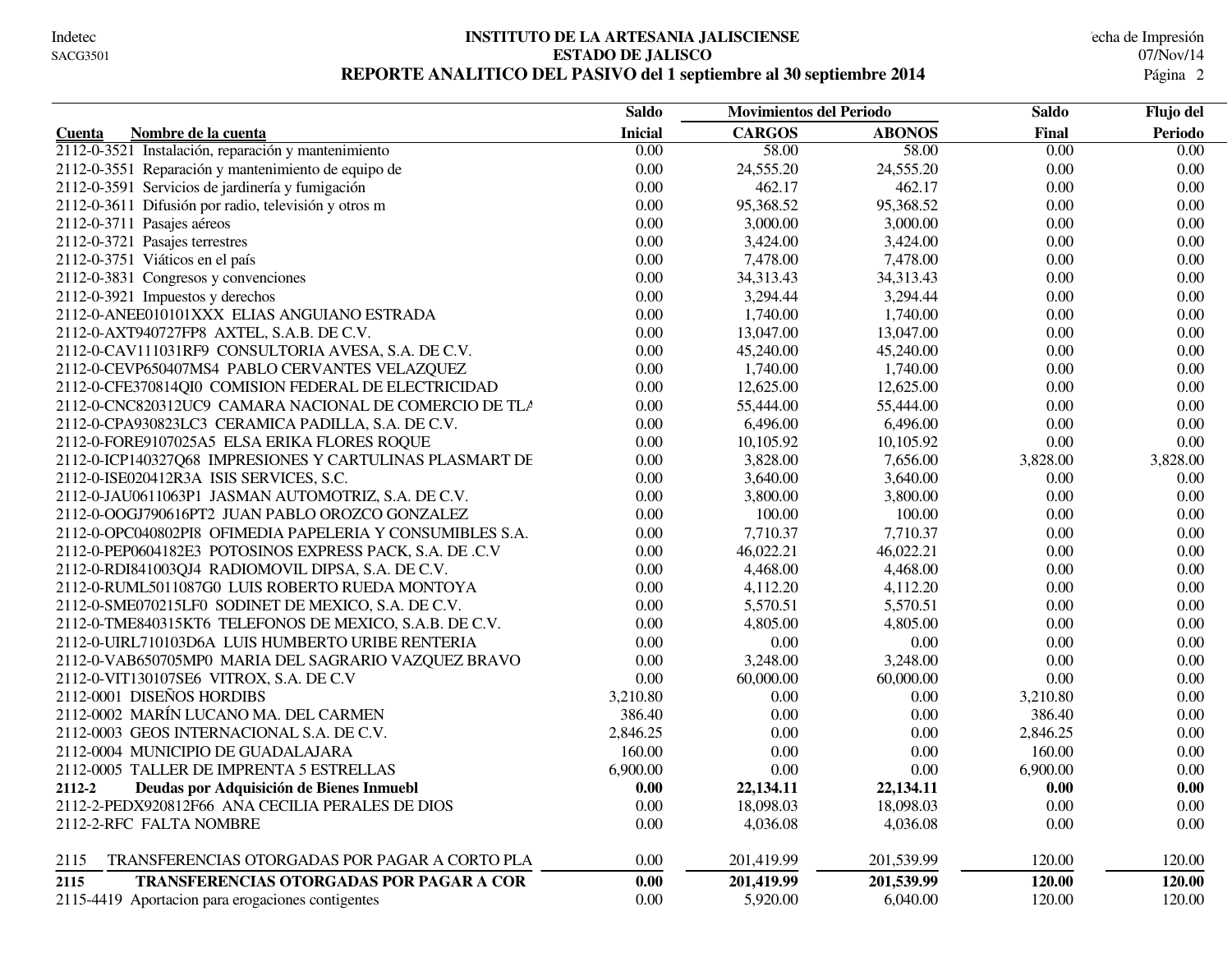#### **INSTITUTO DE LA ARTESANIA JALISCIENSE** echa de Impresión **ESTADO DE JALISCO** 07/Nov/14 REPORTE ANALITICO DEL PASIVO del 1 septiembre al 30 septiembre 2014

|                                                          | <b>Saldo</b>   |               | <b>Movimientos del Periodo</b> |            | Flujo del         |  |
|----------------------------------------------------------|----------------|---------------|--------------------------------|------------|-------------------|--|
| Nombre de la cuenta<br>Cuenta                            | <b>Inicial</b> | <b>CARGOS</b> | <b>ABONOS</b>                  | Final      | Periodo           |  |
| 2115-4432 Aportacion a la promocion, cultura y art       | 0.00           | 195,499.99    | 195,499.99                     | 0.00       | $\overline{0.00}$ |  |
| RETENCIONES Y CONTRIBUCIONES POR PAGAR A CORTO I<br>2117 | 132,444.64     | 283,856.13    | 342,207.20                     | 190,795.71 | 58,351.07         |  |
| 2117-1-001 IVA COMERCIALIZACION                          | 15,126.08      | 18,866.71     | 30,727.30                      | 26,986.67  | 11,860.59         |  |
| 2117-1-001-001 IVA AGUA AZUL                             | 6,843.66       | 10,584.29     | 20,817.07                      | 17,076.44  | 10,232.78         |  |
| 2117-1-001-002 IVA TLAQUEPAQUE                           | 4,650.95       | 4,650.95      | 3,335.84                       | 3,335.84   | $-1,315.11$       |  |
| 2117-1-002 IVA HUEJUQUILLA                               | 652.86         | 652.86        | 250.90                         | 250.90     | $-401.96$         |  |
| 2117-1-003 IVA SAN ANDRES                                | 2,978.61       | 2,978.61      | 1,604.38                       | 1,604.38   | $-1,374.23$       |  |
| 2117-1-005 IVA TUXPAN BOLAñOS                            | 0.00           | 0.00          | 3,588.36                       | 3,588.36   | 3,588.36          |  |
| 2117-1-006 IVA PUEBLO NUEVO                              | 0.00           | 0.00          | 1,130.75                       | 1,130.75   | 1,130.75          |  |
| <b>RETENCIONES DE ISR</b><br>2117-2                      | 9.90           | 0.00          | 0.00                           | 9.90       | 0.00              |  |
| 2117-2-01 RET. P. FISICAS SERV. PROFESIONAL              | 0.23           | 0.00          | 0.00                           | 0.23       | 0.00              |  |
| 2117-2-02 RER. P. FISICAS POR ARRENDAMIENTO              | 0.20           | 0.00          | 0.00                           | 0.20       | 0.00              |  |
| 2117-2-03 RETENCION POR AUTOFACTURA 5%                   | 9.47           | 0.00          | 0.00                           | 9.47       | 0.00              |  |
| 2117-71<br>Impuesto sobre nóminas y otros que se de      | 117,308.66     | 117,310.00    | 163,800.48                     | 163,799.14 | 46,490.48         |  |
| 2117-71-1 I.S.P.T. NOMINAS                               | 117,308.66     | 117,310.00    | 163,800.48                     | 163,799.14 | 46,490.48         |  |
| 2117-71-4 I.S.P.T FINIQUITOS                             | $0.00\,$       | 0.00          | 0.00                           | 0.00       | 0.00              |  |
| 2117-72-002 PENSIONES DEL ESTADO                         | 0.00           | 54,242.06     | 54,242.06                      | 0.00       | 0.00              |  |
| 2117-72-002-002 APORTACIONES AFILIADOS                   | 0.00           | 54,242.06     | 54,242.06                      | 0.00       | 0.00              |  |
| 2117-72-002 PRESTAMO CORTO PLAZO                         | 0.00           | 76,696.34     | 76,696.34                      | 0.00       | 0.00              |  |
| 2117-72-002-005-001 VELASCO GARCÍA JOSÉ FLORENCIO        | $0.00\,$       | 3,226.00      | 3,226.00                       | 0.00       | 0.00              |  |
| 2117-72-002-005-002 IBARRA NÚÑEZ MA. NATIVIDAD           | 0.00           | 3,348.00      | 3,348.00                       | 0.00       | 0.00              |  |
| 2117-72-002-005-003 GAMERO GUZMÁN JORGE ENRIQUE DE J     | 0.00           | 3,964.00      | 3,964.00                       | 0.00       | 0.00              |  |
| 2117-72-002-005-004 MENDOZA CONTRERAS HERMELINDA         | 0.00           | 3,066.00      | 3,066.00                       | 0.00       | 0.00              |  |
| 2117-72-002-005-005 PASILLAS GARCÍA NOELIA               | 0.00           | 2,444.00      | 2,444.00                       | 0.00       | 0.00              |  |
| 2117-72-002-005-007 JARERO CAMPECHANO DAVID              | $0.00\,$       | 3,184.00      | 3,184.00                       | 0.00       | $0.00\,$          |  |
| 2117-72-002-005-009 GARCÍA VILLA KENIA                   | 0.00           | 2,330.78      | 2,330.78                       | 0.00       | 0.00              |  |
| 2117-72-002-005-011 GARCÍA CORTÉS BEATRIZ FLORIANA       | 0.00           | 0.00          | 0.00                           | 0.00       | 0.00              |  |
| 2117-72-002-005-013 GONZÁLEZ GRANADOS E. DEL CARMEN      | $0.00\,$       | 4,088.00      | 4,088.00                       | 0.00       | 0.00              |  |
| 2117-72-002-005-014 MUÑOZ COSS Y LEÓN GUILLERMO          | 0.00           | 1,112.00      | 1,112.00                       | 0.00       | 0.00              |  |
| 2117-72-002-005-018 MIRANDA MIRANDA RAMIRO               | 0.00           | 4,088.00      | 4,088.00                       | 0.00       | 0.00              |  |
| 2117-72-002-005-019 SOLÍS MANZO SANDRA GEORGINA          | 0.00           | 3,986.00      | 3,986.00                       | 0.00       | 0.00              |  |
| 2117-72-002-005-024 SIFUENTES GONZÁLEZ ABNER             | $0.00\,$       | 1,848.00      | 1,848.00                       | 0.00       | 0.00              |  |
| 2117-72-002-005-025 FAJARDO GONZALEZ CLAUDIA             | 0.00           | 2,097.94      | 2,097.94                       | 0.00       | 0.00              |  |
| 2117-72-002-005-026 LOPEZ ARVIZU BLANCA ESTHELA          | 0.00           | 2,710.00      | 2,710.00                       | 0.00       | 0.00              |  |
| 2117-72-002-005-028 RIVERA IBARRA CARLOS ALBERTO         | $0.00\,$       | 1,260.00      | 1,260.00                       | 0.00       | 0.00              |  |
| 2117-72-002-005-030 BARAJAS GONZALEZ ESMERALDA           | 0.00           | 3,457.16      | 3,457.16                       | 0.00       | 0.00              |  |
| 2117-72-002-005-038 GRIMALDO RAMOS JORGE                 | $0.00\,$       | 4,389.06      | 4,389.06                       | $0.00\,$   | $0.00\,$          |  |
| 2117-72-002-005-040 CORAL ARANA JOSE JAIME               | 0.00           | 1,704.00      | 1,704.00                       | 0.00       | 0.00              |  |
| 2117-72-002-005-041 VALADEZ REGIN CLAUDIA                | 0.00           | 1,612.00      | 1,612.00                       | 0.00       | 0.00              |  |
| 2117-72-002-005-042 RAMIREZ MURGUIA CAMILO SALVADOR      | 0.00           | 7,920.50      | 7,920.50                       | 0.00       | 0.00              |  |
| 2117-72-002-005-043 HERNANDEZ LUCIO J GUADALUPE          | 0.00           | 936.00        | 936.00                         | 0.00       | 0.00              |  |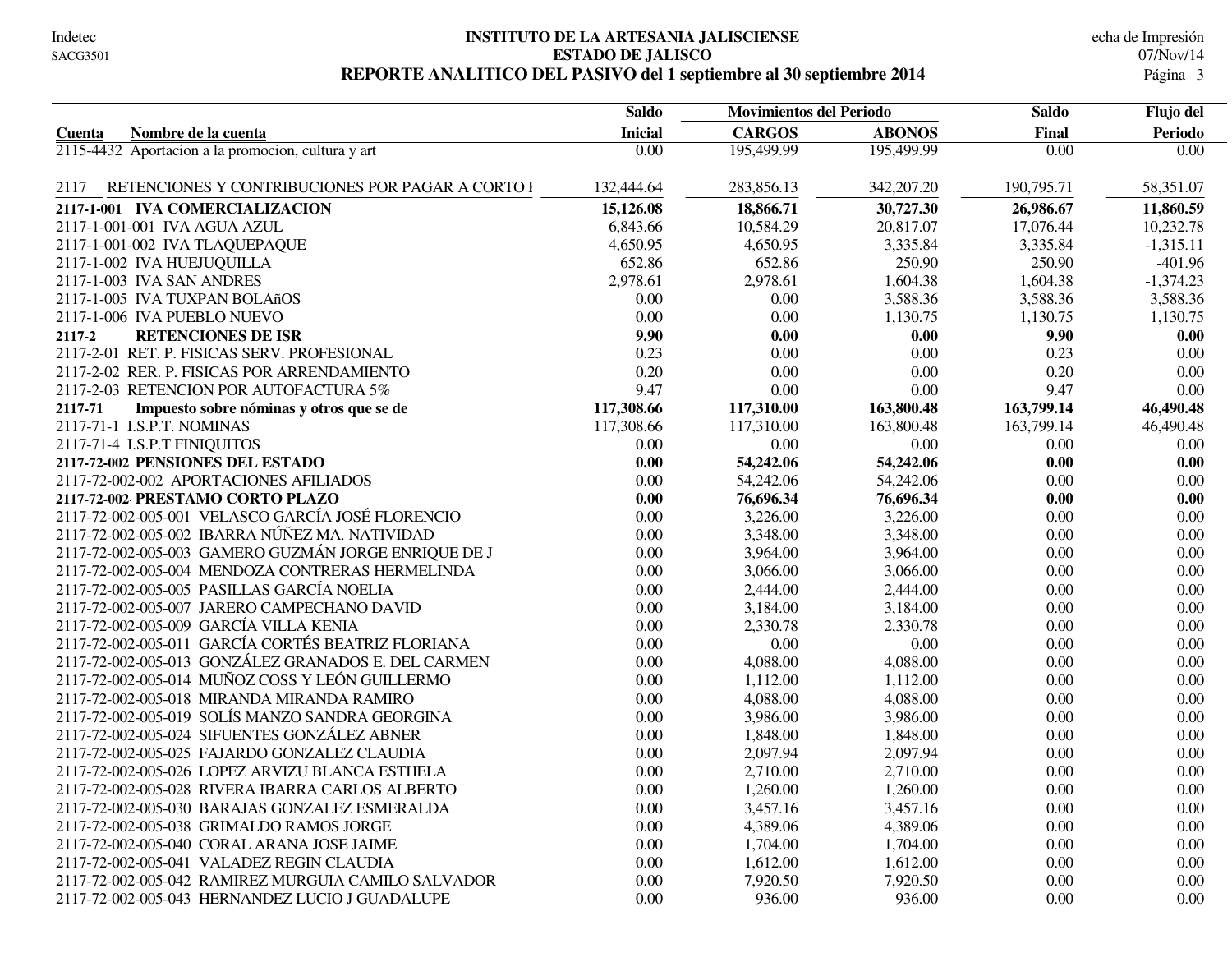#### **INSTITUTO DE LA ARTESANIA JALISCIENSE** echa de Impresión **ESTADO DE JALISCO** 07/Nov/14 **REPORTE ANALITICO DEL PASIVO del 1 septiembre al 30 septiembre 2014** 4

|                                                    | <b>Saldo</b>      | <b>Movimientos del Periodo</b> |               | Saldo             | Flujo del         |
|----------------------------------------------------|-------------------|--------------------------------|---------------|-------------------|-------------------|
| Nombre de la cuenta<br>Cuenta                      | <b>Inicial</b>    | <b>CARGOS</b>                  | <b>ABONOS</b> | Final             | <b>Periodo</b>    |
| 2117-72-002-005-044 CASTILLO MORA PERLA LILIANA    | $\overline{0.00}$ | 8,376.90                       | 8,376.90      | $\overline{0.00}$ | $\overline{0.00}$ |
| 2117-72-002-005-045 PADILLA GALLARDO JUAN          | 0.00              | 1,548.00                       | 1,548.00      | 0.00              | 0.00              |
| 2117-72-002-005-046 VARGAS ARVIZU LAURA VARGAS     | 0.00              | 4,000.00                       | 4,000.00      | 0.00              | 0.00              |
| 2117-72-002 PRESTAMO MEDIANO PLAZO                 | 0.00              | 4,499.66                       | 4,499.66      | 0.00              | 0.00              |
| 2117-72-002-006-004 LOPEZ ARVIZU BLANCA ESTHELA    | 0.00              | 1,814.84                       | 1,814.84      | 0.00              | 0.00              |
| 2117-72-002-006-005 SANCHEZ GARCIA JERONIMO        | 0.00              | 2,684.82                       | 2,684.82      | 0.00              | $0.00\,$          |
| 2117-72-002 PRESTAMO HIPOTECARIO                   | 0.00              | 11,469.16                      | 11,469.16     | 0.00              | 0.00              |
| 2117-72-002-007-001 RODRÍGUEZ RODRÍGUEZ CAMELIA    | 0.00              | 2,634.88                       | 2,634.88      | 0.00              | 0.00              |
| 2117-72-002-007-002 VILLALVAZO BENÍTEZ JUAN CARLOS | 0.00              | 2,203.92                       | 2,203.92      | 0.00              | 0.00              |
| 2117-72-002-007-003 SIFUENTES GONZÁLEZ ABNER       | 0.00              | 2,962.36                       | 2,962.36      | 0.00              | 0.00              |
| 2117-72-002-007-007 LOPEZ BARRAZA MAURICIO RAFAEL  | $0.00\,$          | 3,668.00                       | 3,668.00      | 0.00              | $0.00\,$          |
| 2117-72-002 FONDO GARANTIA P.H.                    | 0.00              | 772.20                         | 772.20        | 0.00              | 0.00              |
| 2117-72-002-008-001 RODRÍGUEZ RODRÍGUEZ CAMELIA    | 0.00              | 121.80                         | 121.80        | 0.00              | 0.00              |
| 2117-72-002-008-002 VILLALVAZO BENÍTEZ JUAN CARLOS | 0.00              | 103.20                         | 103.20        | 0.00              | 0.00              |
| 2117-72-002-008-003 SIFUENTES GONZÁLEZ ABNER       | 0.00              | 144.00                         | 144.00        | 0.00              | 0.00              |
| 2117-72-002-008-007 LOPEZ BARRAZA MAURICIO RAFAEL  | 0.00              | 403.20                         | 403.20        | 0.00              | 0.00              |
|                                                    |                   |                                |               |                   |                   |
| 2119<br>OTRAS CUENTAS POR PAGAR A CORTO PLAZO      | 1,738,279.69      | 13,472.73                      | 62,778.72     | 1,787,585.68      | 49,305.99         |
| 2119<br>OTRAS CUENTAS POR PAGAR A CORTO PLAZO      | 1,738,279.69      | 13,472.73                      | 62,778.72     | 1,787,585.68      | 49,305.99         |
| 2119-0001 PRESUPUESTO                              | 1,578,290.66      | 0.00                           | 0.00          | 1,578,290.66      | 0.00              |
| 2119-0002 COMERCIALIZACION                         | 0.00              | 0.00                           | 0.00          | $0.00\,$          | $0.00\,$          |
| 2119-0003 HUEJUQUILLA                              | 11,260.40         | 0.00                           | 0.00          | 11,260.40         | 0.00              |
| 2119-0004 SAN ANDRES                               | 2,851.96          | $0.00\,$                       | 0.00          | 2,851.96          | $0.00\,$          |
| 2119-0005 SAN SEBASTIAN                            | 7,034.12          | 0.00                           | 0.00          | 7,034.12          | 0.00              |
| 2119-0006 ALVARADO BAUTISTA RICARDO                | 2,100.00          | 0.00                           | 0.00          | 2,100.00          | $0.00\,$          |
| 2119-0007 ASESORES                                 | 6,190.33          | 0.00                           | 0.00          | 6,190.33          | 0.00              |
| 2119-0008 BENITEZ MEJIA ISAAC                      | 2,100.00          | 0.00                           | 0.00          | 2,100.00          | 0.00              |
| 2119-0009 BERUMEN CORTES MA. DEL CARMEN            | 2,100.00          | 0.00                           | 0.00          | 2,100.00          | $0.00\,$          |
| 2119-0010 BUENROSTRO ARGUELLES JOSE                | 2,100.00          | 0.00                           | 0.00          | 2,100.00          | 0.00              |
| 2119-0011 CANDELARIO CARRILLO SALVADOR             | 1,154.37          | 0.00                           | 0.00          | 1,154.37          | $0.00\,$          |
| 2119-0013 CHAVEZ QUIÑONES ANA ROSA                 | 2,100.75          | 0.00                           | 0.00          | 2,100.75          | $0.00\,$          |
| 2119-0014 CRUZ GOMEZ CESAR OCTAVIO                 | 2,100.00          | 0.00                           | 0.00          | 2,100.00          | $0.00\,$          |
| 2119-0015 DIAZ LOPEZ JESUS                         | 2,100.00          | 0.00                           | 0.00          | 2,100.00          | $0.00\,$          |
| 2119-0016 DIAZ MONTES MONICA                       | 1,500.00          | 0.00                           | 0.00          | 1,500.00          | $0.00\,$          |
| 2119-0017 FLORES PAJARITO BENJAMIN                 | 47.20             | 0.00                           | 0.00          | 47.20             | 0.00              |
| 2119-0018 GARCIA BAñUELOS JOSE MANUEL              | 2,070.00          | 0.00                           | 0.00          | 2,070.00          | 0.00              |
| 2119-0019 GARCIA PILLADO ESTREBERTO                | 2,568.05          | 0.00                           | 0.00          | 2,568.05          | 0.00              |
| 2119-0020 GONZALEZ SANTANA AMALIA                  | 62.80             | 0.00                           | 0.00          | 62.80             | 0.00              |
| 2119-0021 HERNANDEZ ROCHA JUANA                    | 2,100.00          | 0.00                           | 0.00          | 2,100.00          | 0.00              |
| 2119-0022 HERRERA CARRILLO RICARDO DAVID           | 2,100.00          | 0.00                           | 0.00          | 2,100.00          | 0.00              |
| 2119-0023 JALISCO ES ARTESANIA                     | 3,469.41          | 0.00                           | 0.00          | 3,469.41          | $0.00\,$          |
| 2119-0024 MARTINEZ RUBIO ALEJANDRA                 | 2,100.00          | 0.00                           | 0.00          | 2,100.00          | 0.00              |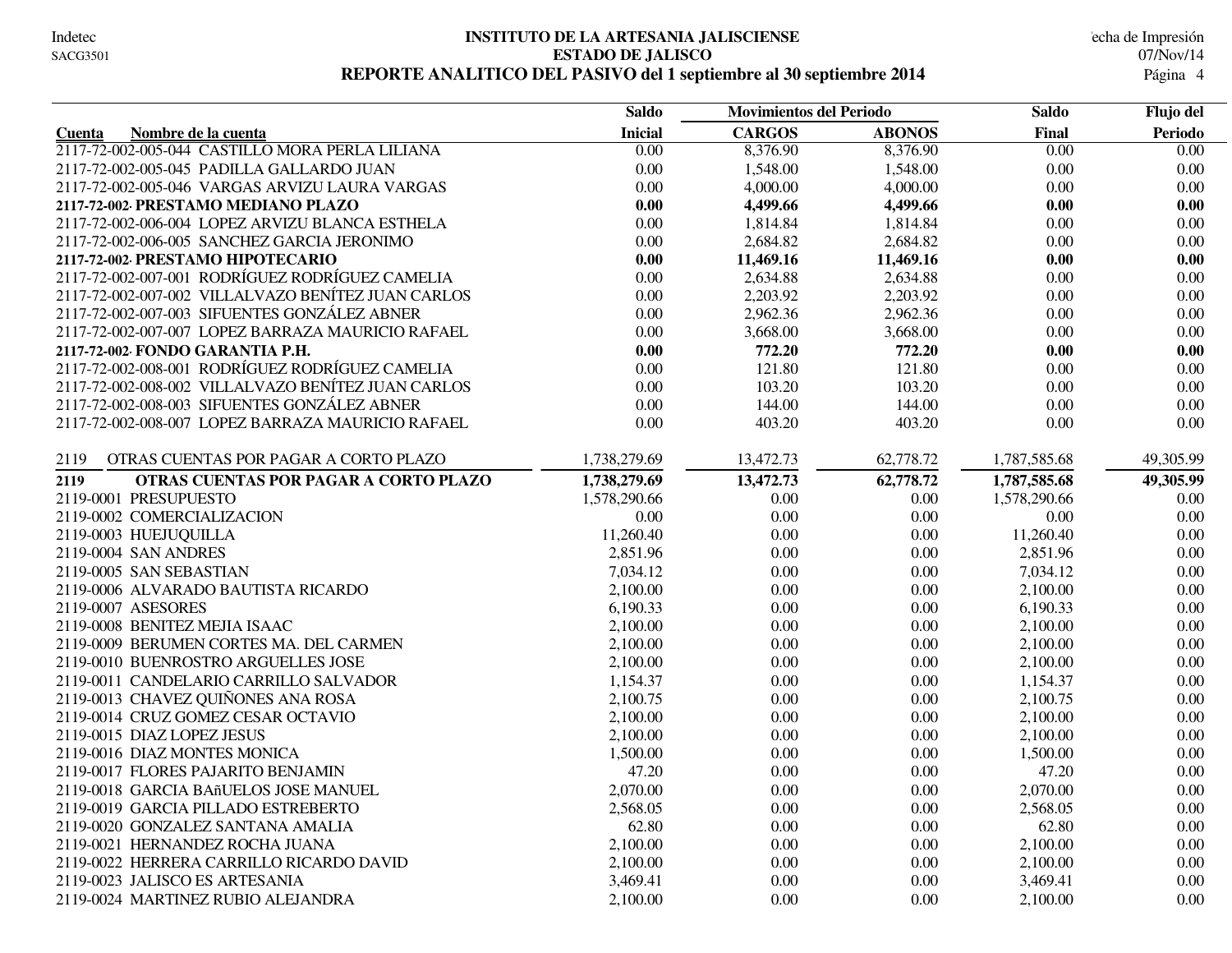#### **INSTITUTO DE LA ARTESANIA JALISCIENSE** echa de Impresión **ESTADO DE JALISCO** 07/Nov/14 REPORTE ANALITICO DEL PASIVO del 1 septiembre al 30 septiembre 2014

|                                                    | <b>Saldo</b>   | <b>Movimientos del Periodo</b> |                   | <b>Saldo</b> | Flujo del         |
|----------------------------------------------------|----------------|--------------------------------|-------------------|--------------|-------------------|
| Nombre de la cuenta<br><b>Cuenta</b>               | <b>Inicial</b> | <b>CARGOS</b>                  | <b>ABONOS</b>     | Final        | <b>Periodo</b>    |
| 2119-0025 MORALES VAZQUEZ JUDITH                   | 2,100.00       | $\overline{0.00}$              | $\overline{0.00}$ | 2,100.00     | $\overline{0.00}$ |
| 2119-0026 NAVARRO IÑIGUEZ ARTURO                   | 295.51         | 0.00                           | 0.00              | 295.51       | $0.00\,$          |
| 2119-0027 ORTIZ ARANA JOSE ANGEL                   | 16.17          | 0.00                           | 0.00              | 16.17        | $0.00\,$          |
| 2119-0028 PADILLA ARRIAGA MA. HILDA                | 2,100.00       | 0.00                           | 0.00              | 2,100.00     | 0.00              |
| 2119-0029 PINEDO FLORES SAMUEL                     | 12,320.00      | 0.00                           | 0.00              | 12,320.00    | $0.00\,$          |
| 2119-0030 ROBLES IBARRA ADRIANA                    | 2,100.00       | 0.00                           | 0.00              | 2,100.00     | $0.00\,$          |
| 2119-0031 RODRIGUEZ BAUTISTA JESUS                 | 500.00         | 0.00                           | 0.00              | 500.00       | 0.00              |
| 2119-0032 RODRIGUEZ CARRACO LUZ ANA                | 62.40          | 0.00                           | 0.00              | 62.40        | 0.00              |
| 2119-0033 SANCHEZ COBIAN MA. DE GRACIA             | 2,100.00       | 0.00                           | 0.00              | 2,100.00     | 0.00              |
| 2119-0034 SANCHEZ VEGA LILIA ZAMIRA                | 49.00          | 0.00                           | 0.00              | 49.00        | 0.00              |
| 2119-0038 VILLASEÑOR ALDRETE ALMA ROSA             | 2,100.00       | 0.00                           | 0.00              | 2,100.00     | $0.00\,$          |
| 2119-0039 VILLAVICENCIO CORDOVA GRACIELA           | 22,942.50      | 0.00                           | 0.00              | 22,942.50    | $0.00\,$          |
| 2119-0040 VIZACARRA SEZATE SALVADOR                | 44.20          | 0.00                           | 0.00              | 44.20        | $0.00\,$          |
| 2119-0041 ZARAGOZA AYALA BEATRIZ                   | 146.90         | 0.00                           | 0.00              | 146.90       | 0.00              |
| 2119-0043 CERTAMEN ARTESANAL WIXARIKA - NAHUA      | 7,000.00       | 0.00                           | 0.00              | 7,000.00     | $0.00\,$          |
| 2119-0044 LOPEZ SOTELO RAMON EDUARDO               | 489.65         | 0.00                           | $0.00\,$          | 489.65       | $0.00\,$          |
| 2119-0045 CUOTAS SINDICALES                        | 1,430.62       | 1,430.62                       | 1,430.62          | 1,430.62     | 0.00              |
| 2119-0046 VELASCO GARCÍA JOSÉ FLORENCIO            | 0.00           | 200.00                         | 200.00            | 0.00         | 0.00              |
| 2119-0047 IBARRA NÚÑEZ MA. NATIVIDAD               | 0.00           | 161.60                         | 161.60            | 0.00         | $0.00\,$          |
| 2119-0048 GONZÁLEZ GRANADO E. DEL CARMEN           | 0.00           | 356.10                         | 356.10            | 0.00         | $0.00\,$          |
| 2119-0050 HERNÁNDEZ ULLOA JOSÉ HERNÁN              | 1,124.10       | 0.00                           | 0.00              | 1,124.10     | 0.00              |
| 2119-0052 GARCÍA VILLA KENIA                       | 0.00           | 567.20                         | 567.20            | 0.00         | 0.00              |
| 2119-0054 MATEOS NUÑO MA. DEL ROSARIO              | 0.00           | 405.60                         | 405.60            | 0.00         | $0.00\,$          |
| 2119-0055 PASILLAS GARCÍA NOELIA                   | 0.00           | 0.00                           | 0.00              | 0.00         | 0.00              |
| 2119-0058 BARAJAS GONZÁLEZ ESMERALDA               | 0.00           | 316.20                         | 316.20            | 0.00         | 0.00              |
| 2119-0063 SALCEDO ORTIZ PEDRO                      | 0.00           | 0.00                           | 0.00              | 0.00         | $0.00\,$          |
| 2119-0066 GARCIA SAAVEDRA JAVIER ALEJANDRO         | 210.00         | 0.00                           | 0.00              | 210.00       | 0.00              |
| 2119-0067 SIFUENTES GONZALEZ ABNER                 | 4,741.38       | 1,724.81                       | 0.00              | 3,016.57     | $-1,724.81$       |
| 2119-0071 SANCHEZ GARCIA JERONIMO                  | 0.00           | 230.00                         | 230.00            | 0.00         | 0.00              |
| 2119-0074 REYNA BUSTOS MARIO ALBERTO               | 506.00         | 0.00                           | 0.00              | 506.00       | 0.00              |
| 2119-0075 EXPO TIJUANA                             | $-149.99$      | 0.00                           | 0.00              | $-149.99$    | 0.00              |
| 2119-0077 INSTITUTO DE PENSIONES DEL ESTADO DE JAL | 0.00           | 0.00                           | 0.00              | 0.00         | 0.00              |
| 2119-0082 RAZO PUGA REBECA                         | 0.00           | 104.00                         | 104.00            | 0.00         | $0.00\,$          |
| 2119-0085 GALERIA AJIJIC                           | 8.84           | 0.00                           | 0.00              | 8.84         | 0.00              |
| 2119-0089 CERTAMEN CREACION ARTESANAL TEXTIL       | 780.00         | 0.00                           | 0.00              | 780.00       | 0.00              |
| 2119-0091 BARAJAS ZENDEJAS MARGARITA               | 0.00           | 166.80                         | 166.80            | 0.00         | $0.00\,$          |
| 2119-0092 JARAMILLO LEMUS JAIME                    | 10,260.20      | 0.00                           | 0.00              | 10,260.20    | 0.00              |
| 2119-0093 INSTITUTO MEXICANO DEL SEGURO SOCIAL     | 0.00           | 0.00                           | 44,185.67         | 44,185.67    | 44,185.67         |
| 2119-0094 GAMERO GUZMAN JORGE ENRIQUE DE JESUS     | 1,757.60       | 1,757.60                       | 0.00              | 0.00         | $-1,757.60$       |
| 2119-0103 EL ARTESANO, CORAZON DE JALISCO          | 1,880.76       | 0.00                           | 0.00              | 1,880.76     | 0.00              |
| 2119-0104 EXPO VENTA ANDADOR ARTESANAL             | 145.00         | 425.00                         | 280.00            | 0.00         | $-145.00$         |
| 2119-0105 LOPEZ RODRIGUEZ SALVADOR                 | 145.21         | 0.00                           | 0.00              | 145.21       | 0.00              |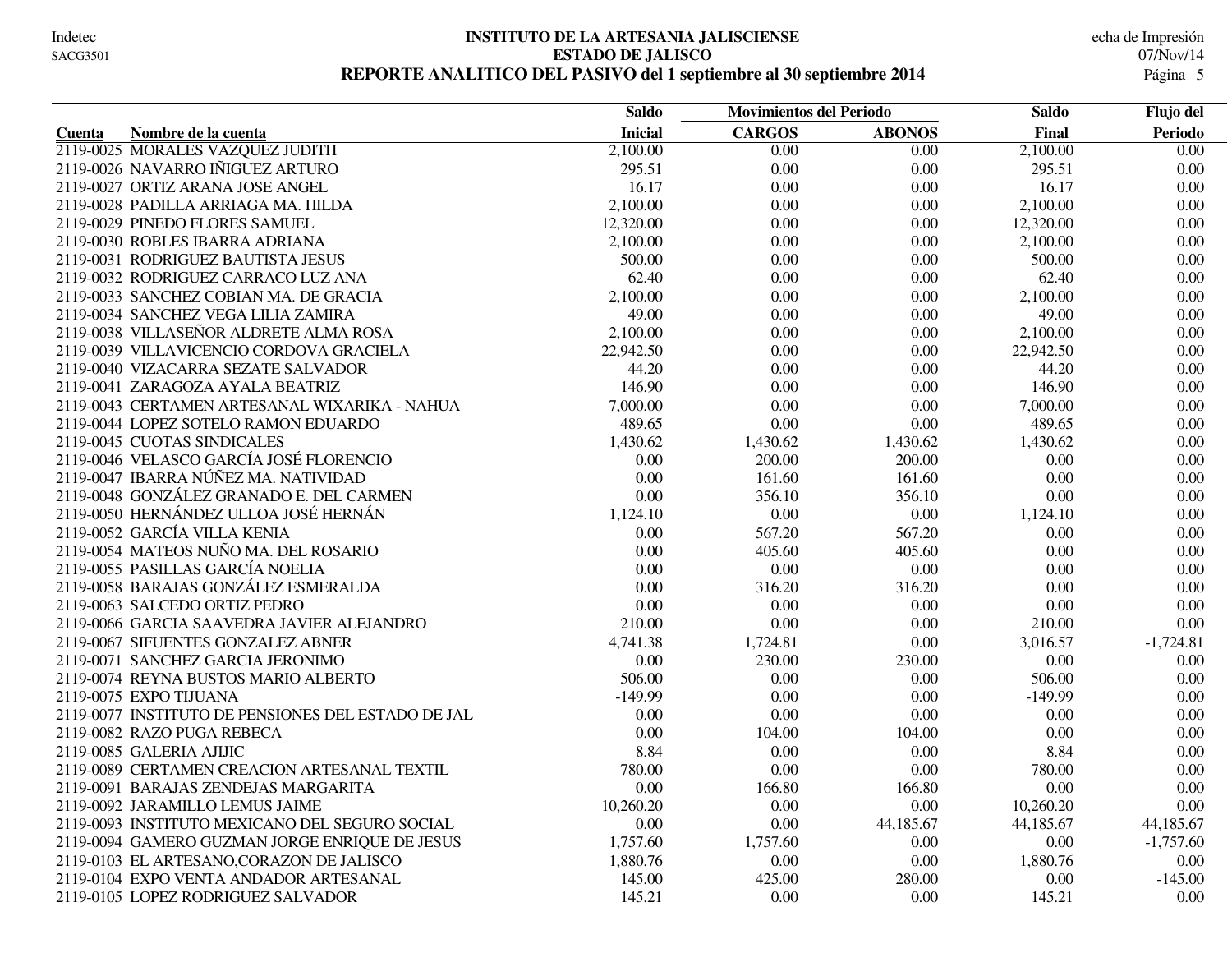#### **INSTITUTO DE LA ARTESANIA JALISCIENSE** echa de Impresión **ESTADO DE JALISCO** 07/Nov/14 **REPORTE ANALITICO DEL PASIVO del 1 septiembre al 30 septiembre 2014** 6

|                                                  | <b>Saldo</b>   | <b>Movimientos del Periodo</b> |               | <b>Saldo</b> | Flujo del   |
|--------------------------------------------------|----------------|--------------------------------|---------------|--------------|-------------|
| Nombre de la cuenta<br><b>Cuenta</b>             | <b>Inicial</b> | <b>CARGOS</b>                  | <b>ABONOS</b> | Final        | Periodo     |
| 2119-0107 RAMIREZ MURGUIA CAMILO SALVADOR        | 1,542.05       | 0.00                           | 0.00          | 1,542.05     | 0.00        |
| 2119-0115 LOPEZ BARRAZA MAURICIO RAFAEL          | 47.00          | 0.00                           | 0.00          | 47.00        | 0.00        |
| 2119-0120 BARAJAS DURAN JESUS                    | 38.20          | 0.00                           | 0.00          | 38.20        | 0.00        |
| 2119-0121 RIVERA IBARRA CARLOS ALBERTO           | 0.00           | 120.40                         | 120.40        | 0.00         | 0.00        |
| 2119-0124 MARTINEZ GARCIA JULIO CESAR            | 21.03          | 383.20                         | 383.20        | 21.03        | 0.00        |
| 2119-0125 VARGAS ARVIZU LAURA PATRICIA           | 522.00         | 178.40                         | 178.40        | 522.00       | 0.00        |
| 2119-0126 MEDELLIN OROZCO ALMA KARINA            | 242.69         | 0.00                           | 0.00          | 242.69       | 0.00        |
| 2119-0128 ESPINOZA VALDEZ BERTHA NINEMI          | 2,733.40       | 0.00                           | 0.00          | 2,733.40     | 0.00        |
| 2119-0129 SANCHEZ RAMIREZ DAVID                  | 1,392.00       | 0.00                           | 0.00          | 1,392.00     | 0.00        |
| 2119-0130 EXPO DECOESTYLO MEXICO D.F.            | 0.35           | 0.00                           | 0.00          | 0.35         | 0.00        |
| 2119-0132 PAJARITO FAJARDO PABLO                 | 46.00          | 46.00                          | 0.00          | 0.00         | $-46.00$    |
| 2119-0133 CASTILLO MORA PERLA LILIANA            | 0.00           | 857.20                         | 857.20        | 0.00         | 0.00        |
| 2119-0135 RODRÍGUEZ DE HARO ARTURO ALEJANDRO     | 256.00         | 0.00                           | 0.00          | 256.00       | 0.00        |
| 2119-0137 BEJAR ARREDONDO JORGE                  | 63.00          | 0.00                           | 0.00          | 63.00        | 0.00        |
| 2119-0138 GRIMALDO RAMOS JORGE                   | 19.48          | 0.00                           | 0.00          | 19.48        | 0.00        |
| 2119-0139 DE LA MORA GONZALEZ MARIA CRISTINA     | 0.00           | 232.30                         | 232.30        | 0.00         | 0.00        |
| 2119-0141 ANDADOR ARTESANAL CHAPULTEPEC          | 0.00           | 0.00                           | 0.00          | 0.00         | 0.00        |
| 2119-0142 VALADEZ REGIN CLAUDIA                  | 0.00           | 362.20                         | 362.20        | 0.00         | 0.00        |
| 2119-0148 EXPO COLOMBIA                          | 271.82         | 0.00                           | 0.00          | 271.82       | 0.00        |
| 2119-0150 GUTIERREZ DE ANDA LETICIA              | 0.00           | 0.00                           | 0.00          | 0.00         | 0.00        |
| 2119-0151 EXPO-ENART                             | 2,660.00       | 2,660.00                       | 0.00          | 0.00         | $-2,660.00$ |
| 2119-0153 ASOCIACION DE ARTESANOS DE TEOCALTICHE | 2,461.52       | 0.00                           | 0.00          | 2,461.52     | 0.00        |
| 2119-0154 MENDOZA PRADO DIANA                    | 310.80         | 0.00                           | 0.00          | 310.80       | 0.00        |
| 2119-0157 REYNOSO RUIZ RODOLFO                   | 0.00           | 349.50                         | 349.50        | 0.00         | 0.00        |
| 2119-0159 FERIA DE SAN MARCOS AGS, AGS           | 2,517.27       | 0.00                           | 0.00          | 2,517.27     | 0.00        |
| 2119-0161 RAMIREZ GARCIA JUAN PABLO              | 0.00           | 327.60                         | 327.60        | 0.00         | 0.00        |
| 2119-0164 TIENDAS DE ABASTECIMIENTO              | 8,202.98       | 0.00                           | 11,453.73     | 19,656.71    | 11,453.73   |
| 2119-0165 VILLA ESTRELLA ALDO                    | 226.00         | 0.00                           | 0.00          | 226.00       | 0.00        |
| 2119-0167 SEGURA BRAVO SARA BETZABE              | 0.00           | 110.40                         | 110.40        | 0.00         | 0.00        |
| <b>Total general</b>                             | 2,148,536.33   | 3,258,323.55                   | 3,475,652.03  | 2,365,864.81 | 217,328.48  |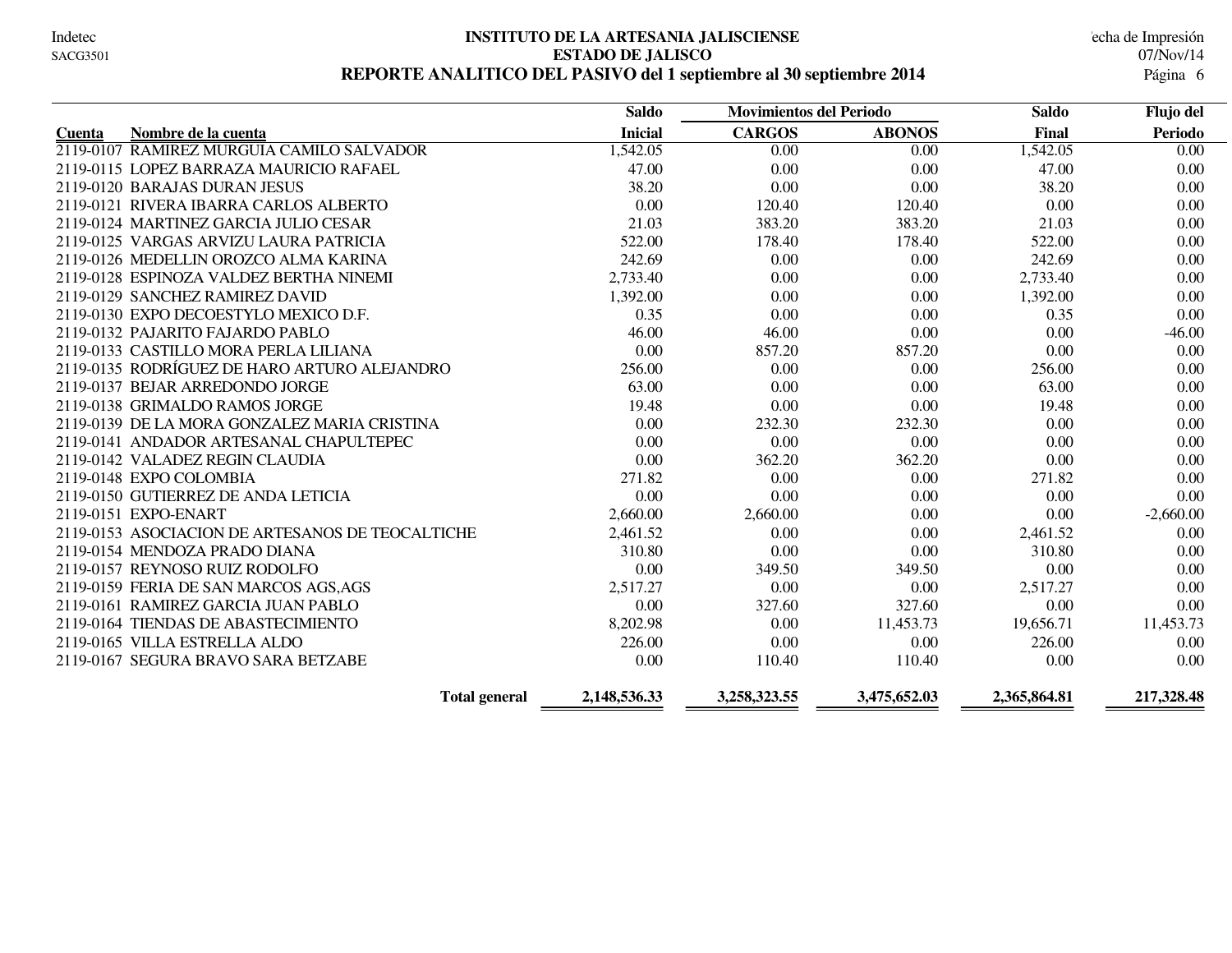Indetec

#### **INSTITUTO DE LA ARTESANIA JALISCIENSE ESTADO DE JALISCO** 07-Nov-14 SACG3740 **ESTADO ANALITICO DE INGRESOS PRESUPUESTALES (CONAC)**

Página: 1 Fecha de Impresión:

| AL 30/sep/2014 (Cuentas con movimiento)<br>(Cifras en pesos y centavos) |                                       |                               |                                                      |                              |                                             |                                     |                                        |  |  |  |  |
|-------------------------------------------------------------------------|---------------------------------------|-------------------------------|------------------------------------------------------|------------------------------|---------------------------------------------|-------------------------------------|----------------------------------------|--|--|--|--|
| <b>CONCEPTOS DE INGRESOS</b>                                            | Ley de<br>Ingresos<br><b>Estimada</b> | +Ampliaciones<br>-Reducciones | $(1)$ Ley de<br><b>Ingresos</b><br><b>Modificada</b> | <b>Ingresos</b><br>Devengado | (2)<br><b>Ingresos</b><br><b>Recaudados</b> | Devengado<br>por<br><b>Recaudar</b> | <b>Avance de</b><br>Recaudación<br>2/1 |  |  |  |  |
| <b>FUENTE DE INGRESOS</b>                                               |                                       |                               |                                                      |                              |                                             |                                     |                                        |  |  |  |  |
| VII-<br>INGRESOS POR<br>VENTAS<br>DE.<br>BIENES Y S                     | 0.00                                  | 1,457,201.02                  | 1,457,201.02                                         | 1,459,801.02                 | 1,458,501.02                                | 1,300.00                            | 100.09%                                |  |  |  |  |
| VIII<br>PARTICIPACIONES Y APORTACIONES                                  | 0.00                                  | 1,726,000.00                  | 1,726,000.00                                         | 1,726,000.00                 | 1,726,000.00                                | 0.00                                | 100.00%                                |  |  |  |  |
| IX<br>TRANSFERENCIAS, ASIGNACIONES Y SUE                                | 17,253,606.00                         | 983,030.80                    | 18,236,636.80                                        | 13,948,535.21                | 13,948,535.21                               | 0.00                                | 76.49%                                 |  |  |  |  |
| <b>TOTAL POR FUENTE DE INGRESOS</b>                                     | 17,253,606.00                         | 4,166,231.82                  | 21,419,837.82                                        | 17, 134, 336. 23             | 17, 133, 036. 23                            | 1,300.00                            |                                        |  |  |  |  |
| <b>NO TRIBUTARIOS</b>                                                   |                                       |                               |                                                      |                              |                                             |                                     |                                        |  |  |  |  |
| VII INGRESOS POR<br>VENTAS DE BIENES Y S                                | 0.00                                  | 1,457,201.02                  | 1,457,201.02                                         | 1,459,801.02                 | 1,458,501.02                                | 1,300.00                            | 100.09%                                |  |  |  |  |
| VIII PARTICIPACIONES Y APORTACIONES                                     | 0.00                                  | 1,726,000.00                  | 1,726,000.00                                         | 1,726,000.00                 | 1,726,000.00                                | 0.00                                | 100.00%                                |  |  |  |  |
| IX<br>TRANSFERENCIAS, ASIGNACIONES Y SUP                                | 17,253,606.00                         | 983,030.80                    | 18,236,636.80                                        | 13,948,535.21                | 13,948,535.21                               | 0.00                                | 76.49%                                 |  |  |  |  |
| <b>SUBTOTAL NO TRIBUTARIOS</b>                                          | 17,253,606.00                         | 4,166,231.82                  | 21,419,837.82                                        | 17, 134, 336. 23             | 17, 133, 036. 23                            | 1,300.00                            |                                        |  |  |  |  |
| <b>TOTALES</b>                                                          | 17,253,606.00                         | 4,166,231.82                  | 21,419,837.82                                        | 17, 134, 336. 23             | 17,133,036.23                               | 1,300.00                            | 79.99%                                 |  |  |  |  |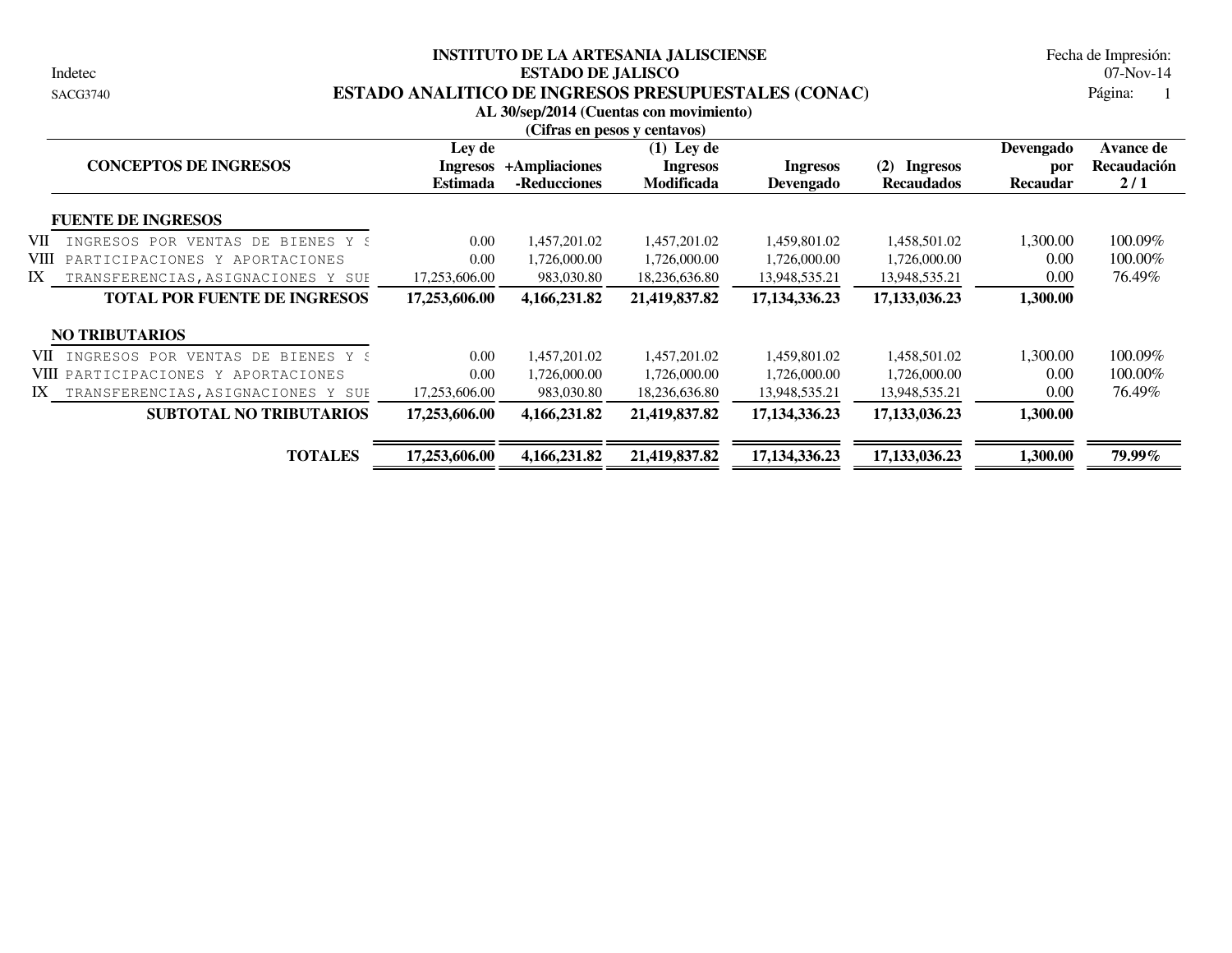Indetec<br>SACG3618

# **INSTITUTO DE LA ARTESANIA JALISCIENSE** 07-Nov-14<br>**ESTADO DE JALISCO** Página: 1 **ESTADO DEL EJERCICIO DEL PRESUPUESTO POR CAPITULO DEL GASTO** Fecha de Impresión:

**ESTADO DE JALISCO** Página: 1

| Asignación Presupuestal de Egresos al 30/sep/2014 |  |  |
|---------------------------------------------------|--|--|
|                                                   |  |  |

### Tipo de Gasto:(Total) **(Cifras en pesos y centavos)**

|                                                    |               |                        |                    |               |                                     | <b>Presupuesto</b> |               |                | <b>Comprometido Presupuesto</b> |               |               | <b>Cuentas</b> |
|----------------------------------------------------|---------------|------------------------|--------------------|---------------|-------------------------------------|--------------------|---------------|----------------|---------------------------------|---------------|---------------|----------------|
|                                                    |               | PRESUPUESTO DE EGRESOS |                    |               |                                     | Disponible para    |               | N <sub>0</sub> | <b>Sin</b>                      |               |               | por Pagar      |
| Objeto del Gasto                                   |               | Aprobado Ampliaciones  | <b>Reducciones</b> |               | Modificado Comprometido Comprometer |                    | Devengado     | Devengado      | Devengar                        | Ejercido      | Pagado        | Deuda          |
| <b>SERVICIOS PERSONALES</b>                        | 14,652,756.00 | 1,258,640.00           | 988,640.00         | 14,922,756.00 | 14,591,960.51                       | 330,795.49         | 10,440,418.40 | 4,151,542.11   | 4,482,337.60                    | 10,049,242.36 | 10,049,241.14 | 391,177.26     |
| REMUNERACIONES AL PERSONAL DE CARÁCTE              | 8,385,109.00  | 518,878.00             | 130,285.00         | 8,773,702.00  | 8,743,546.00                        | 30,156.00          | 6,495,294.46  | 2,248,251.54   | 2,278,407.54                    | 6,495,294.46  | 6,495,294.46  | 0.00           |
| Sueldos base al personal permanente                | 8,385,109.00  | 518,878.00             | 130,285.00         | 8,773,702.00  | 8,743,546.00                        | 30,156.00          | 6,495,294.46  | 2,248,251.54   | 2,278,407.54                    | 6,495,294.46  | 6,495,294.46  | 0.00           |
| REMUNERACIONES AL PERSONAL DE CARÁCTE              | 749,388.00    | 63,311.00              | 0.00               | 812,699.00    | 780,598.80                          | 32,100.20          | 412,752.81    | 367,845.99     | 399,946.19                      | 412,752.81    | 412,752.81    | 0.00           |
| Sueldos base al personal eventual                  | 749,388.00    | 63,311.00              | 0.00               | 812,699.00    | 780,598.80                          | 32,100.20          | 412,752.81    | 367,845.99     | 399,946.19                      | 412,752.81    | 412,752.81    | 0.00           |
| REMUNERACIONES ADICIONALES Y ESPECIALE             | 1,395,548.00  | 187,402.00             | 12,592.00          | 1,570,358.00  | 1,552,893.14                        | 17,464.86          | 1,171,386.75  | 381,506.39     | 398,971.25                      | 780,210.10    | 780,210.10    | 391,176.65     |
| Prima Vacacional                                   | 126,868.00    | 6,764.00               | 1,572.00           | 132,060.00    | 140,396.00                          | $-8,336.00$        | 114,604.39    | 25,791.61      | 17,455.61                       | 93,459.71     | 93,459.71     | 21,144.68      |
| Aguinaldo                                          | 1,268,680.00  | 67,638.00              | 11,020.00          | 1,325,298.00  | 1,325,298.00                        | 0.00               | 969,583.22    | 355,714.78     | 355,714.78                      | 599,551.25    | 599,551.25    | 370,031.97     |
| Honorarios especiales                              | 0.00          | 113,000.00             | 0.00               | 113,000.00    | 87,199.14                           | 25,800.86          | 87,199.14     | 0.00           | 25,800.86                       | 87,199.14     | 87,199.14     | 0.00           |
| <b>SEGURIDAD SOCIAL</b>                            | 2,194,873.00  | 112,579.00             | 80,795.00          | 2,226,657.00  | 2,282,956.47                        | $-56,299.47$       | 1,334,749.30  | 948,207.17     | 891,907.70                      | 1,334,749.91  | 1,334,748.69  | 0.61           |
| Cuotas IMSS                                        | 731,753.00    | 39,633.00              | 58,646.00          | 712,740.00    | 771,386.00                          | $-58,646.00$       | 384,416.54    | 386,969.46     | 328,323.46                      | 384,416.54    | 384,416.54    | 0.00           |
| Aportaciones a fondos de vivienda                  | 258,197.00    | 12,873.00              | 3,909.00           | 267,161.00    | 266,760.93                          | 400.07             | 167,942.69    | 98,818.24      | 99,218.31                       | 167,943.29    | 167,942.09    | 0.60           |
| Cuotas a pensiones                                 | 1,204,923.00  | 60,073.00              | 18,240.00          | 1,246,756.00  | 1,244,809.54                        | 1,946.46           | 782,390.07    | 462,419.47     | 464,365.93                      | 782,390.08    | 782,390.06    | 0.01           |
| Otras prestaciones sociales y economicas           | 184,140.00    | 321,091.00             | 0.00               | 505,231.00    | 260,648.06                          | 244,582.94         | 260,648.06    | 0.00           | 244,582.94                      | 260,648.06    | 260,648.06    | 0.00           |
| Indemnizaciones                                    | 0.00          | 282,791.00             | 0.00               | 282,791.00    | 159,790.16                          | 123,000.84         | 159,790.16    | 0.00           | 123,000.84                      | 159,790.16    | 159,790.16    | 0.00           |
| Otras prestaciones sociales y económicas           | 184,140.00    | 38,300.00              | 0.00               | 222,440.00    | 100,857.90                          | 121,582.10         | 100,857.90    | 0.00           | 121,582.10                      | 100,857.90    | 100,857.90    | 0.00           |
| <b>PREVISIONES</b>                                 | 757,447.00    | 0.00                   | 751,329.00         | 6,118.00      | 0.00                                | 6.118.00           | 0.00          | 0.00           | 6.118.00                        | 0.00          | 0.00          | $0.00\,$       |
| Impacto al salario                                 | 757,447.00    | 0.00                   | 751,329.00         | 6,118.00      | 0.00                                | 6.118.00           | 0.00          | 0.00           | 6,118.00                        | 0.00          | 0.00          | 0.00           |
| PAGO DE ESTÍMULOS A SERVIDORES PÚBLICOS            | 986,251.00    | 55,379.00              | 13,639.00          | 1,027,991.00  | 971,318.04                          | 56,672.96          | 765,587.02    | 205,731.02     | 262,403.98                      | 765,587.02    | 765,587.02    | 0.00           |
| Ayuda despensa                                     | 427,399.00    | 18,885.00              | 5,326.00           | 440,958.00    | 440,958.00                          | 0.00               | 308,581.82    | 132,376.18     | 132,376.18                      | 308,581.82    | 308,581.82    | 0.00           |
| Ayuda para pasaje                                  | 229,544.00    | 18,502.00              | 2,959.00           | 245,087.00    | 238,774.36                          | 6,312.64           | 165,419.52    | 73,354.84      | 79,667.48                       | 165,419.52    | 165,419.52    | 0.00           |
| Estimulo al dia del Servidor Publico               | 329,308.00    | 17,992.00              | 5,354.00           | 341,946.00    | 291,585.68                          | 50,360.32          | 291,585.68    | 0.00           | 50.360.32                       | 291,585.68    | 291,585.68    | 0.00           |
|                                                    |               |                        |                    |               |                                     |                    |               |                |                                 |               |               |                |
| MATERIALES Y SUMINISTROS                           | 384,000.00    | 1,609,412.57           | 59,135.57          | 1,934,277.00  | 1,605,180.32                        | 329,096.68         | 1,605,180.32  | 0.00           | 329,096.68                      | 1,605,180.32  | ,606,813.32   | $-1,633.00$    |
| MATERIALES DE ADMINISTRACIÓN, EMISIÓN D            | 152,000.00    | 201,285.57             | 36,335.57          | 316,950.00    | 220,843.11                          | 96.106.89          | 220,843.11    | 0.00           | 96,106.89                       | 220,843.11    | 220,843.11    | 0.00           |
| Materiales, útiles y equipos menores de oficina    | 80,000.00     | 101,285.57             | 19,285.57          | 162,000.00    | 122,372.11                          | 39,627.89          | 122,372.11    | 0.00           | 39.627.89                       | 122,372.11    | 122,372.11    | 0.00           |
| Materiales y útiles de impresión y reproducción    | 10,500.00     | 0.00                   | 1,050.00           | 9,450.00      | 4,606.43                            | 4,843.57           | 4,606.43      | 0.00           | 4,843.57                        | 4,606.43      | 4,606.43      | 0.00           |
| Materiales, útiles y equipos menores de tecnología | 20,000.00     | 100,000.00             | 12,000.00          | 108,000.00    | 62,641.50                           | 45,358.50          | 62,641.50     | 0.00           | 45,358.50                       | 62,641.50     | 62,641.50     | 0.00           |
| Material de limpieza                               | 40,000.00     | 0.00                   | 4,000.00           | 36,000.00     | 30,228.21                           | 5,771.79           | 30,228.21     | 0.00           | 5,771.79                        | 30,228.21     | 30,228.21     | 0.00           |
| Materiales y útiles de enseñanza                   | 1,500.00      | 0.00                   | 0.00               | 1,500.00      | 994.86                              | 505.14             | 994.86        | 0.00           | 505.14                          | 994.86        | 994.86        | 0.00           |
| <b>ALIMENTOS Y UTENSILIOS</b>                      | 36,000.00     | 14,000.00              | 800.00             | 49,200.00     | 31,252.74                           | 17,947.26          | 31,252.74     | 0.00           | 17,947.26                       | 31,252.74     | 31,252.74     | 0.00           |
| Productos alimenticios para personas               | 28,000.00     | 14,000.00              | 0.00               | 42,000.00     | 30,273.60                           | 11,726.40          | 30,273.60     | 0.00           | 11,726.40                       | 30,273.60     | 30,273.60     | 0.00           |
| Utensilios para el servicio de alimentación        | 8,000.00      | 0.00                   | 800.00             | 7,200.00      | 979.14                              | 6,220.86           | 979.14        | 0.00           | 6,220.86                        | 979.14        | 979.14        | 0.00           |
| MATERIAS PRIMAS Y MATERIALES DE PRODUC             | 15,000.00     | 1,304,127.00           | 1,500.00           | 1,317,627.00  | 1,176,370.10                        | 141,256.90         | 1,176,370.10  | 0.00           | 141,256.90                      | 1,176,370.10  | 1,176,370.10  | 0.00           |
| Mercancías adquiridas para su comercialización     | 0.00          | 1,174,210.00           | 0.00               | 1,174,210.00  | 1,174,210.00                        | 0.00               | 1,174,210.00  | 0.00           | 0.00                            | 1,174,210.00  | 1,174,210.00  | 0.00           |
| Otros productos adquiridos como materia prima      | 15,000.00     | 129,917.00             | 1,500.00           | 143,417.00    | 2,160.10                            | 141,256.90         | 2,160.10      | 0.00           | 141,256.90                      | 2,160.10      | 2,160.10      | 0.00           |
| <b>MATERIALES Y ARTÍCULOS DE CONSTRUCCIÓN</b>      | 40,000.00     | 0.00                   | 3,000.00           | 37,000.00     | 27,599.74                           | 9,400.26           | 27,599.74     | 0.00           | 9,400.26                        | 27,599.74     | 29,232.74     | $-1,633.00$    |
| Vidrio y productos de vidrio                       | 3,000.00      | 0.00                   | 300.00             | 2,700.00      | 255.20                              | 2,444.80           | 255.20        | 0.00           | 2,444.80                        | 255.20        | 255.20        | 0.00           |
| Material eléctrico y electrónico                   | 10,000.00     | 0.00                   | 0.00               | 10,000.00     | 7,878.55                            | 2,121.45           | 7,878.55      | 0.00           | 2,121.45                        | 7,878.55      | 7,878.55      | 0.00           |
| Otros materiales y artículos de construcción y rep | 27,000.00     | 0.00                   | 2,700.00           | 24,300.00     | 19,465.99                           | 4,834.01           | 19,465.99     | 0.00           | 4,834.01                        | 19,465.99     | 21,098.99     | $-1,633.00$    |
| PRODUCTOS QUÍMICOS, FARMACÉUTICOS Y DE             | 5,000.00      | 0.00                   | 500.00             | 4,500.00      | 149.30                              | 4,350.70           | 149.30        | 0.00           | 4,350.70                        | 149.30        | 149.30        | 0.00           |
| Medicinas y productos farmacéuticos                | 5,000.00      | 0.00                   | 500.00             | 4,500.00      | 149.30                              | 4,350.70           | 149.30        | 0.00           | 4,350.70                        | 149.30        | 149.30        | 0.00           |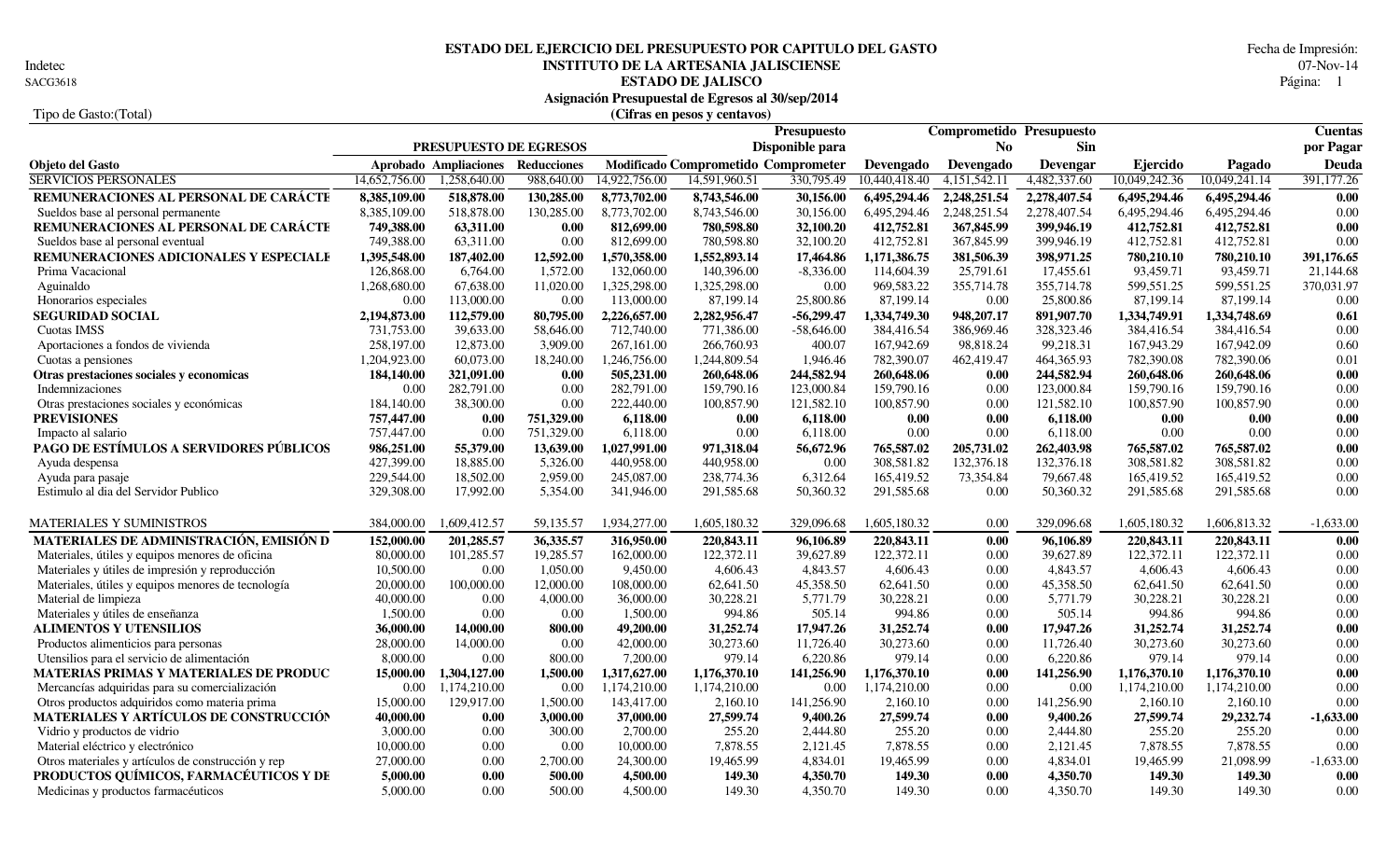Indetec

# **INSTITUTO DE LA ARTESANIA JALISCIENSE** 07-Nov-14<br>**ESTADO DE JALISCO** Página: 2 **ESTADO DEL EJERCICIO DEL PRESUPUESTO POR CAPITULO DEL GASTO** Fecha de Impresión:

**ESTADO DE JALISCO** 2 SACG3618 Página:

|                                                    |                        |                                   |            |              | Asignación Presupuestal de Egresos al 30/sep/2014 |                    |              |                              |                                 |              |              |                   |
|----------------------------------------------------|------------------------|-----------------------------------|------------|--------------|---------------------------------------------------|--------------------|--------------|------------------------------|---------------------------------|--------------|--------------|-------------------|
| Tipo de Gasto: (Total)                             |                        |                                   |            |              | (Cifras en pesos y centavos)                      |                    |              |                              |                                 |              |              |                   |
|                                                    |                        |                                   |            |              |                                                   | <b>Presupuesto</b> |              |                              | <b>Comprometido Presupuesto</b> |              |              | <b>Cuentas</b>    |
|                                                    | PRESUPUESTO DE EGRESOS |                                   |            |              | Disponible para                                   |                    |              | <b>Sin</b><br>N <sub>0</sub> |                                 |              |              | por Pagar         |
| <b>Objeto del Gasto</b>                            |                        | Aprobado Ampliaciones Reducciones |            |              | Modificado Comprometido Comprometer               |                    | Devengado    | Devengado                    | Devengar                        | Ejercido     | Pagado       | Deuda             |
| <b>COMBUSTIBLES, LUBRICANTES Y ADITIVOS</b>        | 80,000.00              | 70,000.00                         | 15,000.00  | 135,000.00   | 92,074.56                                         | 42,925.44          | 92,074.56    | 0.00                         | 42,925.44                       | 92,074.56    | 92,074.56    | $\overline{0.00}$ |
| Combustibles, lubricantes y aditivos               | 80,000.00              | 70,000.00                         | 15,000.00  | 135,000.00   | 92,074.56                                         | 42,925.44          | 92,074.56    | 0.00                         | 42,925.44                       | 92,074.56    | 92,074.56    | 0.00              |
| <b>VESTUARIO, BLANCOS, PRENDAS DE PROTECCI</b>     | 28,000.00              | 20,000.00                         | 0.00       | 48,000.00    | 34,455.52                                         | 13,544.48          | 34,455.52    | 0.00                         | 13,544.48                       | 34,455.52    | 34,455.52    | 0.00              |
| Vestuario y uniformes                              | 25,000.00              | 20,000.00                         | 0.00       | 45,000.00    | 34,405.52                                         | 10,594.48          | 34,405.52    | 0.00                         | 10.594.48                       | 34,405.52    | 34,405.52    | 0.00              |
| Prendas de seguridad y protección personal         | 3,000.00               | $0.00\,$                          | 0.00       | 3,000.00     | 50.00                                             | 2,950.00           | 50.00        | 0.00                         | 2,950.00                        | 50.00        | 50.00        | 0.00              |
| HERRAMIENTAS, REFACCIONES Y ACCESORIOS             | 28,000.00              | 0.00                              | 2,000.00   | 26,000.00    | 22,435.25                                         | 3,564.75           | 22,435.25    | 0.00                         | 3,564.75                        | 22,435.25    | 22,435.25    | 0.00              |
| Refacciones y accesorios menores de mobiliario y e | 20,000.00              | 0.00                              | 2,000.00   | 18,000.00    | 14,435.25                                         | 3,564.75           | 14,435.25    | 0.00                         | 3,564.75                        | 14,435.25    | 14,435.25    | 0.00              |
| Refacciones y accesorios menores de equipo de cómp | 8,000.00               | 0.00                              | 0.00       | 8,000.00     | 8,000.00                                          | 0.00               | 8,000.00     | 0.00                         | 0.00                            | 8,000.00     | 8,000.00     | 0.00              |
| <b>SERVICIOS GENERALES</b>                         | 2,019,850.00           | 3,796,074.80                      | 125,597.00 | 5,690,327.80 | 3,972,275.84                                      | 1,718,051.96       | 3,972,275.84 | 0.00                         | 1,718,051.96                    | 3,972,275.84 | 3,968,447.84 | 3,828.00          |
| <b>SERVICIOS BÁSICOS</b>                           | 569,000.00             | 23,000.00                         | 21,500.00  | 570,500.00   | 347,522.31                                        | 222,977.69         | 347,522.31   | 0.00                         | 222,977.69                      | 347,522.31   | 347,522.31   | 0.00              |
| Energía eléctrica                                  | 255,000.00             | 20,000.00                         | 0.00       | 275,000.00   | 171,368.44                                        | 103,631.56         | 171,368.44   | 0.00                         | 103,631.56                      | 171,368.44   | 171,368.44   | 0.00              |
| Agua                                               | 15,000.00              | 0.00                              | 1,500.00   | 13,500.00    | 4,062.00                                          | 9,438.00           | 4,062.00     | 0.00                         | 9,438.00                        | 4,062.00     | 4,062.00     | 0.00              |
| Telefonía tradicional                              | 200,000.00             | 0.00                              | 20,000.00  | 180,000.00   | 116,462.00                                        | 63,538.00          | 116,462.00   | 0.00                         | 63,538.00                       | 116,462.00   | 116,462.00   | 0.00              |
| Telefonía celular                                  | 75,000.00              | 0.00                              | 0.00       | 75,000.00    | 38,108.00                                         | 36,892.00          | 38,108.00    | 0.00                         | 36,892.00                       | 38,108.00    | 38,108.00    | 0.00              |
| Servicios de acceso de Internet, redes y procesami | 14,000.00              | 0.00                              | 0.00       | 14,000.00    | 5,876.05                                          | 8,123.95           | 5,876.05     | 0.00                         | 8,123.95                        | 5,876.05     | 5,876.05     | 0.00              |
| Servicios postales y telegráficos                  | 10,000.00              | 3,000.00                          | 0.00       | 13,000.00    | 11,645.82                                         | 1,354.18           | 11,645.82    | 0.00                         | 1,354.18                        | 11,645.82    | 11,645.82    | 0.00              |
| <b>SERVICIOS DE ARRENDAMIENTO</b>                  | 150,000.00             | 13,000.00                         | 15,000.00  | 148,000.00   | 65,248.70                                         | 82,751.30          | 65,248.70    | 0.00                         | 82,751.30                       | 65,248.70    | 65,248.70    | 0.00              |
| Arrendamiento de edificios                         | 50,000.00              | 0.00                              | 5,000.00   | 45,000.00    | 14,140.00                                         | 30,860.00          | 14,140.00    | 0.00                         | 30,860.00                       | 14,140.00    | 14,140.00    | 0.00              |
| Arrendamiento de mobiliario y equipo de administra | 100,000.00             | 3,000.00                          | 10,000.00  | 93,000.00    | 48,308.70                                         | 44,691.30          | 48,308.70    | 0.00                         | 44,691.30                       | 48,308.70    | 48,308.70    | 0.00              |
| Arrendamiento de equipo de transporte              | 0.00                   | 10,000.00                         | 0.00       | 10,000.00    | 2,800.00                                          | 7,200.00           | 2,800.00     | 0.00                         | 7,200.00                        | 2,800.00     | 2,800.00     | 0.00              |
| SERVICIOS PROFESIONALES, CIENTÍFICOS, TÉC          | 165,877.00             | 170,000.00                        | 3,500.00   | 332,377.00   | 125,448.35                                        | 206,928.65         | 125,448.35   | 0.00                         | 206,928.65                      | 125,448.35   | 125,448.35   | 0.00              |
| Servicios legales, de contabilidad, auditoría y re | 50,000.00              | $0.00\,$                          | 0.00       | 50,000.00    | 45,240.00                                         | 4,760.00           | 45,240.00    | 0.00                         | 4,760.00                        | 45,240.00    | 45,240.00    | 0.00              |
| Capacitacion Institucional                         | 10,000.00              | 0.00                              | 0.00       | 10,000.00    | 6,237.00                                          | 3,763.00           | 6,237.00     | 0.00                         | 3,763.00                        | 6,237.00     | 6,237.00     | 0.00              |
| Capacitacion especializada                         | 70,877.00              | 170,000.00                        | 0.00       | 240,877.00   | 63,542.00                                         | 177,335.00         | 63,542.00    | 0.00                         | 177,335.00                      | 63,542.00    | 63,542.00    | 0.00              |
| Impresion de papeleria oficial                     | 35,000.00              | 0.00                              | 3,500.00   | 31,500.00    | 10,429.35                                         | 21,070.65          | 10,429.35    | 0.00                         | 21,070.65                       | 10,429.35    | 10,429.35    | 0.00              |
| SERVICIOS FINANCIEROS, BANCARIOS Y COME            | 285,000.00             | 45,000.00                         | 28,500.00  | 301,500.00   | 237,270.02                                        | 64,229.98          | 237,270.02   | 0.00                         | 64,229.98                       | 237,270.02   | 237,270.02   | 0.00              |
| Servicios financieros y bancarios                  | 0.00                   | 22,000.00                         | 0.00       | 22,000.00    | 9,534.17                                          | 12,465.83          | 9,534.17     | 0.00                         | 12,465.83                       | 9,534.17     | 9,534.17     | 0.00              |
| Seguro de bienes patrimoniales                     | 285,000.00             | 0.00                              | 28,500.00  | 256,500.00   | 219,884.53                                        | 36,615.47          | 219,884.53   | 0.00                         | 36,615.47                       | 219,884.53   | 219,884.53   | 0.00              |
| Comisiones por ventas                              | 0.00                   | 23,000.00                         | 0.00       | 23,000.00    | 7,851.32                                          | 15,148.68          | 7,851.32     | 0.00                         | 15,148.68                       | 7,851.32     | 7,851.32     | 0.00              |
| SERVICIOS DE INSTALACIÓN, REPARACIÓN, MA           | 179,000.00             | 271,560.00                        | 0.00       | 450,560.00   | 358,473.54                                        | 92,086.46          | 358,473.54   | 0.00                         | 92,086.46                       | 358,473.54   | 358,473.54   | 0.00              |
| Instalación, reparación y mantenimiento de maquina | 0.00                   | 5,000.00                          | 0.00       | 5,000.00     | 2,206.93                                          | 2,793.07           | 2,206.93     | 0.00                         | 2,793.07                        | 2,206.93     | 2,206.93     | 0.00              |
| Servicios de jardinería y fumigación               | 5,000.00               | 0.00                              | 0.00       | 5,000.00     | 5,000.00                                          | 0.00               | 5,000.00     | 0.00                         | 0.00                            | 5,000.00     | 5,000.00     | 0.00              |
| Conservación y mantenimiento menor de inmuebles    | 50,000.00              | 236,560.00                        | 0.00       | 286,560.00   | 210,582.13                                        | 75,977.87          | 210,582.13   | 0.00                         | 75,977.87                       | 210,582.13   | 210,582.13   | 0.00              |
| Instalación, reparación y mantenimiento de mobilia | 15,000.00              | 0.00                              | 0.00       | 15,000.00    | 7,810.95                                          | 7,189.05           | 7,810.95     | 0.00                         | 7,189.05                        | 7,810.95     | 7,810.95     | 0.00              |
| Instalación, reparación y mantenimiento de equipo  | 18,000.00              | 0.00                              | 0.00       | 18,000.00    | 13,641.77                                         | 4,358.23           | 13,641.77    | 0.00                         | 4,358.23                        | 13,641.77    | 13,641.77    | 0.00              |
| Reparación y mantenimiento de equipo de transporte | 91,000.00              | 30,000.00                         | 0.00       | 121,000.00   | 119,231.76                                        | 1,768.24           | 119,231.76   | 0.00                         | 1,768.24                        | 119,231.76   | 119,231.76   | 0.00              |
| SERVICIOS DE COMUNICACIÓN SOCIAL Y PUBL            | 105,973.00             | 400,000.00                        | 50,597.00  | 455,376.00   | 267,746.84                                        | 187,629.16         | 267,746.84   | 0.00                         | 187,629.16                      | 267,746.84   | 263,918.84   | 3,828.00          |
| Difusión por radio, televisión y otros medios de m | 105,973.00             | 400,000.00                        | 50,597.00  | 455,376.00   | 267,746.84                                        | 187,629.16         | 267,746.84   | 0.00                         | 187,629.16                      | 267,746.84   | 263,918.84   | 3,828.00          |
| <b>SERVICIOS DE TRASLADO Y VIÁTICOS</b>            | 320,000.00             | 158,250.00                        | 0.00       | 478,250.00   | 375,803.95                                        | 102,446.05         | 375,803.95   | 0.00                         | 102,446.05                      | 375,803.95   | 375,803.95   | 0.00              |
| Pasajes aéreos                                     | 40,000.00              | $0.00\,$                          | 0.00       | 40,000.00    | 20,125.00                                         | 19,875.00          | 20,125.00    | 0.00                         | 19,875.00                       | 20,125.00    | 20,125.00    | 0.00              |
| Pasajes terrestres                                 | 81,000.00              | 5,000.00                          | 0.00       | 86,000.00    | 55,482.02                                         | 30,517.98          | 55,482.02    | 0.00                         | 30,517.98                       | 55,482.02    | 55,482.02    | 0.00              |
| Viáticos en el país                                | 199,000.00             | 153,250.00                        | 0.00       | 352,250.00   | 300,196.93                                        | 52,053.07          | 300,196.93   | 0.00                         | 52,053.07                       | 300,196.93   | 300,196.93   | 0.00              |